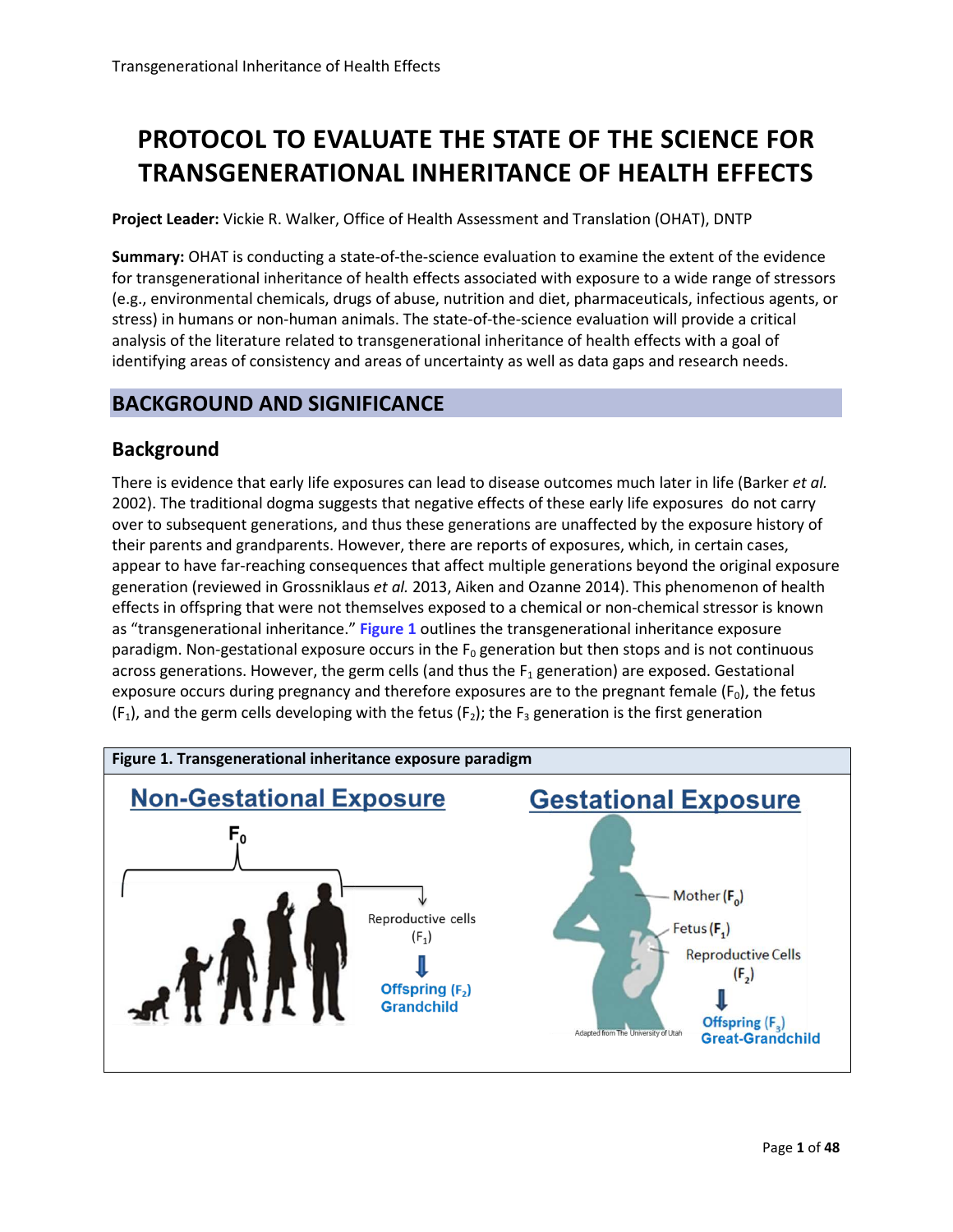not exposed directly. Multigenerational studies with continuous exposure to the stressor across all generations ( $F_0$ ,  $F_1$ ,  $F_2$ , etc.) would not be considered a transgenerational study design. To evaluate true transgenerational effects in these two models, the health effect is evaluated at a minimum in the  $F_3$  or later generation for gestational exposure and the  $F<sub>2</sub>$  or later generation for non-gestational exposure, the first unexposed generations for each model.

# **Significance**

The state-of-the-science evaluation will pull together a literature base that is challenging to identify and serves as a background document for the field of research considering transgenerational health effects. Data management will be conducted in a manner that permits sharing of data extraction files with the public and other agencies. The evaluation will also illustrate how internal validity or risk-of-bias assessment could be applied to studies with a transgenerational study design using subsets of identified human and animal<sup>[1](#page-1-0)</sup> studies as examples. The risk-of-bias assessment can serve to demonstrate potential sources of bias in study design, conduct, and reporting that could be considered by researchers in ongoing and future studies in the field of transgenerational inheritance.

# **OVERALL OBJECTIVE AND SPECIFIC AIMS**

The overall objective of this evaluation is to develop a state-of-the-science evaluation to examine the extent of the evidence for transgenerational inheritance of health effects associated with exposure to a wide range of stressors (e.g., environmental chemicals, drugs of abuse, nutrition and diet, pharmaceuticals, infectious agents, or stress) in humans or animals. This state-of-the-science evaluation will provide a critical evaluation of the literature related to transgenerational inheritance of health effects with a goal of identifying areas of consistency and areas of uncertainty as well as data gaps and research needs.

# **Specific Aims**

 $\overline{a}$ 

- 1. Identify literature within PubMed<sup>[2](#page-1-1)</sup> in humans and animals utilizing a transgenerational study design that assess a wide range of stressors (e.g., environmental chemicals, drugs of abuse, nutrition and diet, pharmaceuticals, infectious agents, stress) with no restriction on the type of health outcome.
- 2. Extract data on potential health effects from relevant studies (data extraction files will be shared upon release of final report).
- 3. Provide an inventory of included studies, focusing on type of exposure and health outcome for both human and animal studies.
- 4. Prepare a brief summary of the study results, grouped by exposures for which the same health outcome is reported, to identify areas of consistency and areas of uncertainty.
- 5. Assess risk of bias of individual human and animal studies from a subset of the relevant references to illustrate how risk-of-bias assessment could be applied to studies of

<span id="page-1-1"></span><span id="page-1-0"></span><sup>&</sup>lt;sup>1</sup> The terms "animal" or "animals" in this protocol refer to non-human animals.<br><sup>2</sup> Note: a search of PubMed identified over 50,000 references that have been searched and screened for relevance and eligibility for this review. NTP considered broadening the database coverage with a similar search of TOXLINE and SCOPUS. However, due to the low specificity of the search (there are no major subject heading search terms for "transgenerational"), inclusion of those databases would expand the number of references 2- or 3-fold to between 100,000 and 200,000 references. Thus, we limited our search to PubMed.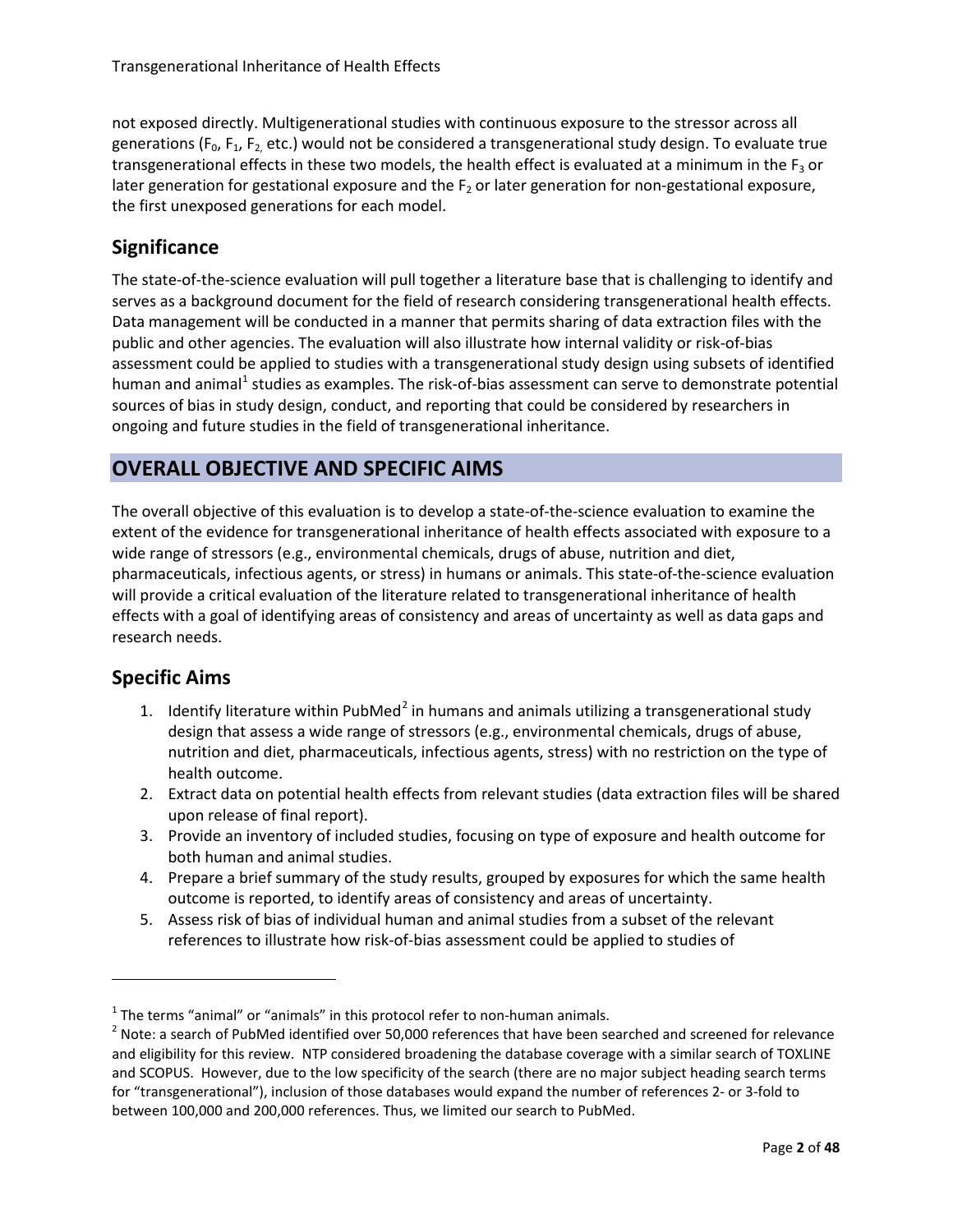transgenerational study design. The subsets will be studies from the 2 health effects with the most extensive bodies of evidence for both human and animal studies.

6. Outline key issues or data gaps that could be addressed in future research of transgenerational inheritance of health effects.

# **PECO Statement**

To address our overall objective we developed a PECO (**P**opulation, **E**xposure, **C**omparators and **O**utcomes) statement (**[Table](#page-2-0) 1**), which is used as an aid to develop the specific research questions, search terms, and inclusion/exclusion criteria for our systematic review [\(Higgins](#page-15-3) *et al.* 2011).

<span id="page-2-0"></span>

| Table 1. Human and animal PECO (Population, Exposure, Comparators and Outcomes) statement |                                                                                                                                                                                                                                                                                                |  |  |
|-------------------------------------------------------------------------------------------|------------------------------------------------------------------------------------------------------------------------------------------------------------------------------------------------------------------------------------------------------------------------------------------------|--|--|
| <b>PECO Element</b>                                                                       | Evidence                                                                                                                                                                                                                                                                                       |  |  |
| Population                                                                                | Human or animal (whole organism) without restriction based on age, sex,<br>or lifestage at exposure or outcome assessment                                                                                                                                                                      |  |  |
| Exposure                                                                                  | Any exposure/stressors at any life stage as long as the study design (i.e.<br>outcome measurement stage) is was transgenerational in nature (Figure 1).                                                                                                                                        |  |  |
| Comparators                                                                               | Humans: A comparison population exposed to lower levels (or no<br>exposure/exposure below detection levels) of the stressor than the more<br>highly exposed subjects                                                                                                                           |  |  |
|                                                                                           | Animals: Comparable animal populations exposed to vehicle-only<br>treatment in experimental studies or a comparison animal population<br>exposed to lower levels (or no exposure/exposure below detection levels)<br>of the stressor than more highly exposed animals in wildlife/farm animals |  |  |
|                                                                                           | Note: the comparison groups are defined at the time of the exposure and therefore<br>apply to the F0 generation (which in a gestational exposure would include exposure<br>of the offspring (F1) and its gametes (F2) [see figure 1].                                                          |  |  |
| Outcomes                                                                                  | Inherited diseases were excluded. No other restrictions on health outcome<br>or effect measures                                                                                                                                                                                                |  |  |

The overall objective, PECO statement, and strategy to synthesize study results were based on a series of problem formulation steps that included: (1) deliberation with NTP staff and consultation with scientists at other Federal agencies; (2) consultation with an evaluation design team with expertise in reproductive and developmental toxicology, epidemiology, epigenetics, systematic review, and information science; (3) a public request for information in the Federal Register [88 FR 26646 (May 7, 2013)], (4) consideration of the extent of information available for specific types of exposures, and (5) future consideration of any comments received on the evaluation protocol following anticipated posting in May, 2015. More details about problem formulation can be found below.

# **Key Questions**

The overall objective of this state-of-the-science evaluation is to investigate the evidence for transgenerational inheritance of health effects. This objective will be answered by addressing the following key questions.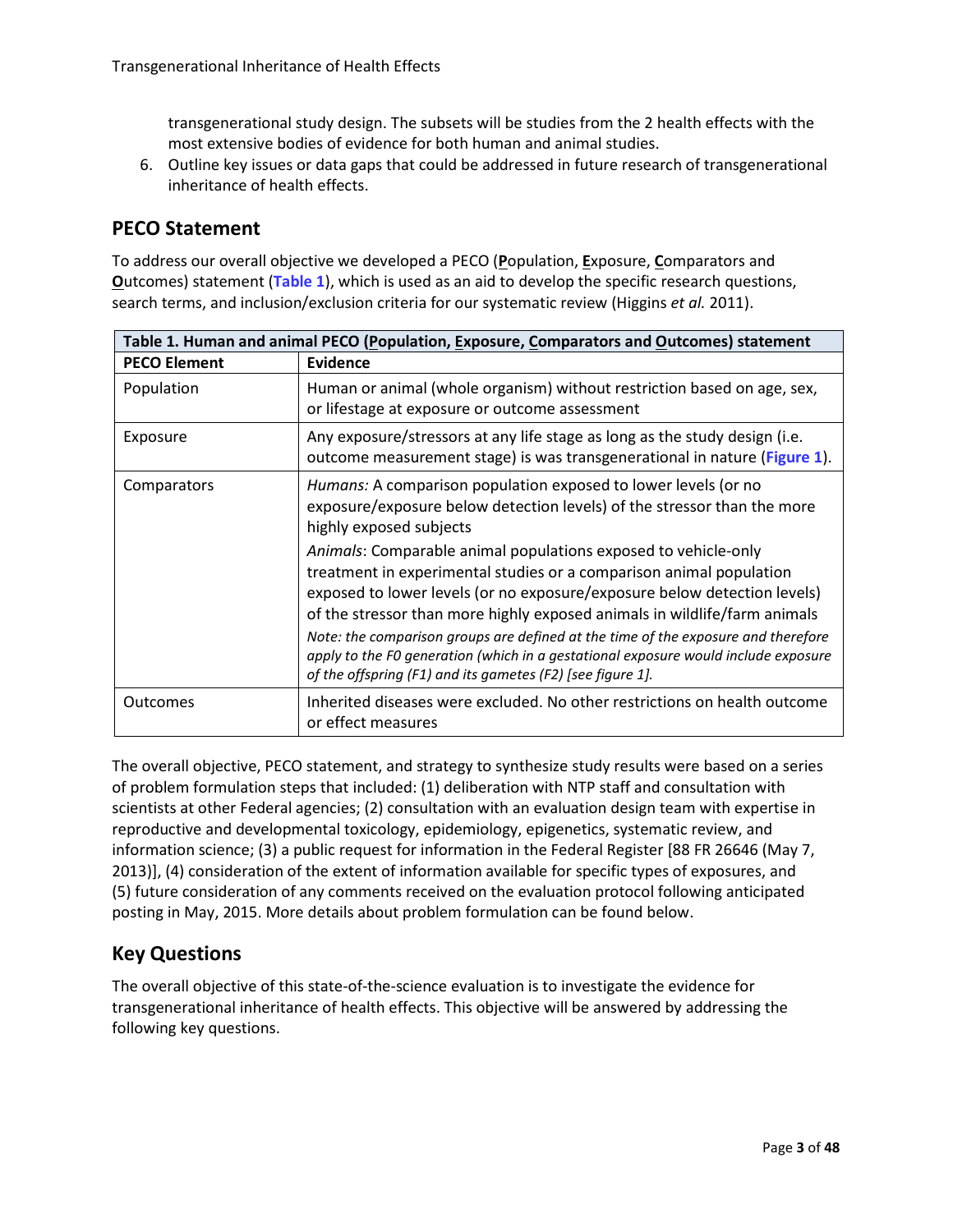| Table 2: Key Questions (KQ) |                                                                                                                                                                                                                                                                                                                                                                                                                                                 |  |  |  |
|-----------------------------|-------------------------------------------------------------------------------------------------------------------------------------------------------------------------------------------------------------------------------------------------------------------------------------------------------------------------------------------------------------------------------------------------------------------------------------------------|--|--|--|
| KQ1                         | What is the extent of the evidence of human and animal studies for exposures with a<br>transgenerational study design?, This includes:,<br>Identification of exposures (e.g., environmental chemicals, drugs of abuse, nutrition<br>a)<br>and diet, pharmaceuticals, infectious agents, or stress) and outcomes (e.g.<br>reproductive, developmental, neurological and behavioral) that have been studied<br>for transgenerational inheritance. |  |  |  |
|                             | Organize and group the literature to identify bodies of evidence for which there are<br>b)<br>multiple studies of a given exposure and effect (i.e., the same health outcome was<br>investigated for the same exposure).                                                                                                                                                                                                                        |  |  |  |
| KQ <sub>2</sub>             | What are the areas of consistency and areas of uncertainty in the identified bodies of<br>transgenerational inheritance literature and whether this information suggests data gaps or<br>research needs?                                                                                                                                                                                                                                        |  |  |  |

# **METHODS**

# **Step 1. Problem Formulation**

# *Rationale*

This evaluation of transgenerational inheritance of health effects addresses a long-standing topic of interest for NIEHS [\(e.g., NIEHS 2012\)](#page-15-4) and also overlaps with the institute's interest in epigenetics, which emerged as a key theme in the NIEHS strategic plan [\(http://www.niehs.nih.gov/about/strategicplan/\)](http://www.niehs.nih.gov/about/strategicplan/). OHAT received a nomination to evaluate the evidence for epigenetic effects and is currently developing an approach to evaluate the epigenetic literature. As a complement to the epigenetics project, the evaluation design team decided that a state-of-the-science report summarizing the evidence for the general phenomenon of transgenerational inheritance would be helpful because the evaluation could focus on the evidence for potential health effects rather than the mechanisms. This survey and collection of the health effects evidence for transgenerational inheritance will identify the exposures and health outcomes that have been studied to date. Further, it will identify larger bodies of evidence with multiple reports investigating potential effects of a given exposure on the same health endpoint. Thus a state-of-the-science document and discussion of areas of consistency and areas of uncertainty in the identified bodies of evidence will be an important first step to evaluating the phenomenon of transgenerational inheritance. The report may assist ongoing investigations of epigenetics literature because many of the nutritional and chemical stressors implicated in potential transgenerational inheritance of health effects have the capacity to alter the epigenome [\(e.g., Guerrero-Bosagna and](#page-15-5)  [Skinner 2012\)](#page-15-5). Identifying the intersection of substances addressed in both the epigenetics and transgenerational inheritance literature will help with the interpretation of the current literature, as well as the development of research strategies moving forward.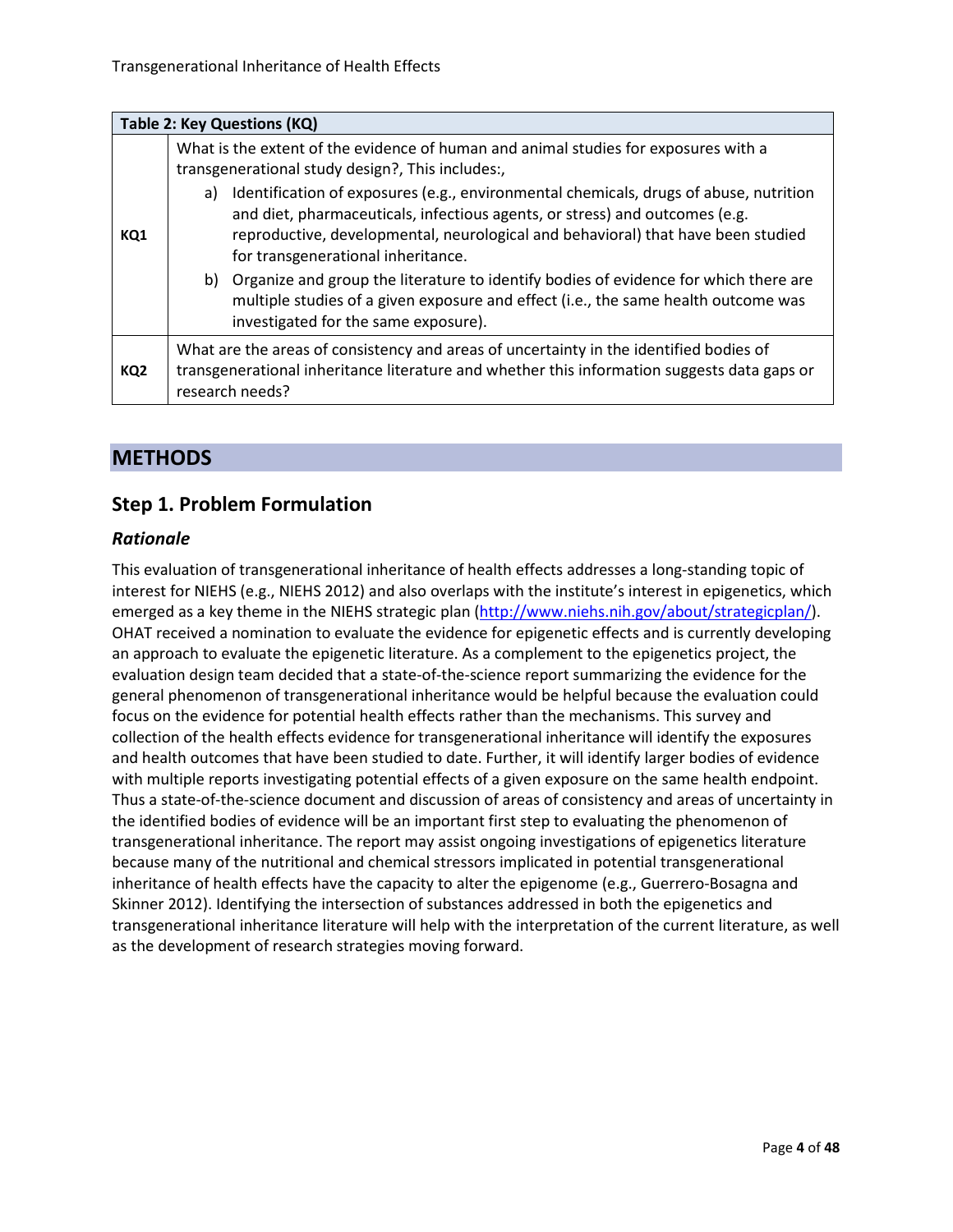# *Problem Formulation Activities*

In January 2013, OHAT solicited input from scientists at the NIEHS and other federal agencies on the NTP Executive Committee<sup>[3](#page-4-0)</sup> on the proposed evaluation. The committee supported OHAT moving forward with the project and encouraged OHAT to keep the range of stressors broad, including drugs of abuse and infectious agents. In May 2013, OHAT published a request for information (RFI) in the Federal Register [88 FR 26646 (May 7, 2013)]. The RFI requested public input on a draft search strategy that could be used to conduct an initial inventory of the literature, potential areas of focus for the evaluation, identification of unpublished, ongoing or planned studies related to transgenerational inheritance, as well as identification of scientists with expertise or knowledge in this area who might be consulted during the course of OHAT's evaluation. Similar to the Executive Committee comments, the 5 public comments received in response to the RFI suggested that we keep the exposures and health outcomes broad; although, there was a suggestion that we emphasize the importance of potential direct germline effects. The commenter suggested categories of potential stressors that we have used for the evaluation (e.g., pharmaceuticals, radiation, drugs of abuse, environmental chemicals); and we have supplemented these with the addition of categories for infectious agents, diet and stress. In addition, several search terms were suggested by commenters that apply to potential mechanisms (e.g., methylation, histone, epigenetic) or life stages (prenatal, *in utero*, gestational). As stated in the rationale, this state-of-the science evaluation is focused on collecting the evidence for transgenerational inheritance of health effects independent of mechanism and therefore the search terms for potential mechanisms were not included. Similarly, no modifications of the search strategy were made to reflect the life stage-specific suggestions, as this would narrow the literature retrieved. As stated in the PECO statement, the populations of interest are humans or animals without restriction based on age, sex, or lifestage at exposure or outcome assessment. Several commenters identified scientists with expertise relevant to this topic.

# *Consideration of key scientific issues*

 $\overline{a}$ 

Several key scientific issues were identified during the initial consideration of the literature. A summary of those issues and how OHAT will address them in the evaluation are summarized below.

- **1. The challenges of consistency in reporting studies of "transgenerational" inheritance.** Clear and uniform definitions of the term "transgenerational" have not been defined consistently in the literature and presents challenges to accurately identify the various generations and their exposures. In addition to this lack of consistency in terminology used to report transgenerational study designs, there is also a lack of a specific Medical Subject Headings (MeSH) term to identify and index these study types. OHAT conducted a broad literature search of PubMed that was biased towards not missing studies utilizing a transgenerational design, even though as a result many irrelevant studies were retrieved.
- **2. Consideration of animal studies of known mutagenic chemicals.**

<span id="page-4-0"></span><sup>&</sup>lt;sup>3</sup> Consumer Product Safety Commission (CPSC), Department of Defense (DoD), Environmental Protection Agency (EPA), Food and Drug Administration (FDA), National Cancer Institute (NCI), National Center for Environmental Health/Agency for Toxic Substances and Disease Registry (NCEH/ATSDR), National Institute of Environmental Health Sciences (NIEHS), National Institute for Occupational Safety and Health (NIOSH), Occupational Safety and Health Administration (OSHA[\) http://ntp.niehs.nih.gov/go/163](http://ntp.niehs.nih.gov/go/163)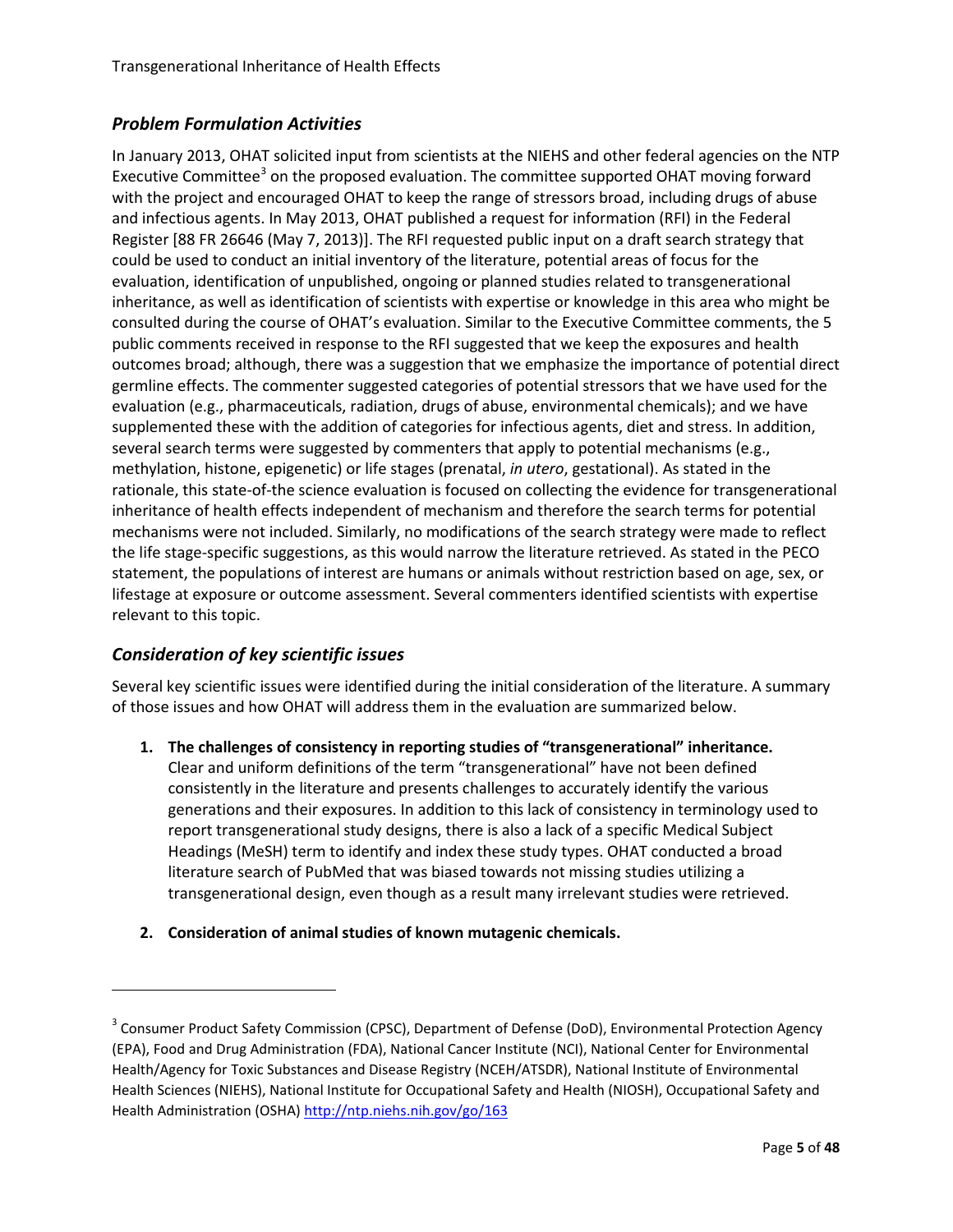Studies of known mutagens will not be excluded from the evaluation because the goal is to survey all exposures that fit the transgenerational study design. For most exposures, the mechanism of action is unclear. However, for known chemical mutagens, mutagenicity would be one of the possible mechanisms for transgenerational inheritance. Although mechanisms will not be a focus for of this evaluation, the data on exposures with a known mutagenic mechanism of action will be discussed separately in the report and the analysis of mutagens will include a discussion of the mechanism.

**3. Consideration of human studies of migration and socioeconomic status stressors.** Tracking potential effects over multiple human generations is particularly challenging due to potential confounding over multiple generations. This is especially true for studies of socioeconomic impact and migration, which may occur in each generation. For this reason, we will focus our analysis on exposures or stressors that were more likely to occur in a discrete period of time and were not continuous (e.g., radiation).

# **Step 2. Search For and Select Studies for Inclusion**

# *Literature Search Strategy*

Search terms were developed by an informationist familiar with systematic review methodologyto identify all relevant published evidence indexed in the PubMed database (MEDLINE) that addresses the key questions on transgenerational inheritance of health effects potentially associated with a wide range of exposures (e.g., environmental chemicals, drugs of abuse, nutrition and diet, pharmaceuticals, infectious agents, or stress). Because there are no (MeSH) for transgenerational effects or transgenerational inheritance, our search strategy was developed using terminology that describes a transgenerational study and therefore would potentially be used to report the topic of transgenerational inheritance in the literature. The topic of transgenerational inheritance has been reported in various ways in the published literature and required the development of a search strategy that addresses key terms associated with the various concepts of transgenerational inheritance. Our strategy included key words to identify the concepts of transgenerational, multigenerational or intergenerational studies as well as terms to address successive generations (search terms presented [Appendix](#page-18-0) 1).

A test set of relevant studies was used to ensure the search terms retrieve 100% of the test set. No language restrictions or publication year limits will be imposed in the search terms (see Table 3 for inclusion/exclusion search terms) and the literature search will be updated for a final time approximately 90-120 days prior to peer-review and the new studies identified will be evaluated and incorporated into the body of literature for this evaluation.

Applying this search strategy to PubMed identified over 50,000 references. NTP considered broadening the database coverage with a similar search of Web of Science and SCOPUS. However, due to the low specificity of the search, inclusion of those databases would expand the number of references 2- or 3 fold to between 100,000 and 200,000 references (e.g., adding approximately 79,500 references from Web of Science and 129, 500 references from Scopus). Thus, we limited our search to PubMed for this state-of-the-science report.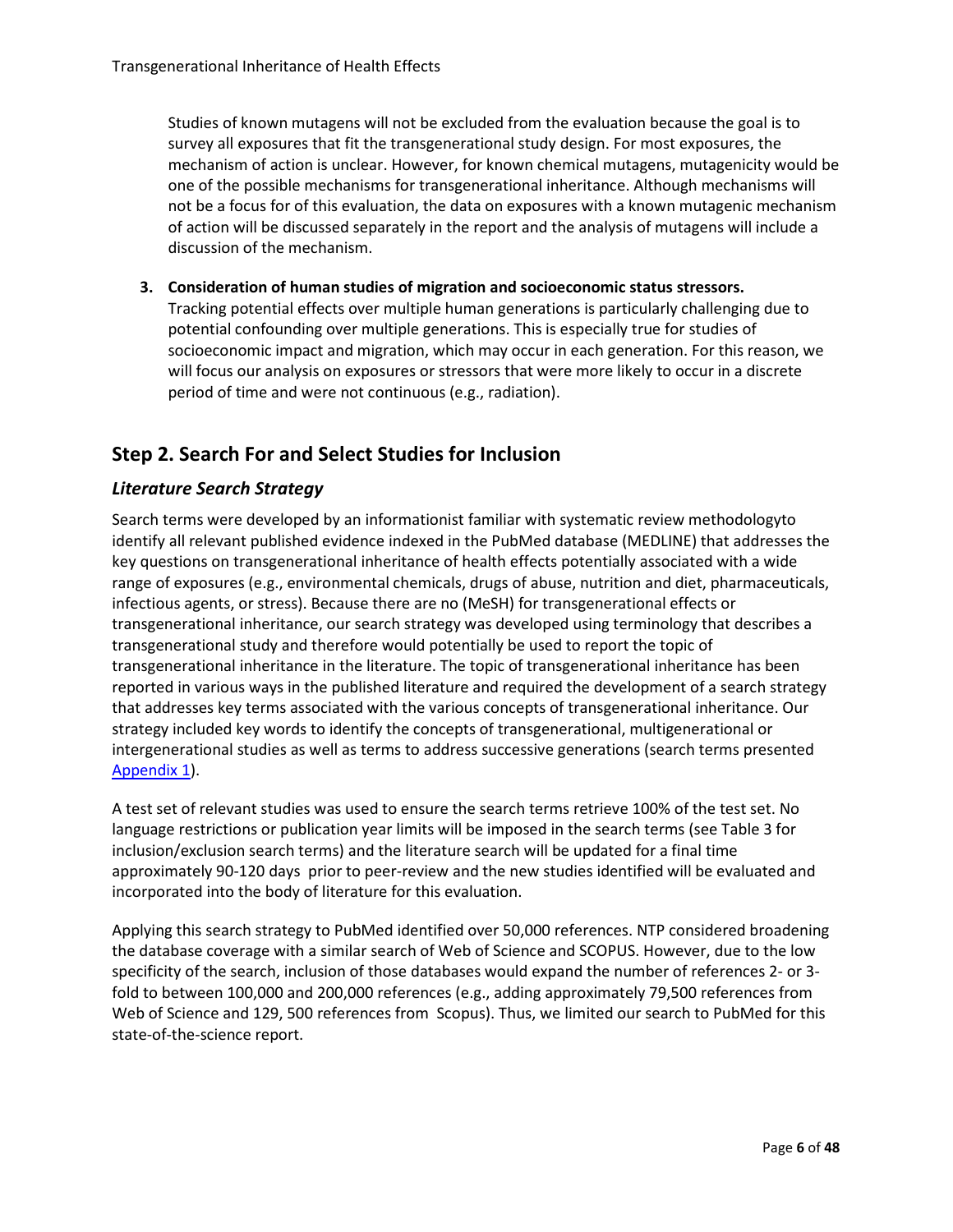# *Searching other resources*

We will use the following methods to find studies that would not be identified through the electronic searches. Studies will be evaluated using the same inclusion and exclusion criteria as used for screening records retrieved from the electronic search. Relevant studies identified through these steps will be marked as "provided from other sources" in the study selection flow diagram.

- Hand searching the reference lists of all included studies after the full text review.
- Hand searching the reference lists of relevant reviews, commentaries, or other non-research articles identified during the initial search. Commentaries or letters on specific studies are also reviewed to see if they contain content that should be noted during data extraction.
- Studies identified by the public when the initial list of included studies is posted on the OHAT website and distributed via NTP and NIEHS DERT list serves to solicit input on the list of included studies (approximately 60-90 days prior to peer-review; studies identified within 30 days of posting will be considered for inclusion) or during the public comment period when the draft state-of-the-science report is released for public comment (approximately 45-60 days prior to peer-review).

### **Unpublished data**

Although the search of the PubMed database will only retrieve published literature, unpublished data may be identified and submitted by the public. NTP only includes publicly accessible, peer-reviewed information in its evaluations. If a study is identified that may be critical to the evaluation and is not peer reviewed, the NTP's practice is to obtain external peer review if the owners of the data are willing to have the study details and results made publicly accessible. The peer review would include an evaluation of the study similar to that for peer review of a journal publication. The NTP would identify and select two to three scientists knowledgeable in scientific disciplines relevant to the topic as potential peer reviewers. Persons invited to serve as peer reviewers would be screened for conflict of interest (COI) prior to confirming their service. In most instances, the peer review would be conducted by letter review. The study authors would be informed of the outcome of the peer review and given an opportunity to clarify issues or provide missing details. OHAT would consider the peer review comments regarding the scientific and technical evaluation of the unpublished study in determining whether to include the study in its evaluation. The study and its related information, if used in the OHAT evaluation, would be included in the systematic review and publicly available. OHAT would acknowledge via a note for the report that the document underwent external peer review managed by the NTP, and the names of the peer reviewers would be identified. Unpublished data from personal author communication can supplement a peer-reviewed study, as long as the information is made publicly available.

# *Screening Process*

 $\overline{a}$ 

References retrieved from the literature search will be screened for relevance and eligibility using DistillerSR®, a web-based, systematic-review software program with structured forms and procedures to ensure standardization of the process<sup>[4](#page-6-0)</sup>. Search results will first be consolidated in Endnote reference management software and duplicate articles will be removed prior to uploading the references into DistillerSR®.

<span id="page-6-0"></span><sup>&</sup>lt;sup>4</sup>DistillerSR® [\(http://systematic-review.net/](http://systematic-review.net/)) is a proprietary project management tool for tracking studies through the screening process and storing data extracted from these studies using user-customized forms.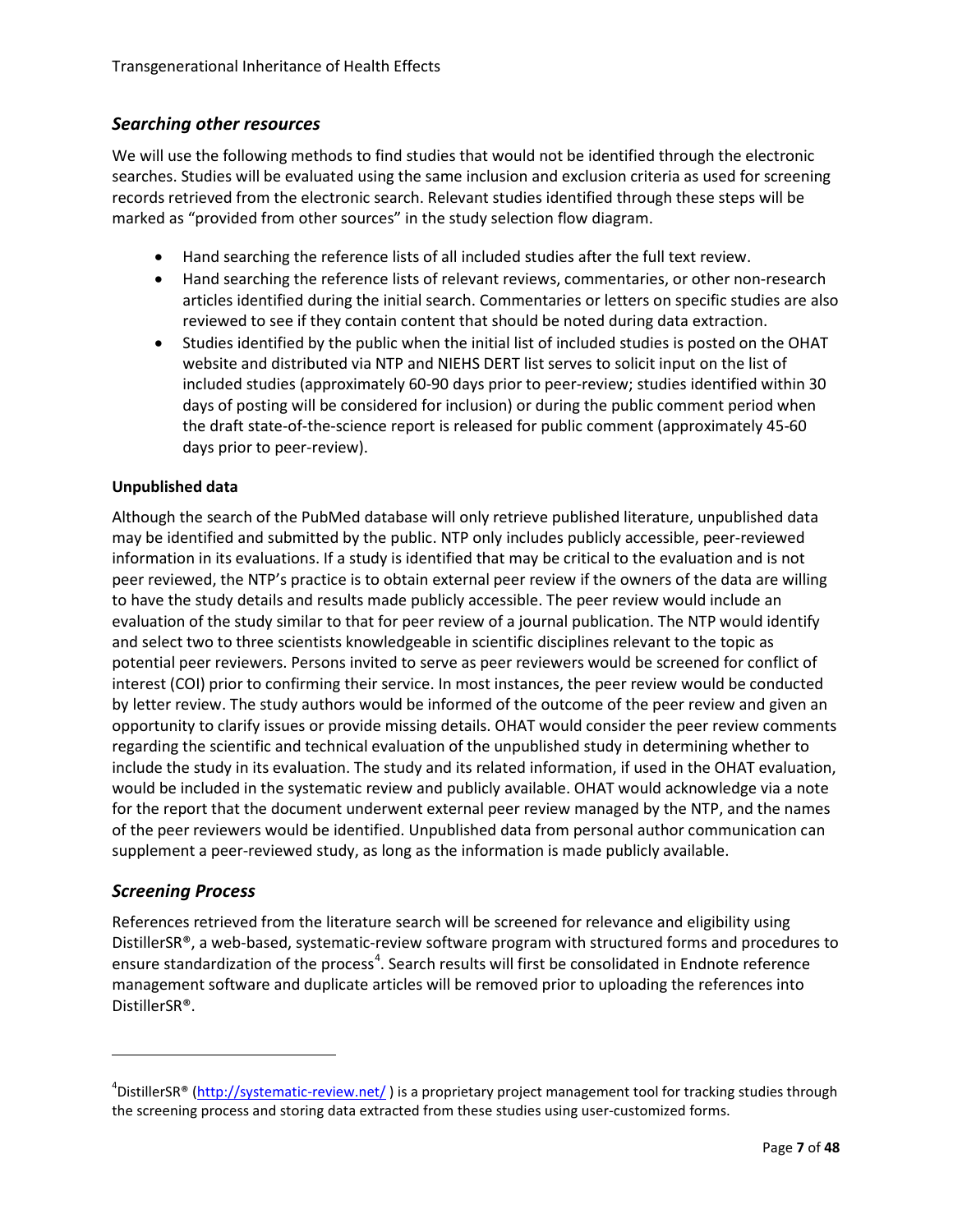### **Evidence Selection Criteria**

In order to be eligible for inclusion, studies must comply with the type of evidence specified by the PECO statement (**[Table](#page-2-0) 1**). Inclusion and exclusion criteria based on the PECO statement are detailed in **[Table](#page-8-0) 3**; these criteria are used to screen articles for relevance and eligibility at both the title-andabstract and full-text screening stages. In addition to criteria defining the relevant population, exposure, comparator, and outcomes, **[Table](#page-8-0) 3** defines criteria for relevant publications types (e.g., the report must contain original data). Studies that do not contain original data (review articles or reports that do not include health effects data) will be categorized as supportive material that may contain relevant background information (e.g., reviews or commentaries that discuss transgenerational study design or studies that report relevant exposure or metabolism data) that could be useful when evaluating areas of consistency and uncertainty in the bodies of evidence from the included studies.

### *Multiple publications of same data*

Multiple publications with overlapping data for the same study (e.g., publications reporting subgroups, additional outcomes or exposures outside the scope of an evaluation, or longer follow-up) are identified by examining author affiliations, study designs, cohort name, enrollment criteria, and enrollment dates.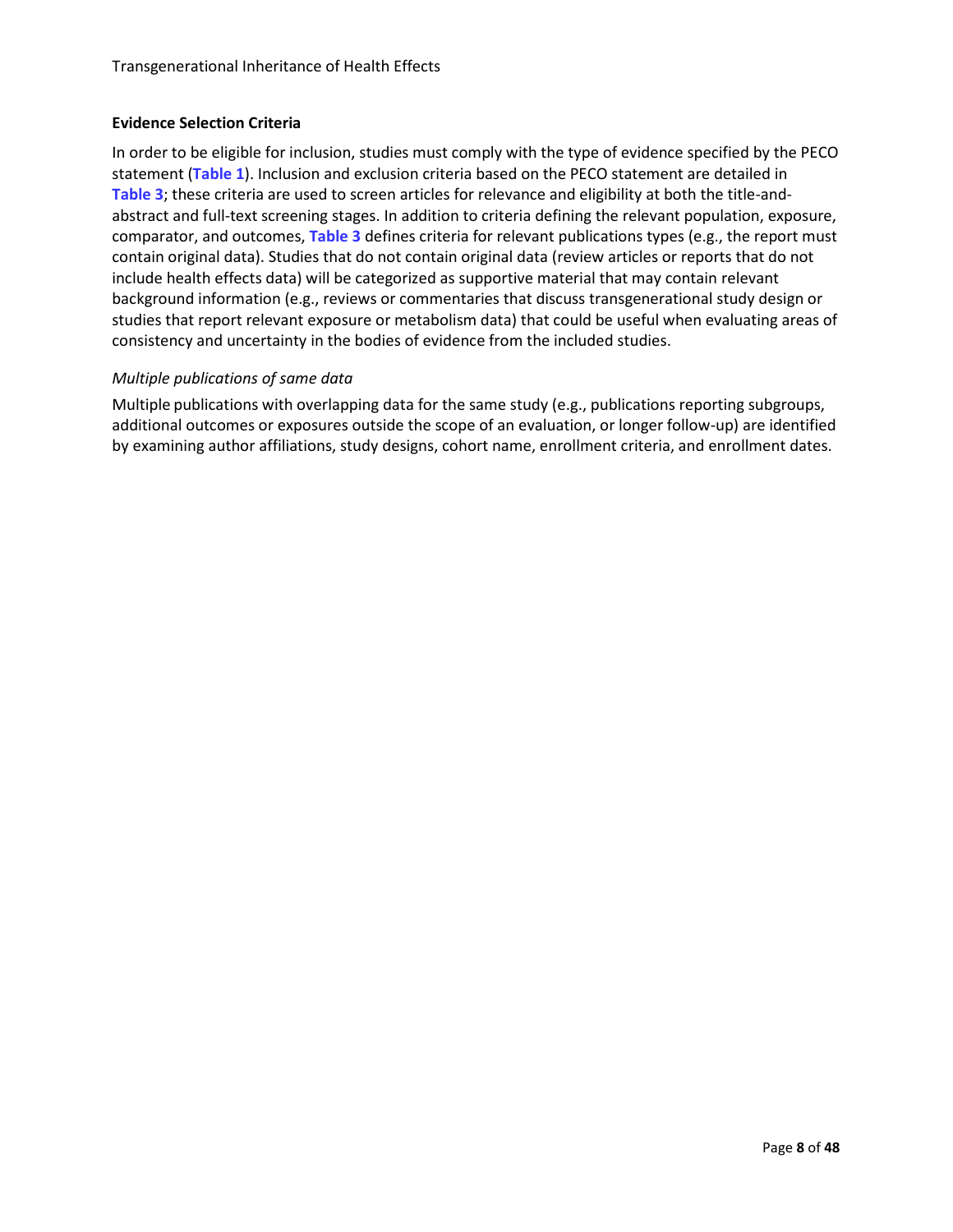<span id="page-8-0"></span>

| Table 3. Inclusion and Exclusion Criteria to Determine Study Eligibility |                                                                                                                                                                                                                                                                                        |                                                                                                                                                                                                     |  |  |
|--------------------------------------------------------------------------|----------------------------------------------------------------------------------------------------------------------------------------------------------------------------------------------------------------------------------------------------------------------------------------|-----------------------------------------------------------------------------------------------------------------------------------------------------------------------------------------------------|--|--|
|                                                                          |                                                                                                                                                                                                                                                                                        | <b>Exclusion Criteria</b>                                                                                                                                                                           |  |  |
|                                                                          | <b>Inclusion Criteria</b>                                                                                                                                                                                                                                                              | (or blank if none)                                                                                                                                                                                  |  |  |
|                                                                          | <b>Population (Human Studies or Experimental Model Systems)</b>                                                                                                                                                                                                                        |                                                                                                                                                                                                     |  |  |
| human                                                                    | No restrictions on sex, age, or lifestage at exposure or outcome<br>$\bullet$<br>assessment                                                                                                                                                                                            |                                                                                                                                                                                                     |  |  |
| non-human<br>animal                                                      | No restrictions on sex, age, species, or lifestage at exposure or<br>$\bullet$<br>outcome assessment                                                                                                                                                                                   | Studies in non-<br>animal organisms<br>(e.g., plants, fungi)                                                                                                                                        |  |  |
| <b>Exposure</b>                                                          |                                                                                                                                                                                                                                                                                        |                                                                                                                                                                                                     |  |  |
| human or<br>non-human<br>animal                                          | Exposure required, but no restrictions on the type of exposure                                                                                                                                                                                                                         | In vitro exposure<br>studies                                                                                                                                                                        |  |  |
| <b>Comparators</b>                                                       |                                                                                                                                                                                                                                                                                        |                                                                                                                                                                                                     |  |  |
| human                                                                    | Humans exposed to lower levels (or no exposure/exposure below<br>$\bullet$<br>detection levels) of the stressor than more highly exposed subjects                                                                                                                                      |                                                                                                                                                                                                     |  |  |
| non-human<br>animal                                                      | For experimental studies: study must include vehicle or untreated<br>$\bullet$<br>control group<br>For wildlife or observational studies: animals exposed to lower levels<br>(or no exposure/exposure below detection levels) of the stressor<br>than the more highly exposed subjects |                                                                                                                                                                                                     |  |  |
| <b>Outcomes</b>                                                          |                                                                                                                                                                                                                                                                                        |                                                                                                                                                                                                     |  |  |
| Human or<br>non-human<br>animal                                          | Health outcome required in the relevant generation depending on<br>the timing of exposure (see Figure 1), but no restrictions on the type<br>of health outcome reported                                                                                                                |                                                                                                                                                                                                     |  |  |
|                                                                          | Publication Type (e.g., specify any language restrictions, use of conference abstracts, etc.)                                                                                                                                                                                          |                                                                                                                                                                                                     |  |  |
| Human or<br>Non-human<br>animal                                          | Report must contain original data<br>Report must be in English language                                                                                                                                                                                                                | Articles with no<br>original data (e.g.,<br>editorial or review*)<br>non-English**<br>Studies published in<br>abstract form only<br>(grant awards, con-<br>ference abstracts)<br>Retracted articles |  |  |

\*Relevant reviews are used as background and for reference scanning.

\*\*Because this is a state-of-the-science document the non-English language studies will be excluded to minimize the additional time and cost associated with reviewing these references.

If necessary, study authors will be contacted to clarify any uncertainty about the independence of two or more articles. OHAT will include all publications on the study, select one study to use as the primary, and consider the others as secondary publications with annotation as being related to the primary record during data extraction. The primary study will generally be the publication with the longest follow-up, or for studies with equivalent follow-up periods, the study with the largest number of cases or the most recent publication date. OHAT will include relevant data from all publications of the study, although if the same outcome is reported in more than one report, OHAT will include a single instance of the data (and avoid more than one, i.e., duplicate instances of the data).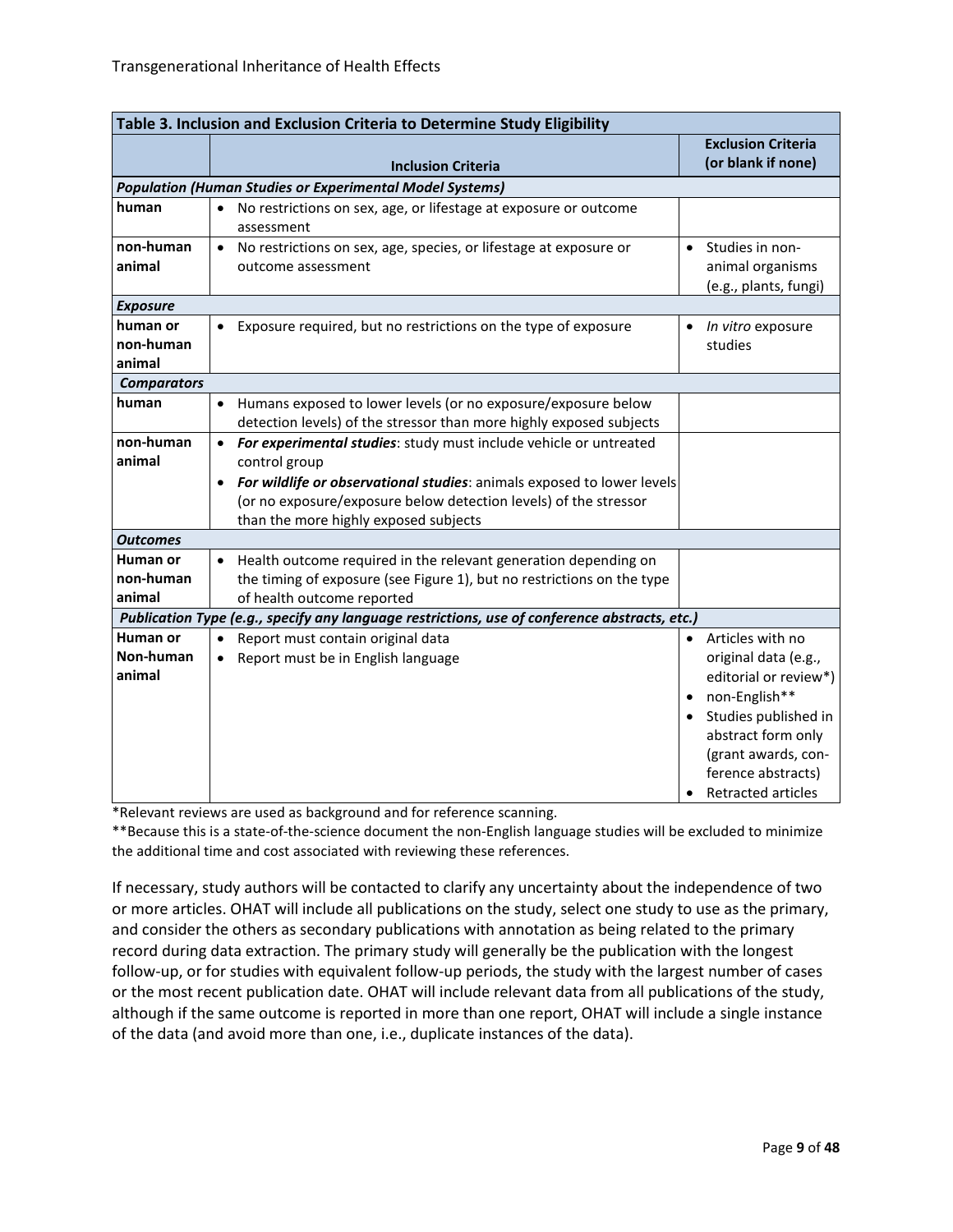### **Title/Abstract Review**

Screeners will be trained using project-specific written instructions that reflect the criteria outlined in **[Table](#page-8-0) 3** with an initial pilot phase undertaken to improve clarity of the inclusion and exclusion instructions and to improve accuracy and consistency among screeners. If changes to the inclusion criteria are made based on the pilot phase, they will be documented in a protocol amendment along with the date modifications were made and the logic for the changes. Trained screeners from the evaluation design team will then conduct a title and abstract screen of the search results to determine whether a reference meets the inclusion or exclusion criteria. All references will be independently screened by two screeners (one of which will be the project lead, who will screen all references). Studies that are not excluded based on the title and abstract will be screened through a full-text review. In case of screening conflicts, screeners will independently review their screening results to confirm the inclusion/exclusion decision and, if needed, discuss discrepancies with the other screeners. If a true disagreement exists between screeners, the study passes to the full-text review.

# **Full-Text Review**

 $\overline{a}$ 

After completion of the title/abstract screen, full-text articles will be retrieved<sup>[5](#page-9-0)</sup> for those studies that either clearly meet the inclusion criteria or where eligibility to meet the inclusion criteria is unclear. Fulltext review will be independently conducted by two screeners that participated in the title/abstract screening (again, one of which will be the project lead, who will screen all references). True disagreements will be resolved by discussion with the project lead. If disagreements are not immediately resolved, consultation with other members of the evaluation design team and technical advisors will be used to reach consensus.

# *Tracking study eligibility and reporting the flow of information*

The main reason for exclusion at the full-text-review stage will be annotated and reported in a study selection flow diagram in the final report [\(using reporting practices outlined in Moher](#page-15-6) *et al.* 2009). The following reasons for exclusion will be documented: (1) is a review, commentary, or editorial with no original data; (2) is not a transgenerational study design; (3) lacks exposure information; (4) lacks health outcome information; (5) only data on non-animal organisms (e.g., plants); (5) Non-English article or (5) is a conference abstract, grant application/registration, or thesis/dissertation.

### *Release of the list of included and excluded studies*

The list of included and excluded studies will be posted on the OHAT website [\(http://ntp.niehs.nih.gov/go/evals\)](http://ntp.niehs.nih.gov/go/evals) once screening has been completed and prior to completion of the draft OHAT state-of-the-science report.

<span id="page-9-0"></span><sup>&</sup>lt;sup>5</sup>OHAT will initially attempt to retrieve a full-text copy of the study using an automated program, such as QUOSA, when possible, and NIH library services (NIH subscriptions and interlibrary loans). For publications not available through NIH, OHAT will search the Internet and/or may attempt to contact the corresponding author. Studies not retrieved through these mechanisms are excluded and notated as "not available."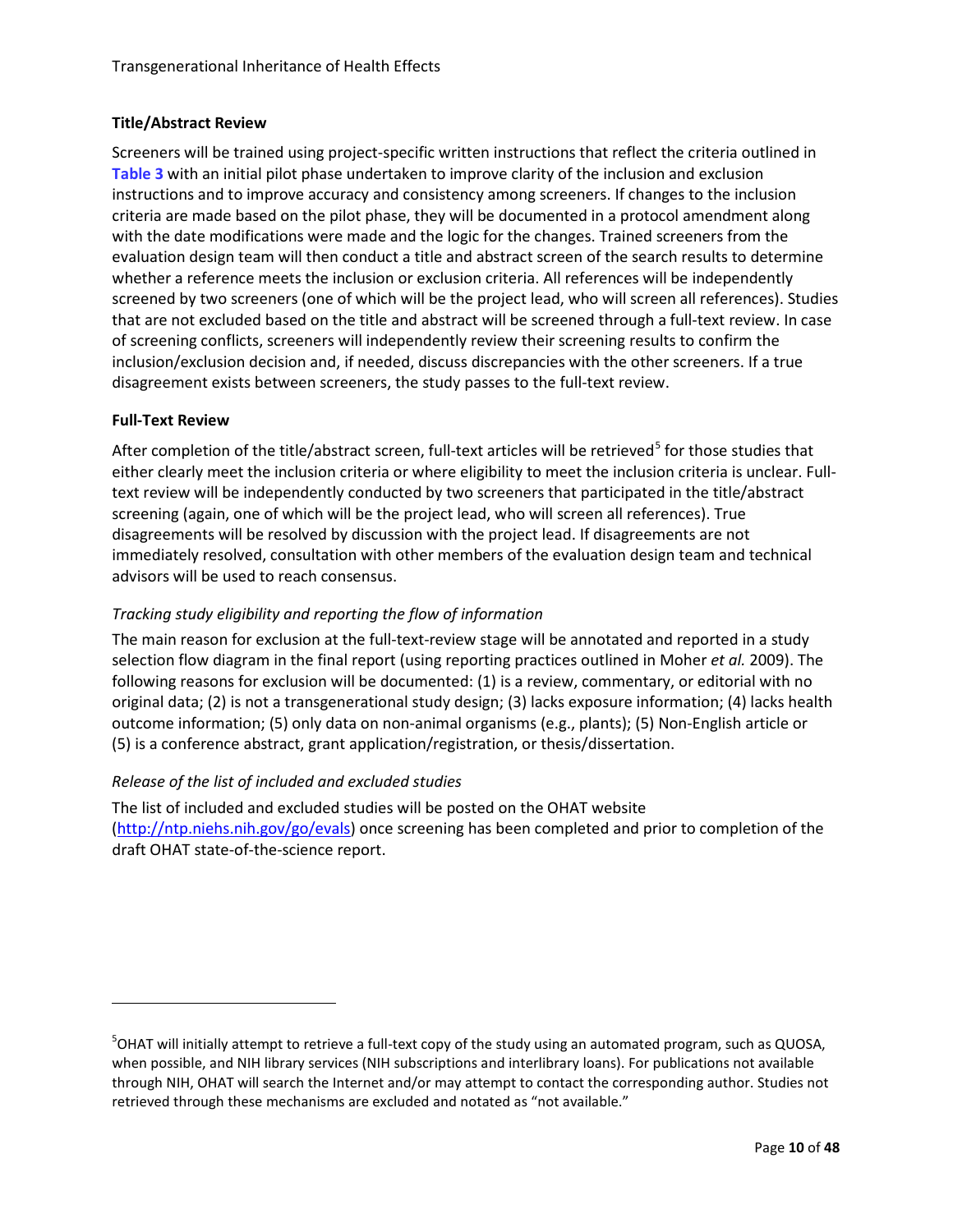# **Step 3. Data Extraction**

 $\overline{a}$ 

# *Data Extraction Process and Data Warehousing*

Data extraction will be managed with structured forms and stored in a database format using Health Assessment Workspace Collaborative [\(HAWC\)](https://hawcproject.org/portal/)<sup>[6](#page-10-0)</sup>, an open source and freely available web-based interface application. Data extraction elements are listed separately for human and animal studies in **[Appendix](#page-19-0) 2-3**. The data extraction results for included studies will be visualized and made publicly available in Excel format upon publication of the final state-of-the-science report.

The extracted data will be used to help summarize study designs and findings, facilitate assessment of risk of bias. The number of elements or collection of information on a specific element may be revised following the identification of important study details from individual studies included in the review. Data extraction will be performed by one member of the evaluation team (or contract support) and checked by a second member for completeness and accuracy. Any discrepancies in data extraction will be resolved by discussion or consultation with a third member of the evaluation team if the discrepancy is not immediately resolved. Information that is inferred, converted, or estimated during data extraction will be annotated, e.g., using brackets [n=10]. OHAT will attempt to contact authors of included studies to obtain missing data considered important for evaluating key study findings (e.g., level of data required to conduct a meta-analysis; note this is a standard to ensure clear reporting and this project will not include a meta-analysis). The evaluation report will note that an attempt to contact study authors was unsuccessful if study researchers do not respond to an email or phone request within one month of the attempt to contact.

# **Step 4. Quality Assessment of Individual Studies**

Internal validity or risk of bias will be assessed for individual studies using a tool developed by OHAT that outlines a parallel approach for evaluating risk of bias from human or animal studies to facilitate consideration of risk of bias across evidence streams with common terms and categories. The risk-ofbias tool is comprised of a common set of 11 questions that are answered based on the specific details of individual studies to develop risk-of-bias ratings (using the four options in **[Table](#page-11-0) 4**) for each question. Study design determines the subset of questions that should be used to assess risk of bias for an individual study (**[Table](#page-12-0) 5**). For example, the subset of risk-of-bias questions applicable to all of the experimental study designs includes a question on randomization of exposure that would not be applicable to observational study designs. Therefore, a similar set of questions are used across experimental study designs (experimental animal and human controlled trials).

Studies are independently assessed by two assessors who answer all applicable risk-of-bias questions with one of four options in **[Table](#page-11-0) 4** [\(answers from CLARITY Group at McMaster University 2013\)](#page-15-7) following pre-specified criteria detailed in **[Appendix](#page-23-0) 4** for the most common exposures encountered during the initial literature search: radiation and holocaust experience (families followed over generations subsequent to an individual experiencing the holocaust in an earlier generation) for the human studies and vinclozolin and radiation for the animal studies. The criteria describe aspects of study design, conduct, and reporting required to reach risk-of-bias ratings for each question and specify

<span id="page-10-0"></span> $^6$  HAWC (Health Assessment Workspace Collaborative): A Modular Web-based Interface to Facilitate Development of Human Health Assessments of Chemicals [\(https://hawcproject.org/portal/\)](https://hawcproject.org/portal/).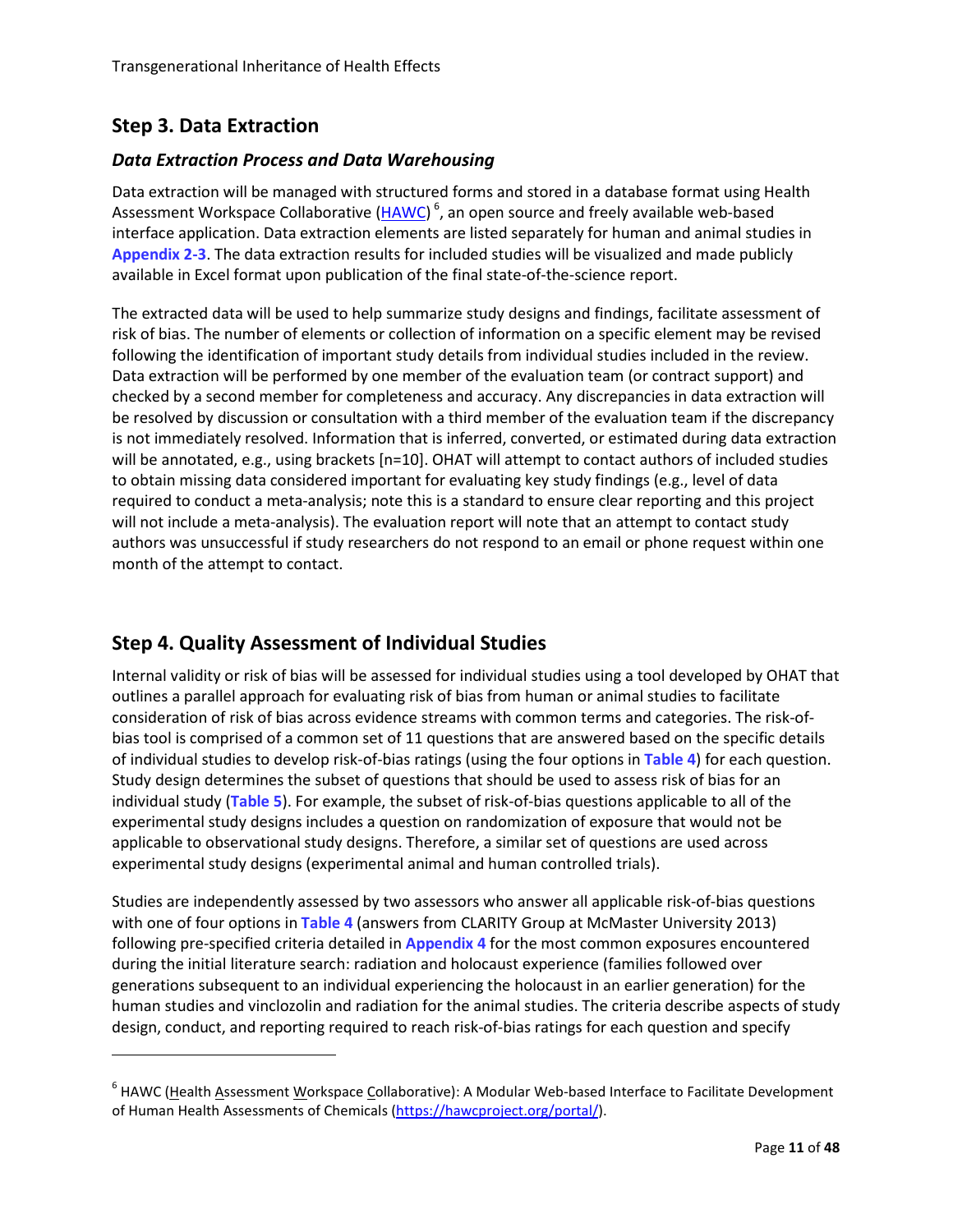factors that can distinguish among ratings (e.g., what separates "definitely low" from "probably low" risk of bias).

<span id="page-11-0"></span>

|           | Table 4: Answers to the Risk-of-Bias Questions Result in One of Four Risk-of-Bias Ratings  |  |  |
|-----------|--------------------------------------------------------------------------------------------|--|--|
|           | Definitely Low risk of bias:                                                               |  |  |
|           | There is direct evidence of low risk-of-bias practices                                     |  |  |
| $+$       | <b>Probably Low</b> risk of bias:                                                          |  |  |
|           | There is indirect evidence of low risk-of-bias practices OR it is deemed that deviations   |  |  |
|           | from low risk-of-bias practices for these criteria during the study would not appreciably  |  |  |
|           | bias results, including consideration of direction and magnitude of bias                   |  |  |
|           |                                                                                            |  |  |
|           | <b>Probably High risk of bias:</b>                                                         |  |  |
|           | There is indirect evidence of high risk-of-bias practices (indicated with "-")             |  |  |
| <b>NR</b> | <b>OR</b> there is insufficient information provided about relevant risk of bias practices |  |  |
|           | (indicated with "NR" for not reported). Both symbols indicate probably high risk of bias.  |  |  |
| $- -$     | <b>Definitely High risk of bias:</b>                                                       |  |  |
|           | There is direct evidence of high risk-of-bias practices                                    |  |  |

The instructions and detailed criteria are tailored to the specific evidence stream and type of human study designs. Risk of bias will be assessed at the outcome level because study design or method specifics may increase the risk of bias for some outcomes and not others within the same study.

# *Risk-of-Bias Assessment Process*

Assessors will be trained using the criteria in **[Appendix](#page-23-0) 4** with an initial pilot phase undertaken to improve clarity of criteria that distinguish between adjacent ratings and to improve consistency among assessors. All team members involved in the risk-of-bias assessment will be trained on the same set of studies (i.e. 3-5 studies) and asked to identify potential ambiguities in the criteria used to assign ratings for each question. Any ambiguities and rating conflicts will be discussed relative to opportunities to refine the criteria to more clearly distinguish between ratings. If major changes to the risk-of-bias criteria are made based on the pilot phase (i.e., those that would likely result in revision of response), they will be documented in a protocol amendment along with the date modifications were made and the logic for the changes. It is also expected that information about confounding, exposure characterization, outcome assessment, and other important issues may be identified during or after data extraction, which can lead to further refinement of the risk-of-bias criteria [\(Sterne](#page-15-8) *et al.* 2014).

After assessors have independently made risk-of-bias determinations for a study across all risk-of-bias questions, the two assessors will compare their results to identify discrepancies and attempt to resolve them. Any remaining discrepancies will be considered by the project lead and, if needed, other members of the evaluation design team and/or technical advisors. The final risk-of-bias rating for each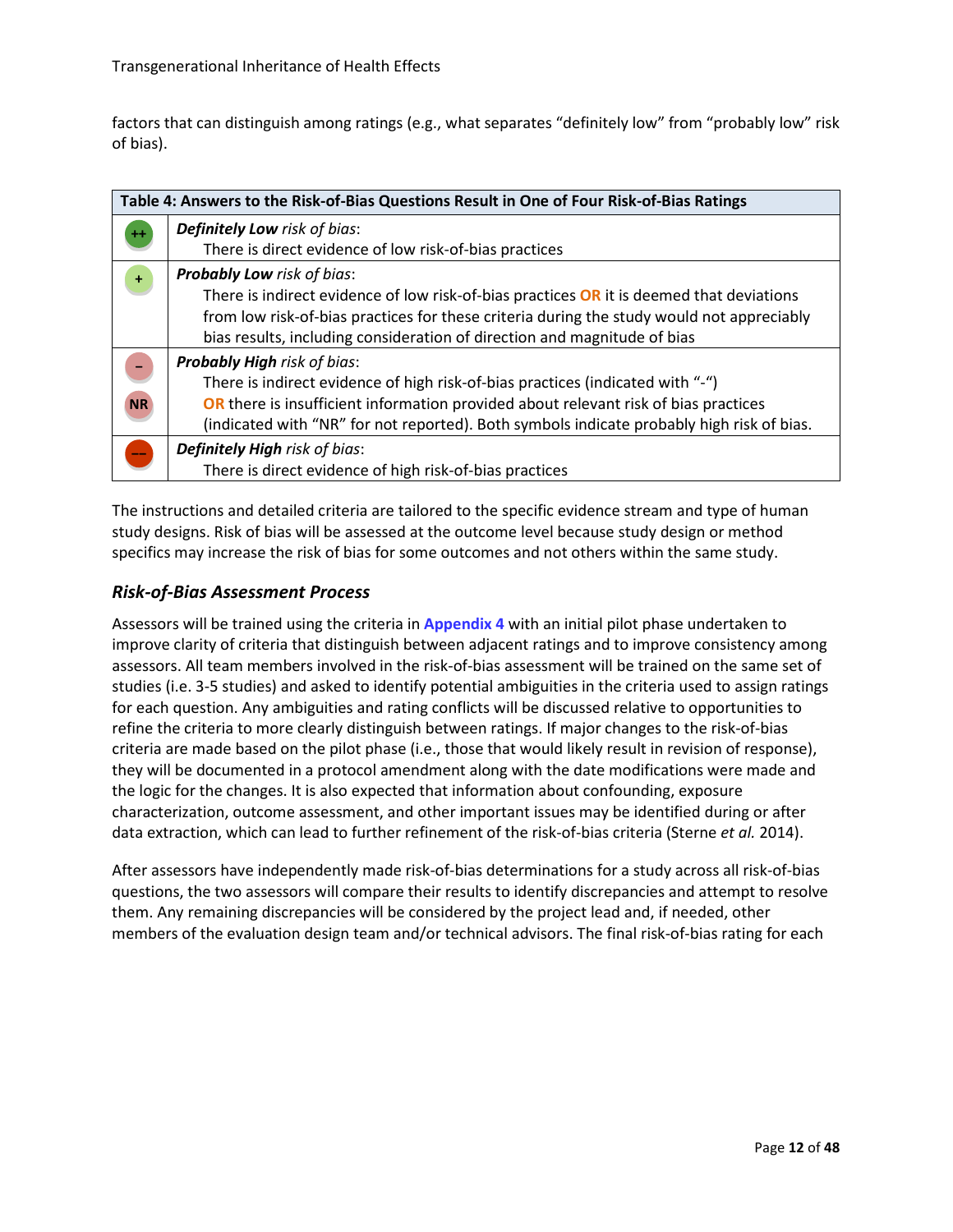| Table 5: OHAT Risk-of-Bias Questions and Applicability by Study Design                                                                |                      |                                 |              |              |                    |                       |
|---------------------------------------------------------------------------------------------------------------------------------------|----------------------|---------------------------------|--------------|--------------|--------------------|-----------------------|
| <b>Risk-of-Bias Questions</b>                                                                                                         | Experimental Animal* | Trials**<br>Controlled<br>Human | Cohort       | Case-Control | Cross-Sectional*** | <b>Series</b><br>Case |
| 1. Was administered dose or exposure level adequately randomized?                                                                     | Χ                    | $\mathsf{X}$                    |              |              |                    |                       |
| 2. Was allocation to study groups adequately concealed?                                                                               |                      | $\mathsf{X}$                    |              |              |                    |                       |
| 3. Did selection of study participants result in the appropriate comparison groups?                                                   |                      |                                 | Χ            | X            | X                  |                       |
| 4. Did study design or analysis account for important confounding and modifying variables?                                            |                      |                                 | X            | X            | X                  | $\mathsf{X}$          |
| 5. Were experimental conditions identical across study groups?                                                                        |                      |                                 |              |              |                    |                       |
| 6. Were research personnel blinded to the study group during the study?                                                               | Χ                    | $\mathsf{X}$                    |              |              |                    |                       |
| 7. Were outcome data complete without attrition or exclusion from analysis?                                                           | Χ                    | X                               | $\mathsf{X}$ | X            | X                  |                       |
| 8. Can we be confident in the exposure characterization?                                                                              | Χ                    | $\mathsf{X}$                    | X            | X            | X.                 | X                     |
| 9. Can we be confident in the outcome assessment (including blinding of outcome assessors)?                                           |                      | X                               | X            | X            | X                  | $\mathsf{X}$          |
| 10. Were all measured outcomes reported?                                                                                              |                      | X                               | X            | X            | X.                 | X                     |
| 11. Were there no other potential threats to internal validity?<br>X                                                                  |                      | $\mathsf{X}$                    | X            | X            | X                  | $\mathsf{X}$          |
| Experimental animal studies are controlled exposure studies. Non-human animal observational studies can be evaluated using the design |                      |                                 |              |              |                    |                       |

<span id="page-12-0"></span>features of observational human studies such as cross-sectional study design. \*\*Human Controlled Trials are studies in humans with controlled exposure (e.g., Randomized Controlled Trials, non-randomized experimental studies)

\*\*\*Cross-sectional studies include population surveys with individual data (e.g., NHANES) and surveys with aggregate data (i.e., ecological studies).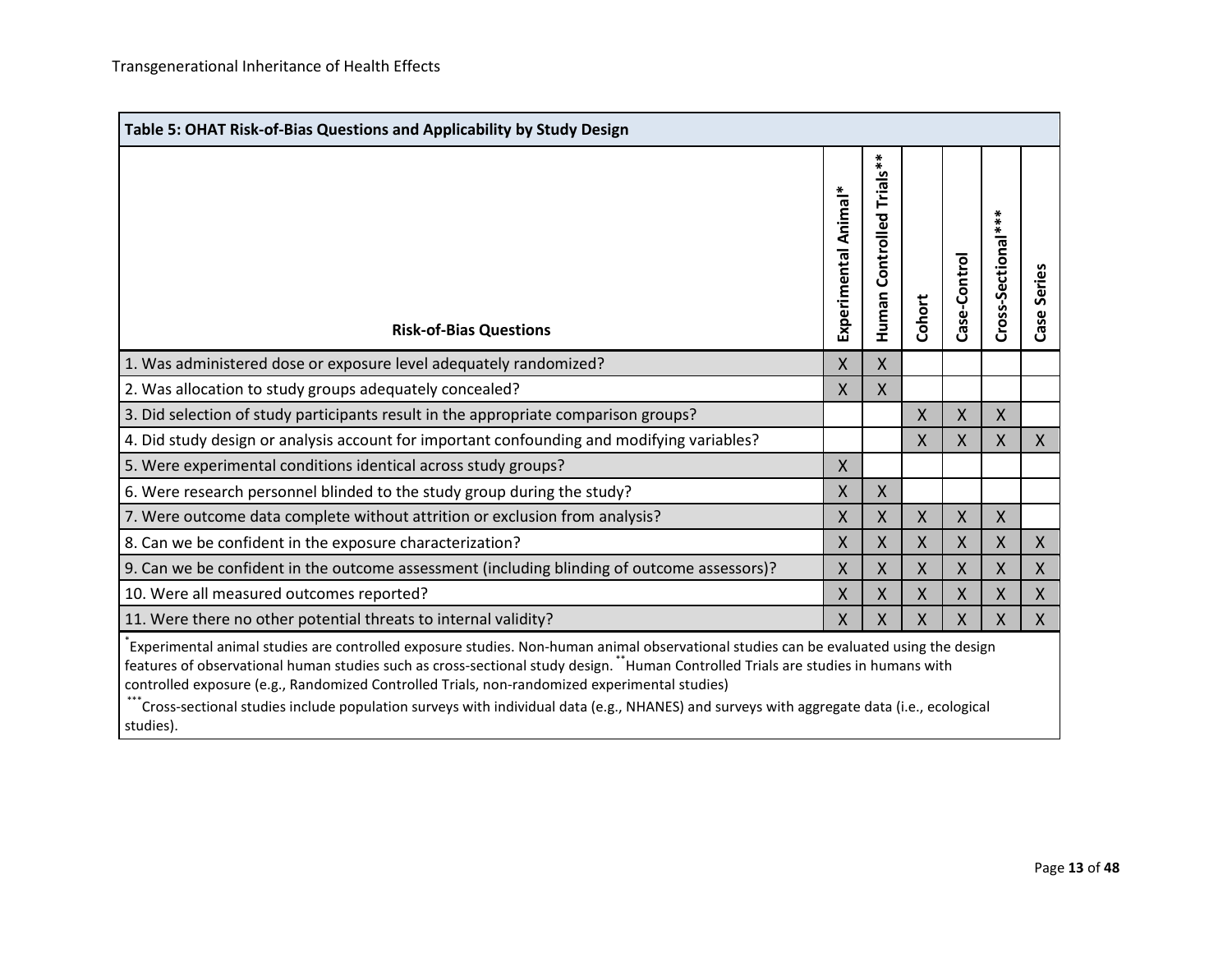question will be recorded along with a statement of the basis for that rating or rationale in HAWC. The risk-of-bias assessment of included studies will be part of the study summaries released in materials for the draft state-of-the-science report that will be posted for public comment prior to peer review. Peer review will provide an opportunity for investigators and the public to comment on the risk-of-bias analysis.

### **Missing Information for Risk of Bias Assessment**

OHAT will attempt to contact authors of included studies by email to obtain missing information considered critical for evaluating risk of bias that cannot be inferred from the study. If additional information or data are received from study authors, risk-of-bias judgments will be modified to reflect the updated study information. If OHAT does not receive a response from the authors by one month of the contact attempt, a risk of bias response of "NR" for "not reported; probably high risk of bias" will be used and a note made in the data extraction files that an attempt to contact the authors was unsuccessful.

# **STATE-OF-THE-SCIENCE REPORT FORMAT**

The NTP state-of-the-science report on transgenerational inheritance of health effects associated with exposure to a wide range of stressors (e.g., environmental chemicals, drugs of abuse, nutrition and diet, pharmaceuticals, infectious agents, or stress) in humans or animals will include the following information:

# **Introduction**

This section will provide a brief background on the topic.

# **Methodology**

This section will provide a brief overview of the methodologies used in the review process, including:

- the research question
- the search strategy used to identify and retrieve studies
- the process for selecting the included studies
- the methods of data extraction
- the methods used to assess risk of bias of a sub-set of included studies (i.e., examples of human and animal studies)

# **Results**

This section will include the results from the state-of-the-science evaluation on transgenerational inheritance of health effects associated with exposure to a wide range of stressors (e.g., environmental chemicals, drugs of abuse, nutrition and diet, pharmaceuticals, infectious agents, or stress) in humans or animals. Results will be presented in tables or figures as appropriate using HAWC. The results from the included studies will be discussed by exposure. This will include a description of:

- the number of studies identified that reported the various exposures and within the exposures the reported health outcomes reported
- full list of excluded studies, with reasons for exclusion documented for studies excluded at the full text review stage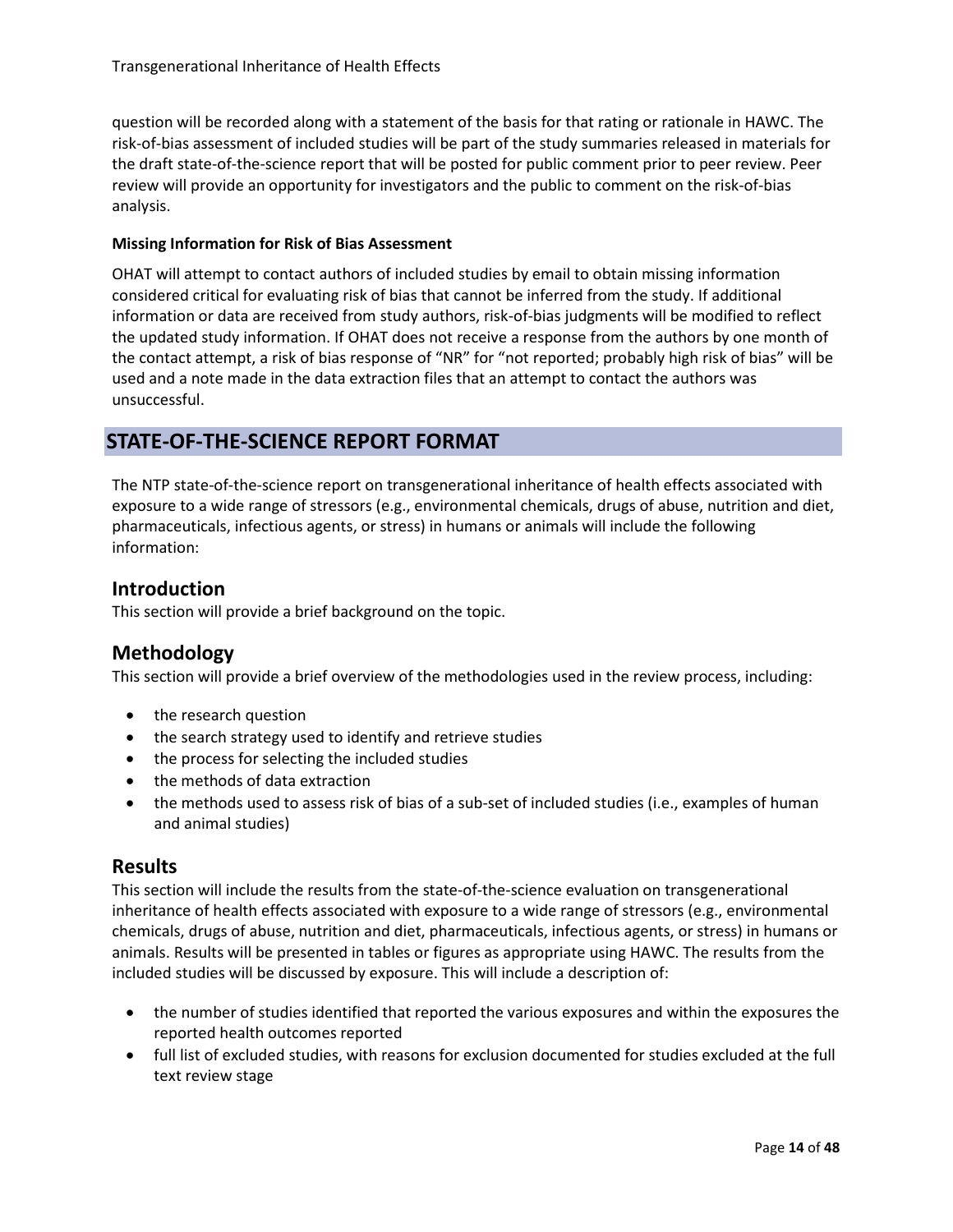• a summary of the results and risk-of-bias assessment to illustrate how risk-of-bias-assessment could be applied to studies of transgenerational study design. Risk-of-bias assessment will be evaluated from the 2 most extensive bodies of evidence for both human and animal studies. In other words, exposures for which there are the largest number of publications addressing the same health outcome so that risk-of-bias assessment can be compared across multiple studies.

# **Discussion**

The discussion will provide a summary of the review findings, the areas of consistency and areas of uncertainty in bodies of evidence, including a discussion of any gaps identified in the evidence and any suggestions of areas for further research. Any important limitations of the review will be described and their impact on the available evidence will be discussed.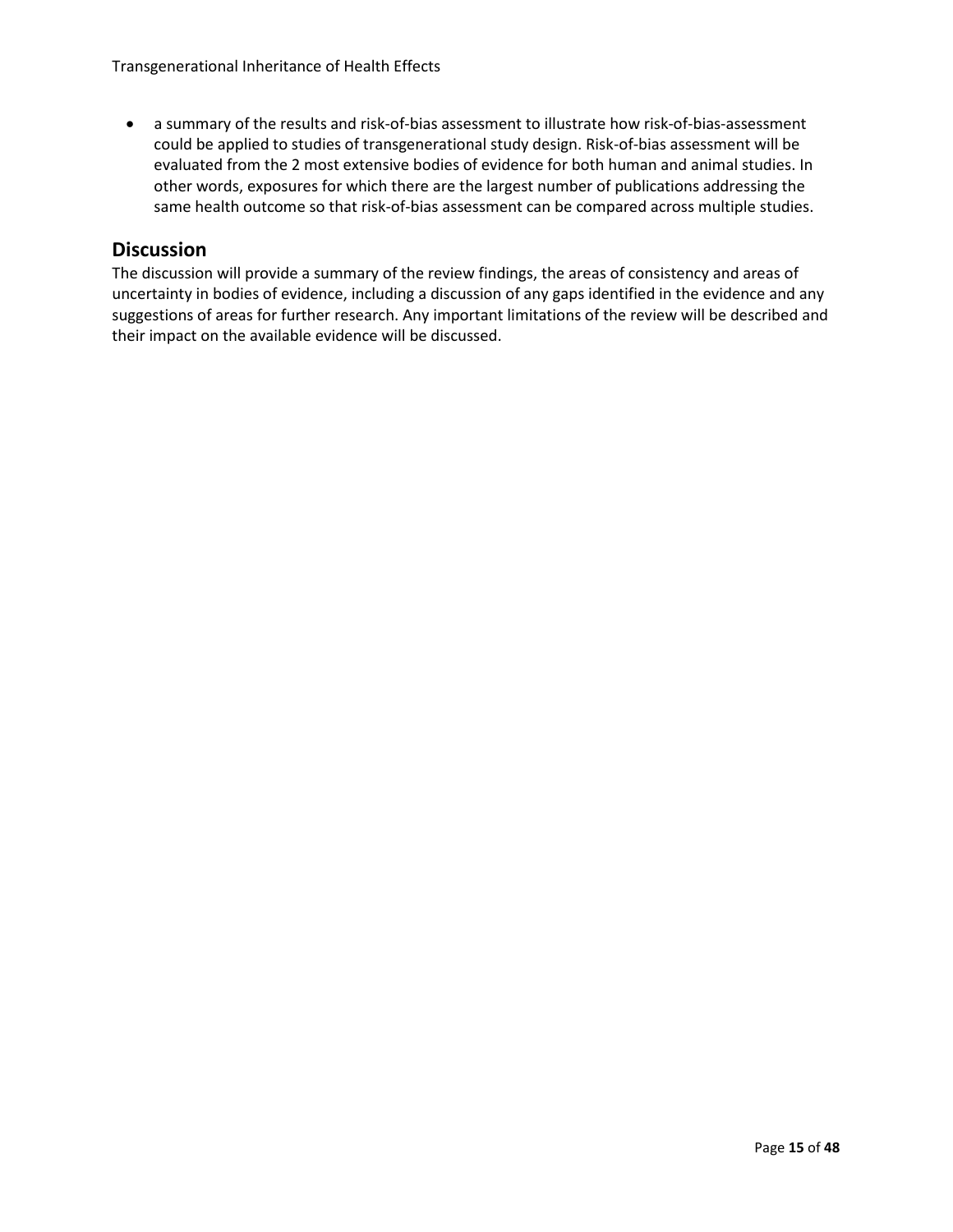# **REFERENCES**

- <span id="page-15-2"></span>Aiken CE, Ozanne SE. 2014. Transgenerational developmental programming. *Hum Reprod Update* 20(1): 63-75.
- <span id="page-15-0"></span>Barker DJ, Eriksson JG, Forsen T, Osmond C. 2002. Fetal origins of adult disease: strength of effects and biological basis. *Int J Epidemiol* 31(6): 1235-1239.
- <span id="page-15-7"></span>CLARITY Group at McMaster University. 2013. *Tools to assess risk of bias in cohort studies, case control studies, randomized controlled trials, and longitudinal symptom research studies aimed at the*  general population. Available:<http://www.evidencepartners.com/resources/> [accessed 15 January 2013].
- <span id="page-15-1"></span>Grossniklaus U, Kelly WG, Ferguson-Smith AC, Pembrey M, Lindquist S. 2013. Transgenerational epigenetic inheritance: how important is it? *Nat Rev Genet* 14(3): 228-235.
- <span id="page-15-5"></span>Guerrero-Bosagna C, Skinner MK. 2012. Environmentally induced epigenetic transgenerational inheritance of phenotype and disease. *Mol Cell Endocrinol* 354(1-2): 3-8.
- <span id="page-15-9"></span>Higgins J, Green S. 2011. Cochrane Handbook for Systematic Reviews of Interventions, The Cochrane Collaboration.
- <span id="page-15-3"></span>Higgins JP, Altman DG, Gotzsche PC, Juni P, Moher D, Oxman AD, Savovic J, Schulz KF, Weeks L, Sterne JA, Cochrane Bias Methods G, Cochrane Statistical Methods G. 2011. The Cochrane Collaboration's tool for assessing risk of bias in randomised trials. *BMJ* 343: d5928.
- <span id="page-15-6"></span>Moher D, Liberati A, Tetzlaff J, Altman DG. 2009. Preferred reporting items for systematic reviews and meta-analyses: The PRISMA statement. *J Clin Epidemiol* 62(10): 1006-1012.
- <span id="page-15-4"></span>NIEHS. 2012. *Transgenerational Inheritance in Mammals After Environmental Exposure (TIME) (R01)(RFA-ES-12-006)*. Available[: http://grants.nih.gov/grants/guide/rfa-files/RFA-ES-12-](http://grants.nih.gov/grants/guide/rfa-files/RFA-ES-12-006.html) [006.html.](http://grants.nih.gov/grants/guide/rfa-files/RFA-ES-12-006.html)
- <span id="page-15-8"></span>Sterne J, Higgins J, Reeves B, on behalf of the development group for ACROBAT-NRSI. 2014. *A Cochrane Risk Of Bias Assessment Tool: for Non-Randomized Studies of Interventions (ACROBAT-NRSI),*  Version 1.0.0. Available[: http://www.riskofbias.info](http://www.riskofbias.info/) [accessed 28 September 2014].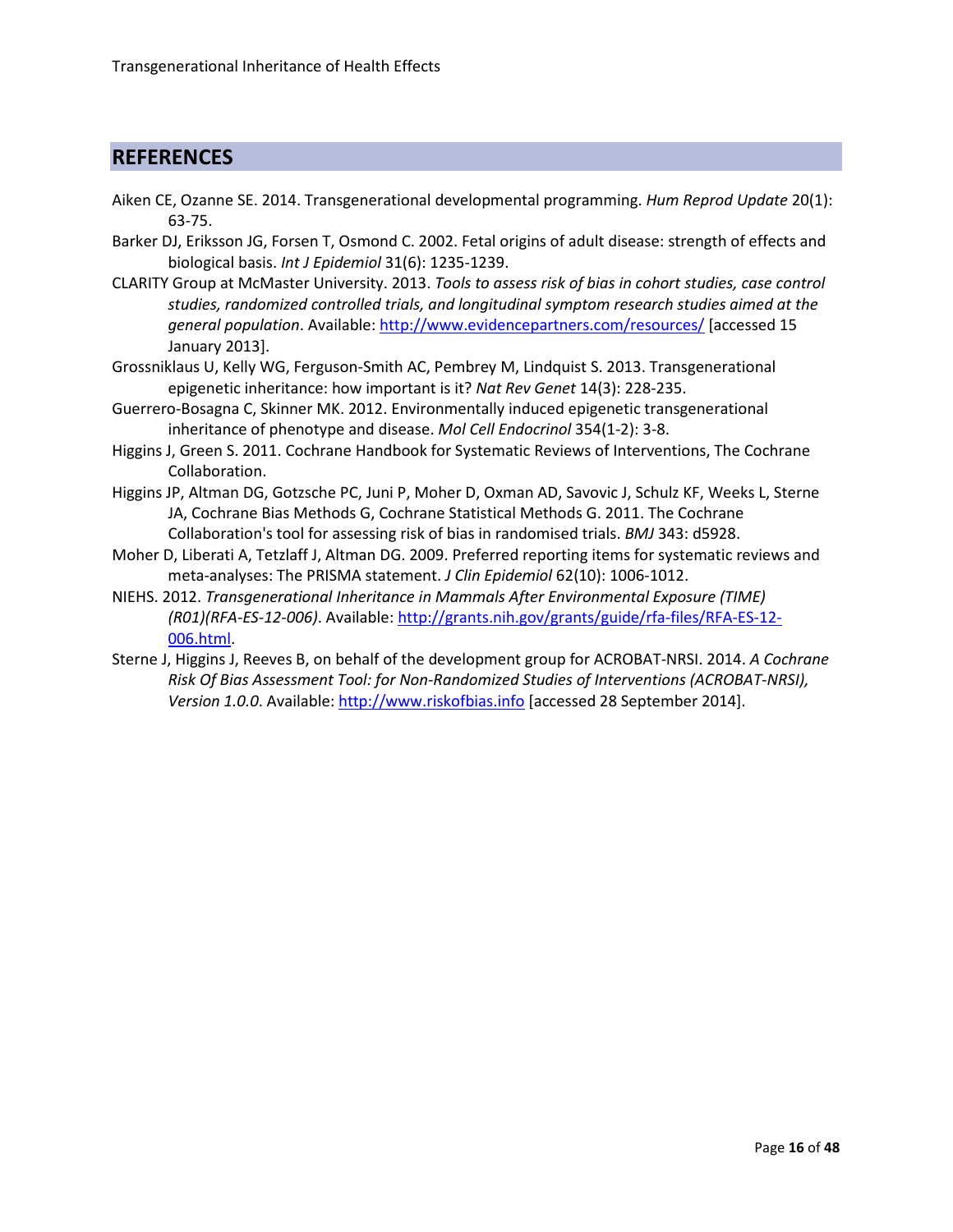# **ABOUT THE PROTOCOL**

# **Contributors**

### *Evaluation Team*

Evaluation teams are composed of federal staff and contractor staff. Contractor staff members are screened for potential conflicts of interest. Federal staff members are asked to do a self-evaluation for potential conflict of interest using the same criteria. Epidemiologists and toxicologists on OHAT evaluation teams have at least three years' experience and/or training in reviewing studies, including summarizing studies and critical review (e.g., assessing study quality and interpreting findings). Experience in evaluating occupational or environmental studies is preferred. Team members generally have at least a master's degree or equivalent level of experience in epidemiology, toxicology, environmental health sciences, or a related field.

| <b>Affiliation</b>      |
|-------------------------|
| NIEHS/NTP, Project Lead |
| NIEHS/NTP               |
| NIEHS/NTP               |
| NIEHS/NTP               |
| NIEHS/DERT              |
| NIEHS/DERT              |
| NIEHS/NTP               |
| NIEHS/NTP               |
| NIEHS/NTP               |
| NIEHS/NTP               |
| NIEHS/DERT              |
| NIEHS/NTP               |
| NIEHS/DIR               |
| NIEHS/NTP, contractor   |
| NIEHS/NIH               |
| NIEHS/NTP               |
|                         |

#### *Contract support: Will assist in data extraction and risk-of-bias assessment*

| <b>Name</b>  | <b>Affiliation</b> |  |
|--------------|--------------------|--|
| Pam Hartman  | ICF Incorporated   |  |
| Isaac Warren | ICF Incorporated   |  |

### *Technical Advisors*

Technical advisors are outside experts retained on an as-needed basis to provide individual advice to the NTP for a specific topic. If technical advisors are selected for this project, they will be selected for their experience with transgenerational research or study design, specific chemicals or exposures relevant to the evaluation, or health effects of interest. Technical advisors would be screened for conflict of interest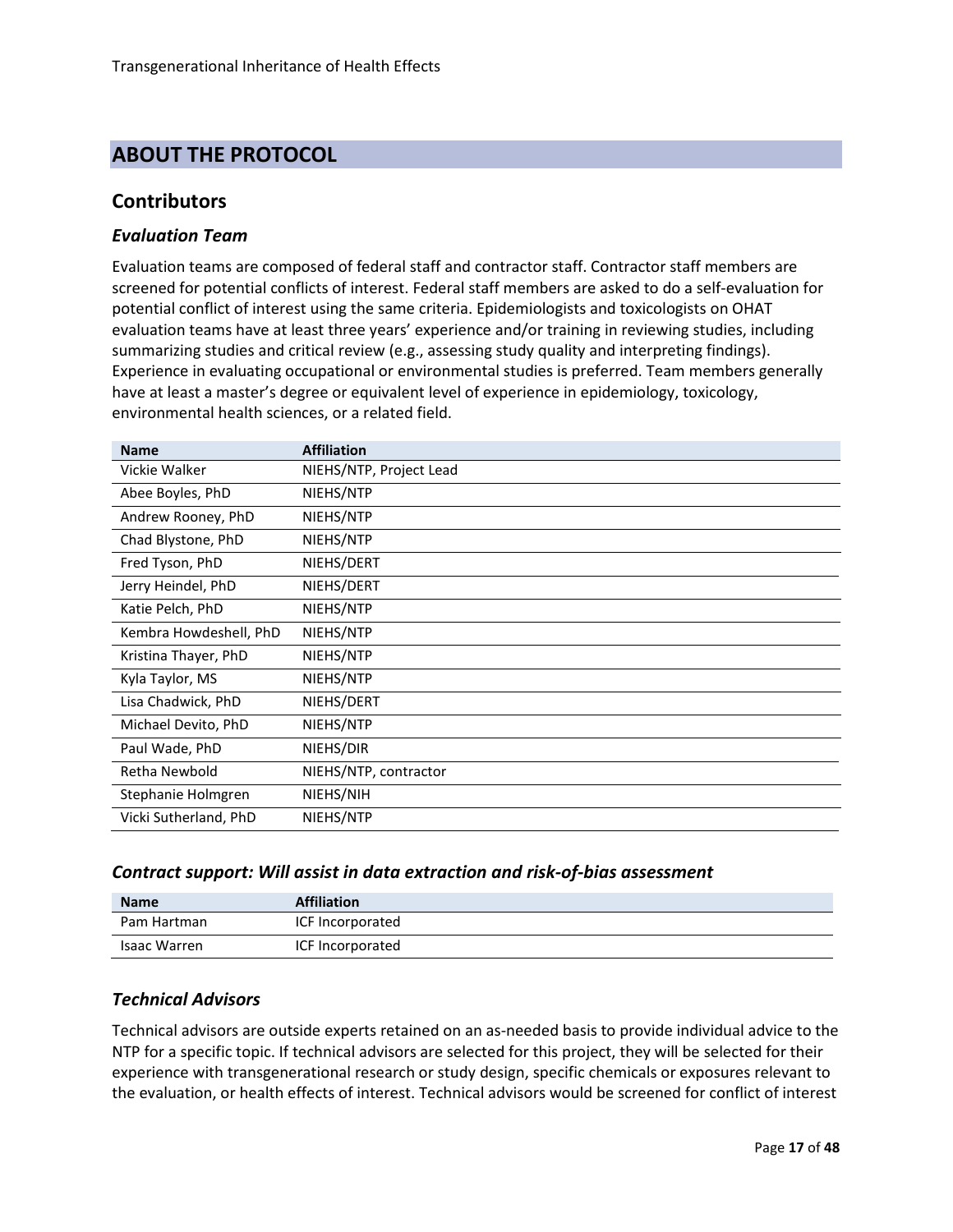prior to their service. Service as a technical advisor does not necessarily indicate that the advisor has read the entire protocol or endorses the final state-of-the-science document.

### *Peer Reviewers*

The peer reviewers are outside experts selected for their experience with transgenerational research or study design and systematic review procedures. Peer reviewers will be screened for conflict of interest prior to their service. Service as a peer reviewer does not necessarily indicate that the reviewer endorses the final document or protocol.

#### **Review of protocol:**

| <b>Name</b>            | <b>Affiliation</b>                        |
|------------------------|-------------------------------------------|
| Juleen Lam, PhD        | University of California at San Francisco |
| Johanna Rochester, PhD | TEDX, The Endocrine Disruption Exchange   |

# *Sources of Support*

National Institute of Environmental Health Sciences/Division of the National Toxicology Program

# *Protocol History and Revisions*

| Date          | <b>Activity or revision</b>                                                   |
|---------------|-------------------------------------------------------------------------------|
| May 28, 2015: | Draft evaluation protocol reviewed: sent to peer reviewers for comment/review |
| June 24, 2015 | Evaluation protocol posted on NTP website                                     |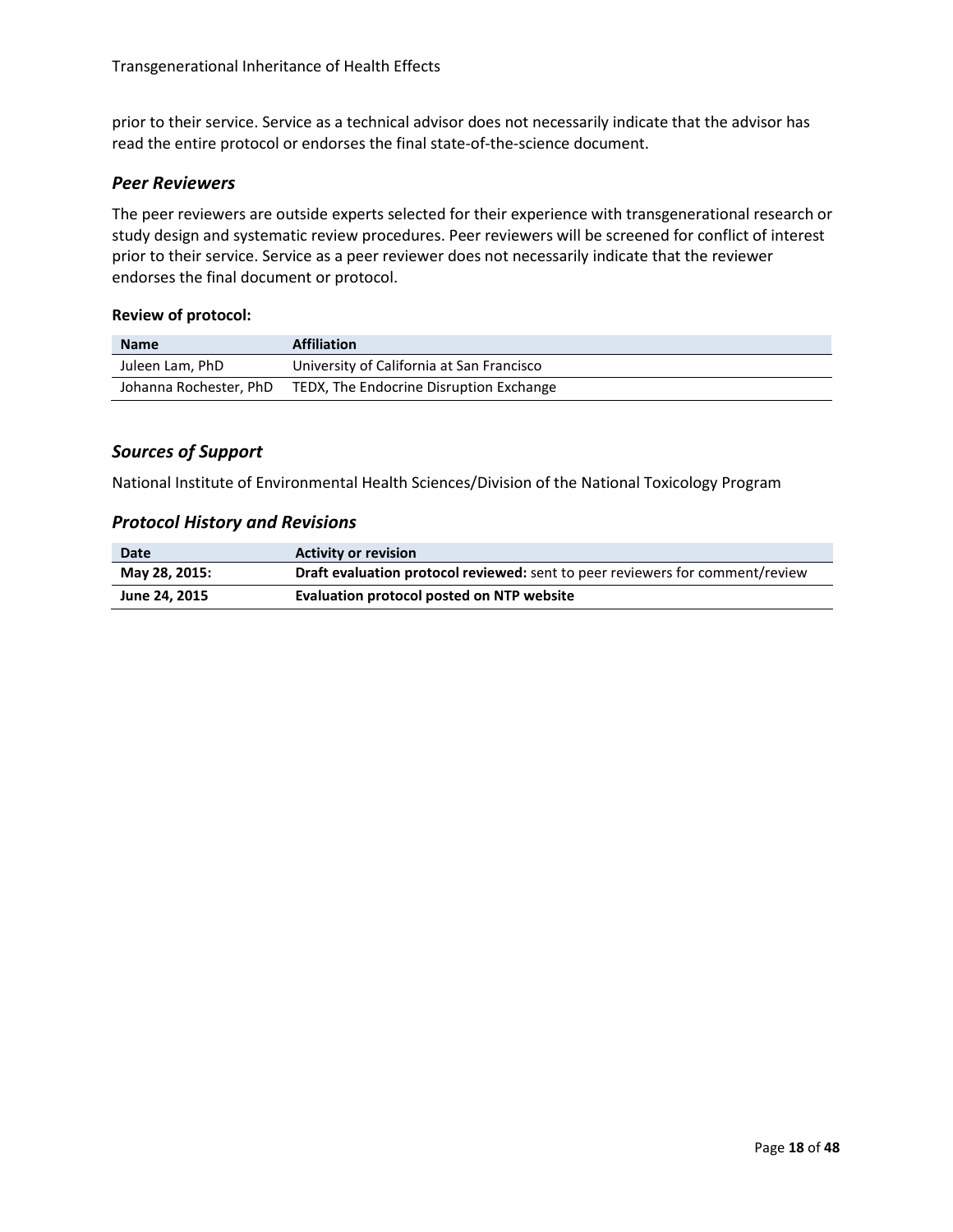# **APPENDICES**

# <span id="page-18-0"></span>**Appendix 1. PubMed Literature Search Strategy**

| Literature Search Method for PubMed |                                                                                                                                                                                                                                                                                                                                                                                                                                                                                                                                                                                                                                                                                                                                                                                                                                                                                                                                                                                                                                                                                                                                                                                                                                                                                                                                                                                             |  |
|-------------------------------------|---------------------------------------------------------------------------------------------------------------------------------------------------------------------------------------------------------------------------------------------------------------------------------------------------------------------------------------------------------------------------------------------------------------------------------------------------------------------------------------------------------------------------------------------------------------------------------------------------------------------------------------------------------------------------------------------------------------------------------------------------------------------------------------------------------------------------------------------------------------------------------------------------------------------------------------------------------------------------------------------------------------------------------------------------------------------------------------------------------------------------------------------------------------------------------------------------------------------------------------------------------------------------------------------------------------------------------------------------------------------------------------------|--|
| #1                                  | Transgeneration*[tiab] OR trans-generation*[tiab]                                                                                                                                                                                                                                                                                                                                                                                                                                                                                                                                                                                                                                                                                                                                                                                                                                                                                                                                                                                                                                                                                                                                                                                                                                                                                                                                           |  |
| #2                                  | multigeneration*[tiab] OR multi-generation*[tiab] OR intergeneration*[tiab] OR inter-generation*[tiab]                                                                                                                                                                                                                                                                                                                                                                                                                                                                                                                                                                                                                                                                                                                                                                                                                                                                                                                                                                                                                                                                                                                                                                                                                                                                                      |  |
| #3                                  | (F2 OR "F 2" OR "F(2)" OR F3 OR "F 3" OR "F(3)" OR F4 OR "F 4" OR "F(4)" OR F5 OR "F 5" OR "F(5)" OR F6<br>OR "F 6" OR "F(6)" OR F7 OR "F 7" OR "F(7)" OR F8 OR "F 8" OR "F(8)" OR F9 OR "F 9" OR "F(9)" OR F10<br>OR "F 10" OR "F(10)") AND (generation*[tiab] OR offspring[tiab] OR progeny[tiab])                                                                                                                                                                                                                                                                                                                                                                                                                                                                                                                                                                                                                                                                                                                                                                                                                                                                                                                                                                                                                                                                                        |  |
| #4                                  | "two generations"[tiab] OR "second generation"[tiab] OR "second generations"[tiab] OR "three<br>generations"[tiab] OR "third generation"[tiab] OR "third generations"[tiab] OR "four generations"[tiab]<br>OR "fourth generation"[tiab] OR "fourth generations"[tiab] OR "five generations"[tiab] OR "fifth<br>generation"[tiab] OR "fifth generations"[tiab]                                                                                                                                                                                                                                                                                                                                                                                                                                                                                                                                                                                                                                                                                                                                                                                                                                                                                                                                                                                                                               |  |
| #5                                  | Greatgrandparent*[tiab] OR "Great Grandparent"[tiab] OR "Great Grandparents"[tiab] OR "Great Grand<br>Parent"[tiab] OR "Great Grand Parents"[tiab] OR Greatgrandfather*[tiab] OR "Great Grandfather"[tiab]<br>OR "Great Grandfathers"[tiab] OR "Great Grand Father"[tiab] OR "Great Grand Fathers"[tiab] OR<br>Greatgrandmother*[tiab] OR "Great Grandmother"[tiab] OR "Great Grandmothers"[tiab] OR "Great<br>Grand Mother"[tiab] OR "Great Grand Mothers"[tiab] OR Greatgrandchild*[tiab] OR "Great<br>Grandchild"[tiab] OR "Great Grandchildren"[tiab] OR "Great Grand Child"[tiab] OR "Great Grand<br>Children"[tiab] OR Greatgrandson*[tiab] OR "Great Grandson"[tiab] OR "Great Grandsons"[tiab] OR<br>"Great Grand Son"[tiab] OR "Great Grand Sons"[tiab] OR Greatgranddaughter*[tiab] OR "Great<br>Granddaughter"[tiab] OR "Great Granddaughters"[tiab] OR "Great Grand Daughter"[tiab] OR "Great<br>Grand Daughters" [tiab] OR Grandparent* [tiab] OR "Grand Parent" [tiab] OR "Grand Parents" [tiab] OR<br>Grandfather* [tiab] OR "Grand Father"[tiab] OR "Grand Fathers"[tiab] OR Grandmother* [tiab] OR<br>"Grand Mother"[tiab] OR "Grand Mothers"[tiab] OR Grandchild*[tiab] OR "Grand Child"[tiab] OR "Grand<br>Children"[tiab] OR Granddaughter*[tiab] OR "Grand Daughter"[tiab] OR "Grand Daughters"[tiab] OR<br>Grandson*[tiab] OR "Grand Son"[tiab] OR "Grand Sons"[tiab] |  |
| Full<br>search                      | Full search was the inclusive combination of each of the concepts listed above<br>(#1 AND #2 AND #3 AND #4 AND #5)                                                                                                                                                                                                                                                                                                                                                                                                                                                                                                                                                                                                                                                                                                                                                                                                                                                                                                                                                                                                                                                                                                                                                                                                                                                                          |  |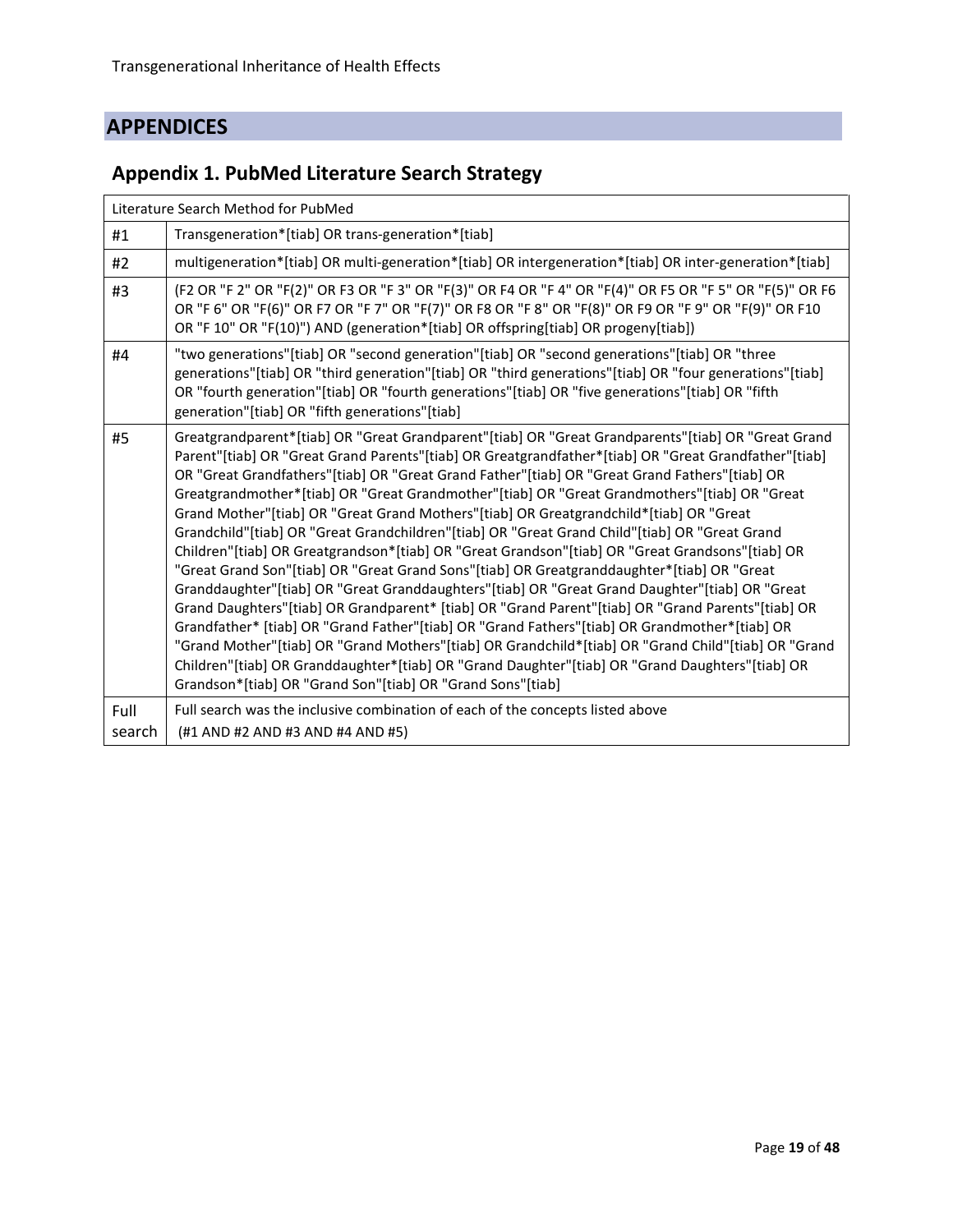| <b>HUMAN</b>    |                                                                                                 |
|-----------------|-------------------------------------------------------------------------------------------------|
| <b>Funding</b>  | Funding source(s)                                                                               |
|                 | Reporting of conflict of interest (COI) by authors (*reporting bias)                            |
| <b>Subjects</b> | Study population name/description                                                               |
|                 | Dates of study and sampling time frame                                                          |
|                 | Geography (country, region, state, etc.)                                                        |
|                 | Demographics (sex, race/ethnicity, age or lifestage at exposure and at outcome                  |
|                 | assessment)                                                                                     |
|                 | Number of subjects (target, enrolled, n per group in analysis, and                              |
|                 | participation/follow-up rates) (*missing data bias)                                             |
|                 | Inclusion/exclusion criteria/recruitment strategy (*selection bias)                             |
|                 | Description of reference group (*selection bias)                                                |
| <b>Methods</b>  | Study design (e.g., prospective or retrospective cohort, nested case-control study,             |
|                 | cross-sectional, population-based case-control study, intervention, case report, etc.)          |
|                 | Length of follow-up (*information bias)                                                         |
|                 | Health outcome category, e.g., cardiovascular                                                   |
|                 | Health outcome, e.g., blood pressure (*reporting bias)                                          |
|                 | Diagnostic or methods used to measure health outcome (*information bias)                        |
|                 | Confounders or modifying factors and how considered in analysis (e.g., included in              |
|                 | final model, considered for inclusion but determined not needed (*confounding bias)             |
|                 | Substance name and CAS number                                                                   |
|                 | Exposure assessment (e.g., blood, urine, hair, air, drinking water, job classification,         |
|                 | residence, administered treatment in controlled study, etc.) (*information bias)                |
|                 | Methodological details for exposure assessment (e.g., HPLC-MS/MS, limit of                      |
|                 | detection) (*information bias)                                                                  |
|                 | Statistical methods (*information bias)                                                         |
| <b>Results</b>  | Exposure levels (e.g., mean, median, measures of variance as presented in paper,                |
|                 | such as SD, SEM, 75th/90th/95th percentile, minimum/maximum); range of exposure                 |
|                 | levels, number of exposed cases                                                                 |
|                 | Statistical findings (e.g., adjusted β, standardized mean difference, adjusted odds             |
|                 | ratio, standardized mortality ratio, relative risk, etc.) or description of qualitative         |
|                 | results. When possible, OHAT will convert measures of effect to a common metric                 |
|                 | with associated 95% confidence intervals (CI). Most often, measures of effect for               |
|                 | continuous data are expressed as mean difference, standardized mean difference,                 |
|                 | and percent control response. Categorical data are typically expressed as odds ratio,           |
|                 | relative risk (RR, also called risk ratio), or $\beta$ values, depending on what metric is most |
|                 | commonly reported in the included studies and on OHAT's ability to obtain                       |
|                 | information for effect conversions from the study or through author query.                      |

<span id="page-19-0"></span>**Appendix 2. Data Extraction Elements for Human Studies**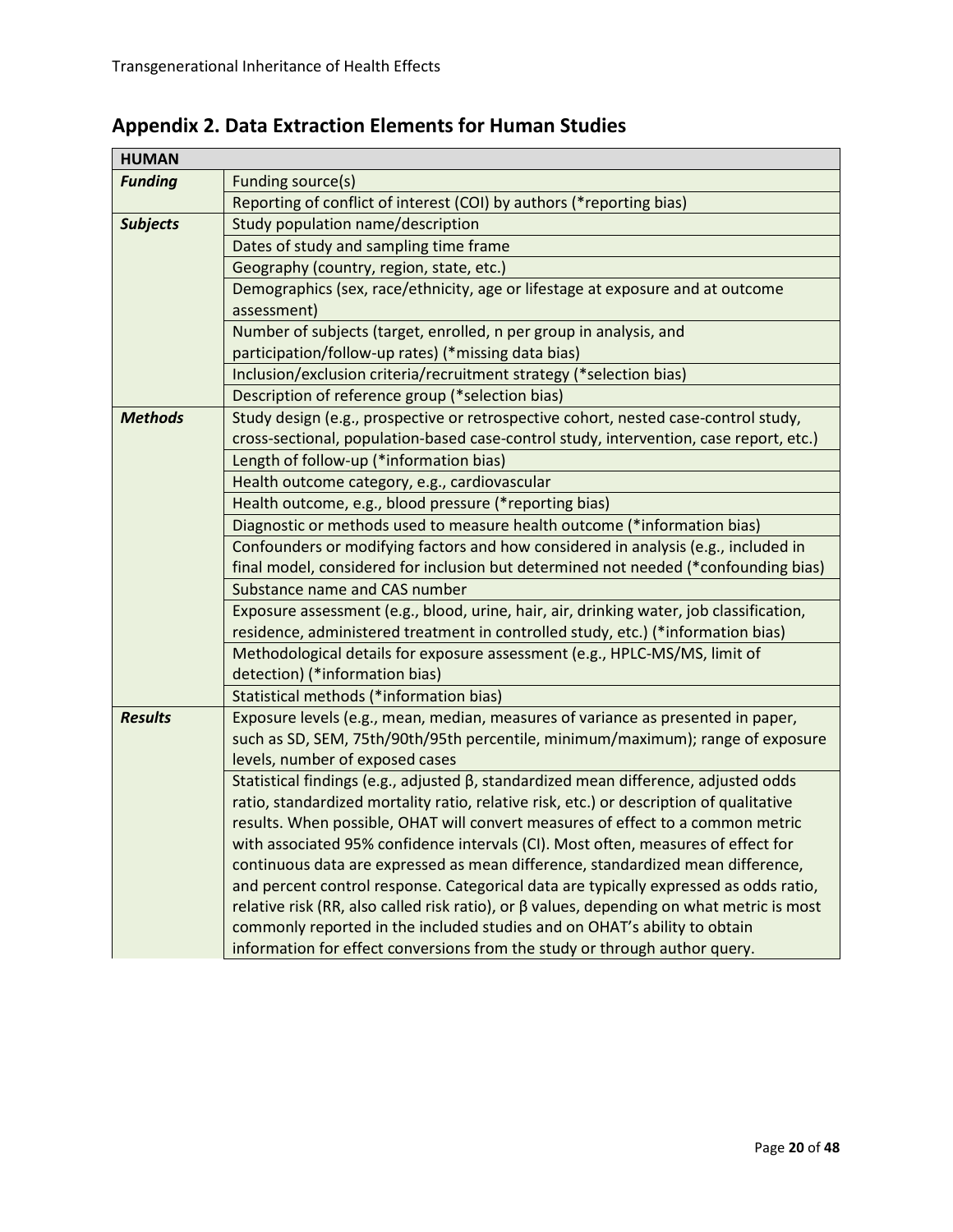|                                                                                                                   | If not presented in the study, statistical power can be assessed during data extraction |
|-------------------------------------------------------------------------------------------------------------------|-----------------------------------------------------------------------------------------|
|                                                                                                                   | using an approach that can detect a 10% to 20% change from response by control or       |
|                                                                                                                   | referent group for continuous data, or a relative risk or odds ratio of 1.5 to 2 for    |
|                                                                                                                   | categorical data, using the prevalence of exposure or prevalence of outcome in the      |
|                                                                                                                   | control or referent group to determine sample size. For categorical data where the      |
|                                                                                                                   | sample sizes of exposed and control or referent groups differ, the sample size of the   |
|                                                                                                                   | exposed group will be used to determine the relative power category. Recommended        |
|                                                                                                                   | sample sizes to achieve 80% power for a given effect size, i.e., 10% or 20% change      |
|                                                                                                                   | from control, will be compared to sample sizes used in the study to categorize          |
|                                                                                                                   | statistical power as "appears to be adequately powered" (sample size for 80% power      |
|                                                                                                                   | met), somewhat underpowered (sample size is 75% to < 100% of number required for        |
|                                                                                                                   | 80% power), "underpowered" (sample size is 50% to < 75% of number required for          |
|                                                                                                                   | 80% power), or "severely underpowered" (sample size is < 50% of number required         |
|                                                                                                                   | for 80% power).                                                                         |
|                                                                                                                   | Observations on dose response (e.g., trend analysis, description of whether dose-       |
|                                                                                                                   | response shape appears to be monotonic, non-monotonic)                                  |
| <b>Other</b>                                                                                                      | Documentation of author queries, use of digital rulers to estimate data values from     |
|                                                                                                                   | figures, exposure unit, and statistical result conversions, etc.                        |
| Items marked with an asterisk (*) are examples of items that can be used to assess internal validity/risk of bias |                                                                                         |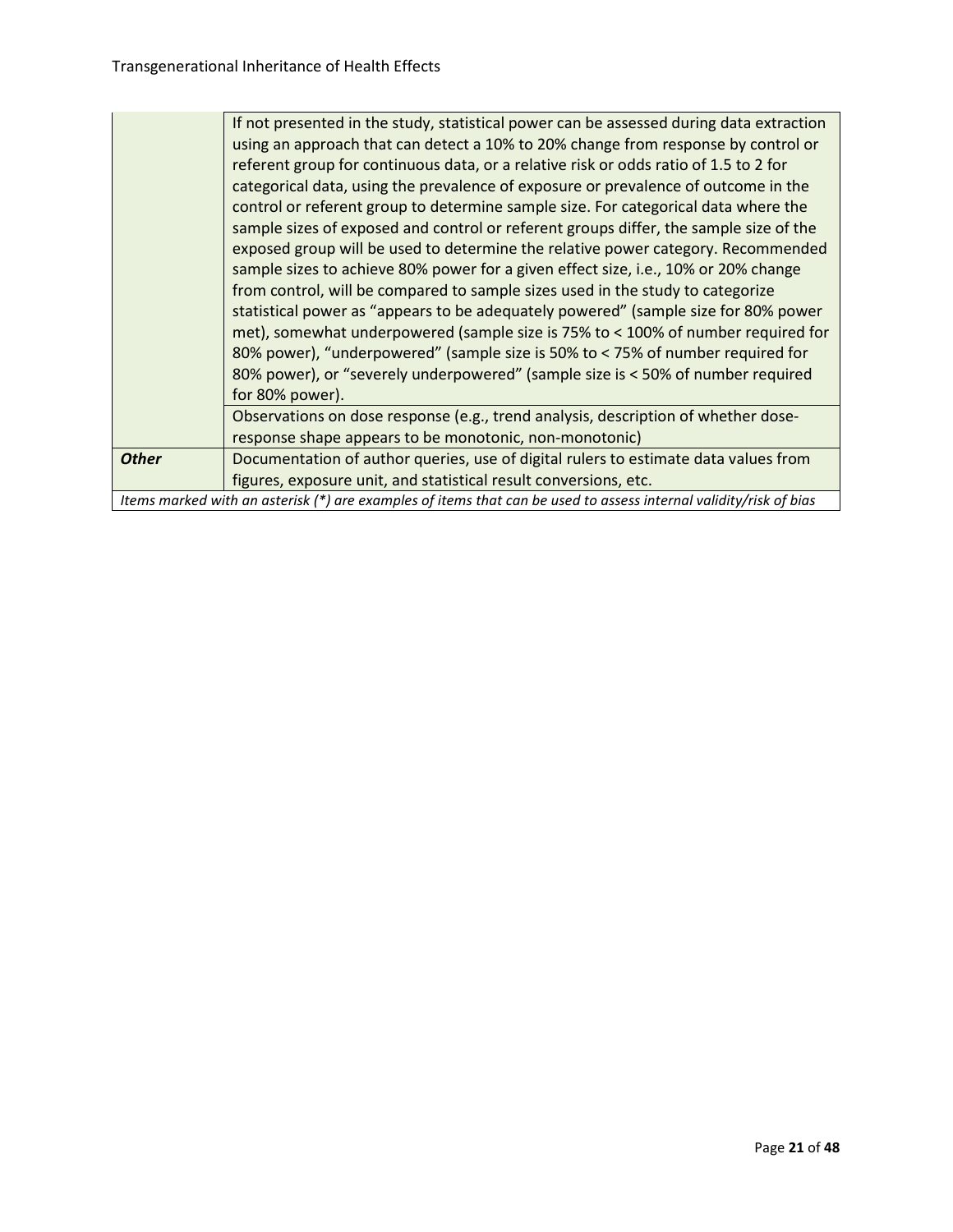| <b>ANIMAL</b>       |                                                                                                                   |  |
|---------------------|-------------------------------------------------------------------------------------------------------------------|--|
| <b>Funding</b>      | Funding source(s)                                                                                                 |  |
|                     | Reporting of COI by authors (*reporting bias)                                                                     |  |
| <b>Animal Model</b> | Sex                                                                                                               |  |
|                     | <b>Species</b>                                                                                                    |  |
|                     | <b>Strain</b>                                                                                                     |  |
|                     | Source of animals                                                                                                 |  |
|                     | Age or lifestage at start of dosing and at health outcome assessment                                              |  |
|                     | Diet and husbandry information (e.g., diet name/source)                                                           |  |
| <b>Treatment</b>    | Chemical name and CAS number                                                                                      |  |
|                     | Source of chemical                                                                                                |  |
|                     | Purity of chemical (*information bias)                                                                            |  |
|                     | Dose levels or concentration (as presented and converted to mg/kg bw/d when                                       |  |
|                     | possible)                                                                                                         |  |
|                     | Other dose-related details, such as whether administered dose level was verified by                               |  |
|                     | measurement, information on internal dosimetry (*information bias)                                                |  |
|                     | Vehicle used for exposed animals                                                                                  |  |
|                     | Route of administration (e.g., oral, inhalation, dermal, injection)                                               |  |
|                     | Duration and frequency of dosing (e.g., hours, days, weeks when administration was                                |  |
|                     | ended, days per week)                                                                                             |  |
| <b>Methods</b>      | Study design (e.g., single treatment, acute, subchronic (e.g., 90 days in a rodent),                              |  |
|                     | chronic, multigenerational, developmental, other)                                                                 |  |
|                     | Guideline compliance (i.e., use of EPA, OECD, NTP or another guideline for study                                  |  |
|                     | design, conducted under GLP guideline conditions, non-GLP but consistent with                                     |  |
|                     | guideline study, non-guideline peer-reviewed publication)                                                         |  |
|                     | Number of animals per group (and dams per group in developmental studies)                                         |  |
|                     | (*missing data bias)                                                                                              |  |
|                     | Randomization procedure, allocation concealment, blinding during outcome                                          |  |
|                     | assessment (*selection bias)<br>Method to control for litter effects in developmental studies (*information bias) |  |
|                     |                                                                                                                   |  |
|                     | Use of negative controls and whether controls were untreated, vehicle-treated, or<br>both                         |  |
|                     | Report on data from positive controls - was expected response observed?                                           |  |
|                     | (*information bias)                                                                                               |  |
|                     | Endpoint health category (e.g., reproductive)                                                                     |  |
|                     | Endpoint (e.g., infertility)                                                                                      |  |
|                     | Diagnostic or method to measure endpoint (*information bias)                                                      |  |
|                     | Statistical methods (*information bias)                                                                           |  |
| <b>Results</b>      | Measures of effect at each dose or concentration level (e.g., mean, median,                                       |  |
|                     | frequency, and measures of precision or variance) or description of qualitative                                   |  |
|                     | results. When possible, OHAT will convert measures of effect to a common metric                                   |  |
|                     | with associated 95% confidence intervals (CI). Most often, measures of effect for                                 |  |
|                     | continuous data will be expressed as mean difference, standardized mean                                           |  |
|                     | difference, and percent control response. Categorical data will be expressed as                                   |  |
|                     | relative risk (RR, also called risk ratio).                                                                       |  |

**Appendix 3. Data Extraction Elements for Animal Studies**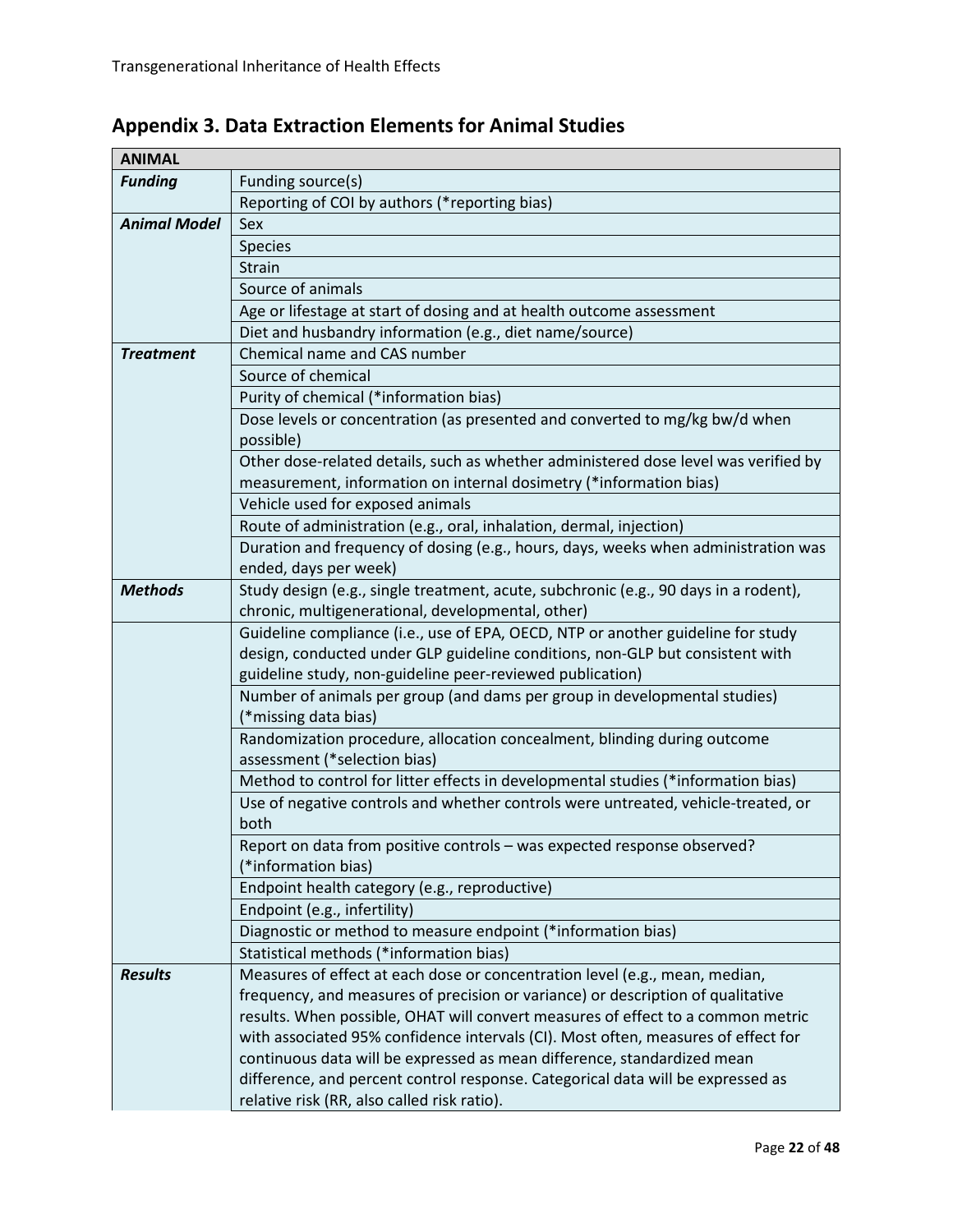|              | No Observed Effect Level (NOEL), Lowest Observed Effect Level (LOEL), benchmark                                   |
|--------------|-------------------------------------------------------------------------------------------------------------------|
|              | dose (BMD) analysis, statistical significance of other dose levels, or other estimates                            |
|              | of effect presented in paper. Note: The NOEL and LOEL are highly influenced by                                    |
|              | study design, do not give any quantitative information about the relationship                                     |
|              | between dose and response, and can be subject to author's interpretation (e.g., a                                 |
|              | statistically significant effect may not be considered biologically important). Also, a                           |
|              | NOEL does not necessarily mean zero response. Ideally, the response rate at specific                              |
|              | dose levels is used as the primary measure to characterize the response.                                          |
|              | If not presented in the study, statistical power can be assessed during data                                      |
|              | extraction using an approach that assesses the ability to detect a 10% to 20% change                              |
|              | from control group's response for continuous data, or a relative risk or odds ratio of                            |
|              | 1.5 to 2 for categorical data, using the outcome frequency in the control group to                                |
|              | determine sample size. Recommended sample sizes to achieve 80% power for a                                        |
|              | given effect size, i.e., 10% or 20% change from control, will be compared to sample                               |
|              | sizes used in the study to categorize statistical power as "appears to be adequately                              |
|              | powered" (sample size for 80% power met), "somewhat underpowered" (sample                                         |
|              | size is 75% to < 100% of number required for 80% power), "underpowered" (sample                                   |
|              | size is 50% to < 75% of number required for 80% power), or "severely                                              |
|              | underpowered" (sample size is < 50% of number required for 80% power).                                            |
|              | Observations on dose response (e.g., trend analysis, description of whether dose-                                 |
|              | response shape appears to be monotonic, non-monotonic)                                                            |
|              | Data on internal concentration, toxicokinetics, or toxicodynamics (when reported)                                 |
| <b>Other</b> | Documentation of author queries, use of digital rulers to estimate data values from                               |
|              | figures, exposure unit, and statistical result conversions, etc.                                                  |
|              | Items marked with an asterisk (*) are examples of items that can be used to assess internal validity/risk of bias |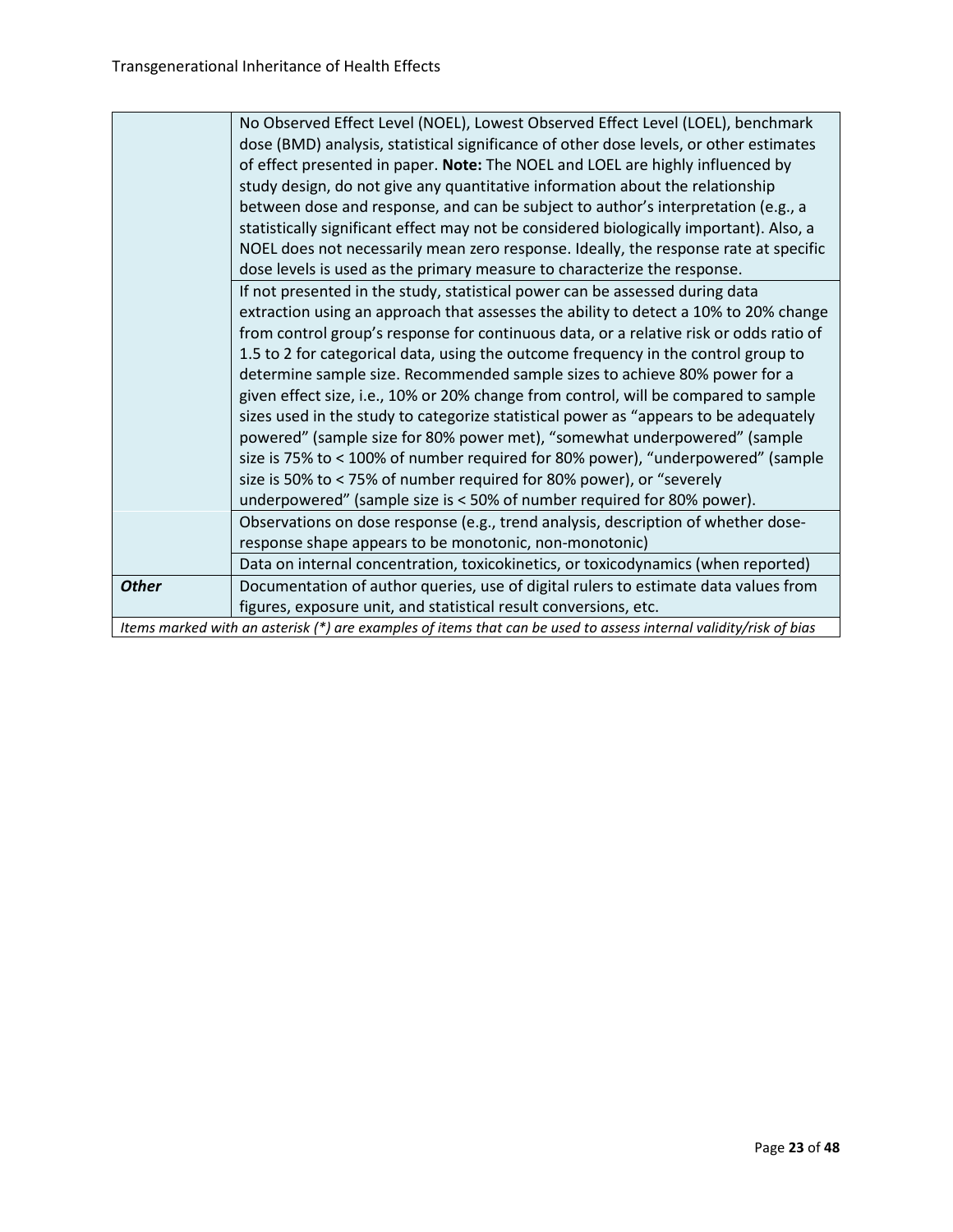# <span id="page-23-0"></span>**Appendix 4. Risk-of-Bias Criteria**

The OHAT risk-of-bias tool for human and animal studies (version date January 2015 and available at [http://ntp.niehs.nih.gov/go/38673\)](http://ntp.niehs.nih.gov/go/38673) reflects OHAT's current best practices and provides the detailed discussion and instructions for the risk-of-bias practices used in this evaluation. The OHAT tool uses a single set of questions (also called "elements" or "domains") to assess risk of bias across various study types to facilitate consideration of conceptually similar potential sources of bias across the human and animal evidence streams with a common terminology. Individual risk-of-bias questions are designated as only applicable to certain study designs (e.g., cohort studies or experimental animal studies), and a subset of the questions apply to each study design (**[Table](#page-12-0) 5**).

The specific criteria used to assess risk of bias for this evaluation are outlined below for Human/observational studies and experimental animal studies. Based on preliminary literature searches we do not expect any controlled exposure studies in humans (i.e., human controlled trials) and therefore have not included risk-of-bias criteria for that study design. If relevant human controlled trials are identified, the criteria from the January 2015 OHAT risk-of-bias tool will be used to evaluate risk of bias.

# *Observational Studies (Human studies or wildlife animal studies)*

### **Cohort studies**

*1. Was administered dose or exposure level adequately randomized? [NA]*

- *2. Was allocation to study groups adequately concealed? [NA]*
- *3. Did selection of study participants result in the appropriate comparison groups?*

| Definitely Low Risk of Bias (++)                                                                                                                                                                                                                                                                                                                                                                                                                                                              |
|-----------------------------------------------------------------------------------------------------------------------------------------------------------------------------------------------------------------------------------------------------------------------------------------------------------------------------------------------------------------------------------------------------------------------------------------------------------------------------------------------|
| · Direct evidence that subjects (both exposed and non-exposed) were similar (e.g., recruited from the<br>same eligible population, recruited with the same method of ascertainment using the same<br>inclusion and exclusion criteria, and were of similar age and health status), recruited within the<br>same time frame, and had the similar participation/response rates,<br>• Note: A study will be considered low risk of bias if baseline characteristics of groups differed but these |
| differences were considered as potential confounding or stratification variables (see question #4),<br>Probably Low Risk of Bias (+)                                                                                                                                                                                                                                                                                                                                                          |
| • Indirect evidence that subjects (both exposed and non-exposed) were similar (e.g., recruited from the<br>same eligible population, recruited with the same method of ascertainment using the same<br>inclusion and exclusion criteria, and were of similar age and health status), recruited within the<br>same time frame, and had the similar participation/response rates,<br>• OR differences between groups would not appreciably bias results.                                        |
| Probably High Risk of Bias (-) or (NR)                                                                                                                                                                                                                                                                                                                                                                                                                                                        |
| • Indirect evidence that subjects (both exposed and non-exposed) were not similar, recruited within<br>very different time frames, or had the very different participation/response rates,<br>• OR there is insufficient information provided about the comparison group including a different rate of<br>non-response without an explanation (record "NR" as basis for answer).                                                                                                              |
| Definitely High Risk of Bias (--)                                                                                                                                                                                                                                                                                                                                                                                                                                                             |
| • Direct evidence that subjects (both exposed and non-exposed) were not similar, recruited within very<br>different time frames, or had the very different participation/response rates.                                                                                                                                                                                                                                                                                                      |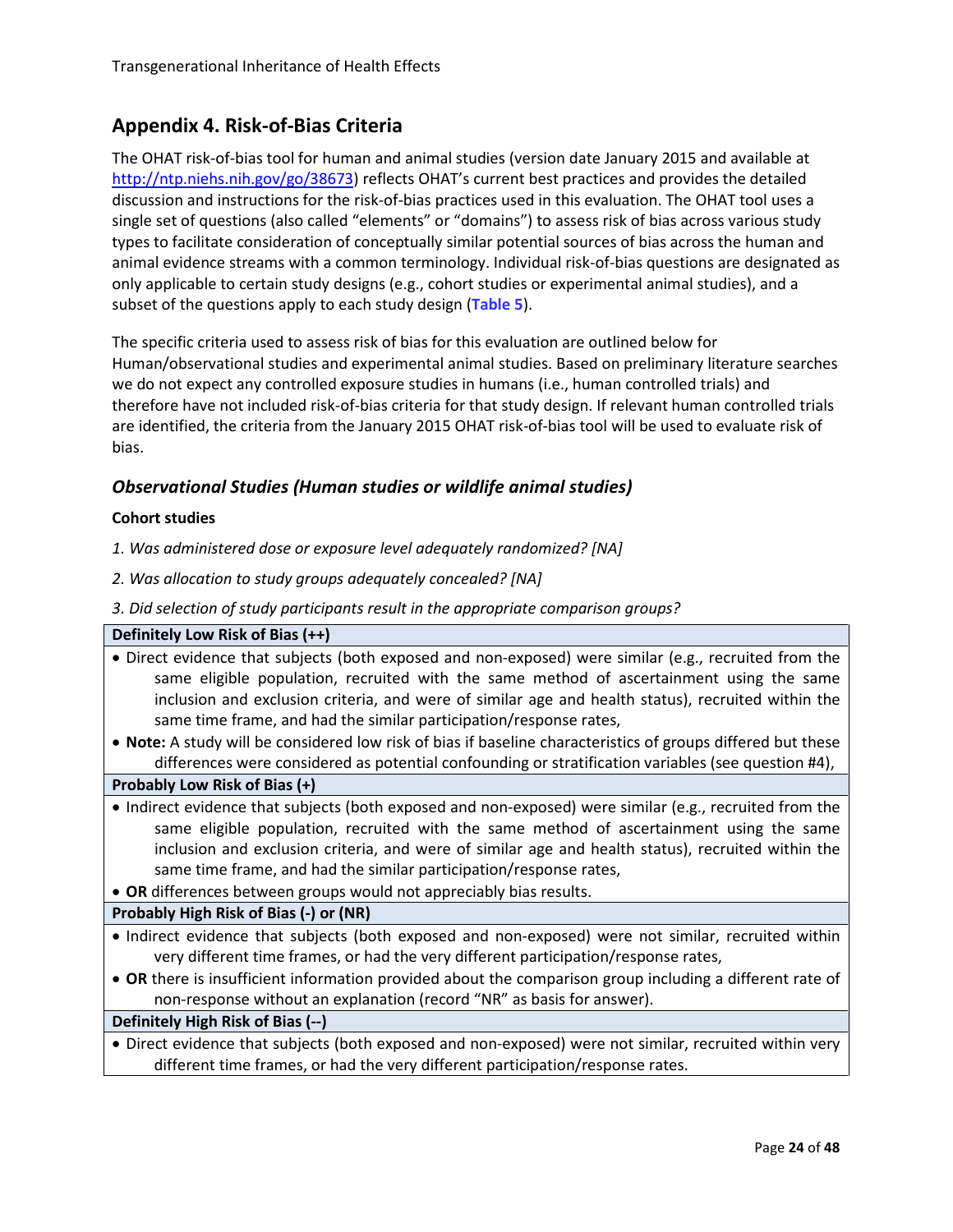# *4. Did study design or analysis account for important confounding and modifying variables?*

| Definitely Low Risk of Bias (++)                                                                                                                                                                                                                                                                                                                                                                                                                                                                                                                                                                                                                                                                                                                                                                                                                                                                                                                                                                                                                                                                                                                                                                                                                             |
|--------------------------------------------------------------------------------------------------------------------------------------------------------------------------------------------------------------------------------------------------------------------------------------------------------------------------------------------------------------------------------------------------------------------------------------------------------------------------------------------------------------------------------------------------------------------------------------------------------------------------------------------------------------------------------------------------------------------------------------------------------------------------------------------------------------------------------------------------------------------------------------------------------------------------------------------------------------------------------------------------------------------------------------------------------------------------------------------------------------------------------------------------------------------------------------------------------------------------------------------------------------|
| • Direct evidence that appropriate adjustments or explicit considerations were made for the variables<br>listed below as potential confounders and/or effect measure modifiers in the final analyses<br>through the use of statistical models to reduce research-specific bias including standardization,<br>matching, adjustment in multivariate model, stratification, propensity scoring, or other methods<br>that were appropriately justified. Acceptable consideration of appropriate adjustment factors<br>includes cases when the factor is not included in the final adjustment model because the author<br>conducted analyses that indicated it did not need to be included,<br>• AND there is direct evidence that primary covariates and confounders were assessed using valid and                                                                                                                                                                                                                                                                                                                                                                                                                                                               |
| reliable measurements,                                                                                                                                                                                                                                                                                                                                                                                                                                                                                                                                                                                                                                                                                                                                                                                                                                                                                                                                                                                                                                                                                                                                                                                                                                       |
| • AND there is direct evidence that other exposures anticipated to bias results were not present or were<br>appropriately measured and adjusted for. In occupational studies or studies of contaminated sites,<br>other chemical exposures known to be associated with those settings were appropriately<br>considered.<br>. Note: The following variables should be considered as potential confounders and/or effect measure<br>modifiers for the relationship between exposure and outcomes: age, sex, race/ethnicity, smoking,<br>body mass index, and variables that represent socioeconomic status (e.g., educational level,<br>household income). During the pilot phase for the risk-of-bias assessment, additional variables will<br>be considered for the two specific exposure scenarios (holocaust and radiation) in this evaluation<br>based on prior reports of the variables associations with both exposure levels and outcomes<br>measured in the studies. If major changes to the risk-of-bias criteria are made based on the pilot<br>phase (i.e., those that would likely result in revision of response), they will be documented in a<br>protocol amendment along with the date modifications were made and the logic for the changes. |
| Probably Low Risk of Bias (+)                                                                                                                                                                                                                                                                                                                                                                                                                                                                                                                                                                                                                                                                                                                                                                                                                                                                                                                                                                                                                                                                                                                                                                                                                                |
| • Indirect evidence that appropriate adjustments were made,<br>• OR it is deemed that not considering or only considering a partial list of covariates or confounders in<br>the final analyses would not appreciably bias results,                                                                                                                                                                                                                                                                                                                                                                                                                                                                                                                                                                                                                                                                                                                                                                                                                                                                                                                                                                                                                           |
| • AND there is evidence (direct or indirect) that covariates and confounders considered were assessed<br>using valid and reliable measurements,                                                                                                                                                                                                                                                                                                                                                                                                                                                                                                                                                                                                                                                                                                                                                                                                                                                                                                                                                                                                                                                                                                              |
| • OR it is deemed that the measures used would not appreciably bias results (i.e., the authors justified<br>the validity of the measures from previously published research),                                                                                                                                                                                                                                                                                                                                                                                                                                                                                                                                                                                                                                                                                                                                                                                                                                                                                                                                                                                                                                                                                |
| • AND there is evidence (direct or indirect) that other co-exposures anticipated to bias results were not<br>present or were appropriately adjusted for,                                                                                                                                                                                                                                                                                                                                                                                                                                                                                                                                                                                                                                                                                                                                                                                                                                                                                                                                                                                                                                                                                                     |

- **OR** it is deemed that co-exposures present would not appreciably bias results.
- **Note:** this includes insufficient information provided on co-exposures in general population studies.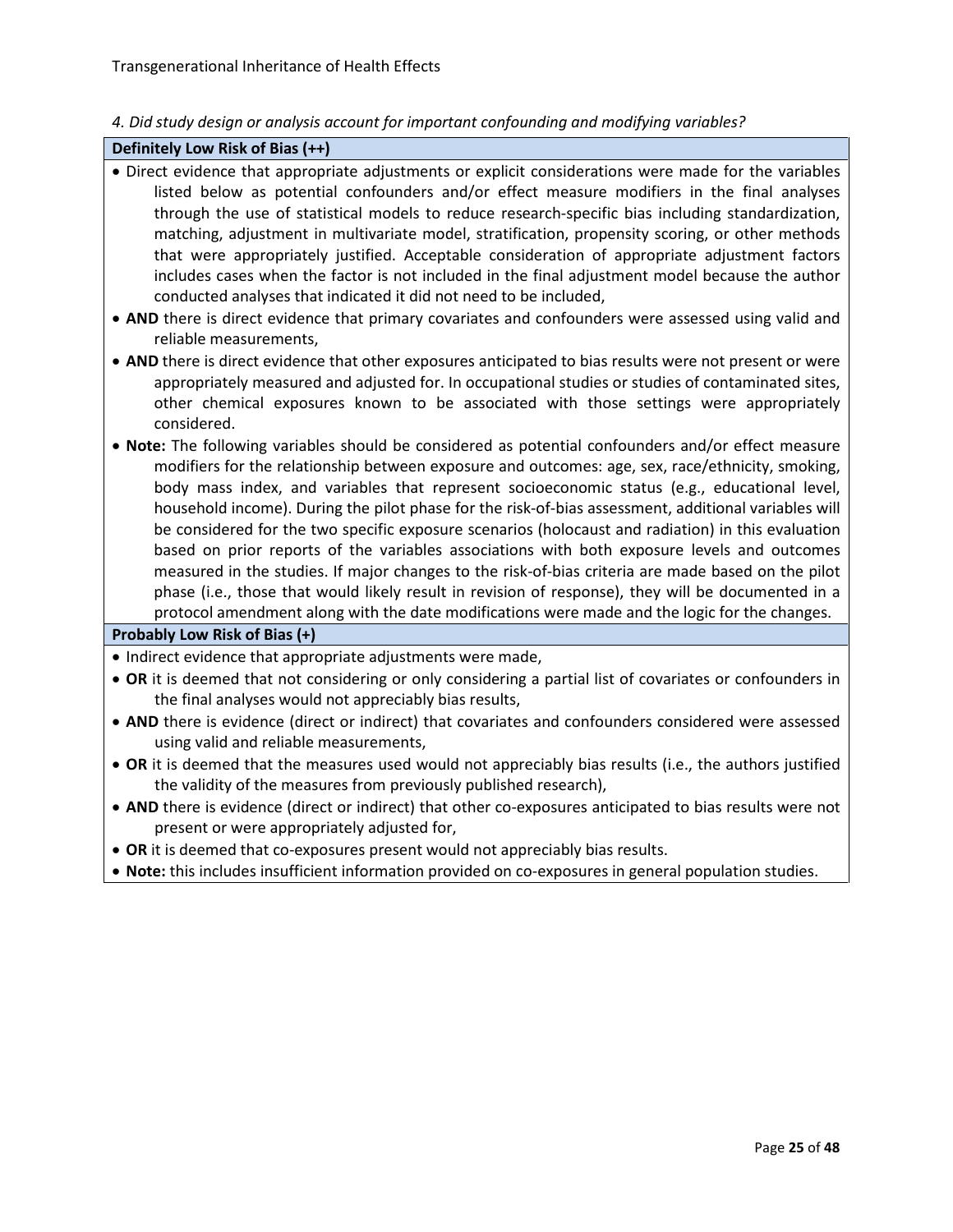| Probably High Risk of Bias (-) or (NR)                                                                                                                                                                                                                                                                                                                  |
|---------------------------------------------------------------------------------------------------------------------------------------------------------------------------------------------------------------------------------------------------------------------------------------------------------------------------------------------------------|
| • Indirect evidence that the distribution of important covariates and known confounders differed                                                                                                                                                                                                                                                        |
| between the groups and was not appropriately adjusted for in the final analyses,                                                                                                                                                                                                                                                                        |
| • OR there is insufficient information provided about the distribution of known confounders (record<br>"NR" as basis for answer),                                                                                                                                                                                                                       |
| . OR there is indirect evidence that covariates and confounders considered were assessed using<br>measurements of unknown validity,                                                                                                                                                                                                                     |
| • OR there is insufficient information provided about the measurement techniques used to assess<br>covariates and confounders considered (record "NR" as basis for answer),                                                                                                                                                                             |
| • OR there is indirect evidence that there was an unbalanced provision of additional co-exposures<br>across the primary study groups, which were not appropriately adjusted for,                                                                                                                                                                        |
| • OR there is insufficient information provided about co-exposures in occupational studies or studies of<br>contaminated sites where high exposures to other chemical exposures would have been<br>reasonably anticipated (record "NR" as basis for answer).                                                                                            |
| Definitely High Risk of Bias (--)                                                                                                                                                                                                                                                                                                                       |
| · Direct evidence that the distribution of important covariates and known confounders differed<br>between the groups, confounding was demonstrated, and was not appropriately adjusted for in<br>the final analyses,                                                                                                                                    |
| • OR there is direct evidence that covariates and confounders considered were assessed using non valid<br>measurements,                                                                                                                                                                                                                                 |
| • OR there is direct evidence that there was an unbalanced provision of additional co-exposures across<br>the primary study groups, which were not appropriately adjusted for.                                                                                                                                                                          |
| 5. Were experimental conditions identical across study groups? [NA]                                                                                                                                                                                                                                                                                     |
| 6. Were the research personnel blinded to the study group during the study? [NA]                                                                                                                                                                                                                                                                        |
| 7. Were outcome data complete without attrition or exclusion from analysis?                                                                                                                                                                                                                                                                             |
| Definitely Low Risk of Bias (++)                                                                                                                                                                                                                                                                                                                        |
| • Direct evidence that loss of subjects (i.e., incomplete outcome data) was adequately addressed and<br>reasons were documented when human subjects were removed from a study.                                                                                                                                                                          |
| . Note: Acceptable handling of subject attrition includes: very little missing outcome data; reasons for<br>missing subjects unlikely to be related to outcome (for survival data, censoring unlikely to be<br>introducing bias); missing outcome data balanced in numbers across study groups, with similar<br>reasons for missing data across groups, |
| • OR missing data have been imputed using appropriate methods and characteristics of subjects lost to<br>follow up or with unavailable records are described in identical way and are not significantly<br>different from those of the study participants.                                                                                              |

# **Probably Low Risk of Bias (+)**

- Indirect evidence that loss of subjects (i.e., incomplete outcome data) was adequately addressed and reasons were documented when human subjects were removed from a study,
- **OR** it is deemed that the proportion lost to follow-up would not appreciably bias results. This would include reports of no statistical differences in characteristics of subjects lost to follow up or with unavailable records from those of the study participants. Generally, the higher the ratio of participants with missing data to participants with events, the greater potential there is for bias. For studies with a long duration of follow-up, some withdrawals are inevitable.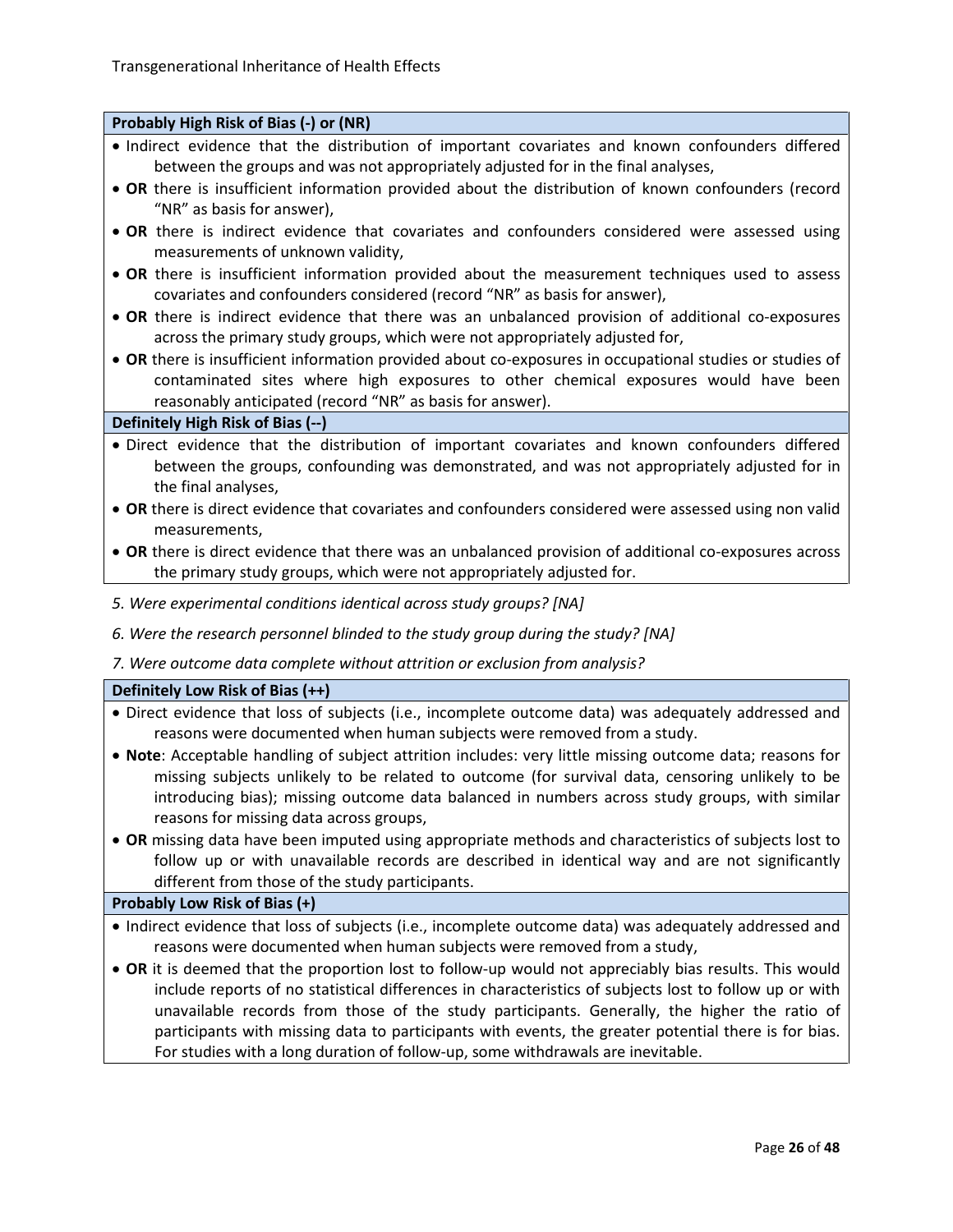- Indirect evidence that loss of subjects (i.e., incomplete outcome data) was unacceptably large and not adequately addressed,
- **OR** there is insufficient information provided about numbers of subjects lost to follow-up (record "NR" as basis for answer).

#### **Definitely High Risk of Bias (--)**

- Direct evidence that loss of subjects (i.e., incomplete outcome data) was unacceptably large and not adequately addressed.
- **Note**: Unacceptable handling of subject attrition includes: reason for missing outcome data likely to be related to true outcome, with either imbalance in numbers or reasons for missing data across study groups; or potentially inappropriate application of imputation.
- *8. Can we be confident in the exposure characterization?*

#### **Definitely Low Risk of Bias (++)**

- Direct evidence that exposure was consistently assessed (i.e., under the same method and timeframe) using well-established methods that directly measure exposure (e.g., measurement of radiation exposure to individuals),
- **OR** exposure was assessed using less-established methods that directly measure exposure and are validated against well-established methods,
- **AND** exposure was assessed in a relevant time-window for development of the outcome,
- **AND** there is sufficient range or variation in exposure measurements across groups to potentially identify associations with health outcomes,
- **AND** there is evidence that most of the exposure data measurements are above the limit of quantitation for the assay such that different exposure groups can be distinguished
- **Note:** During the pilot phase for the risk-of-bias assessment, additional consideration will be given to the methods for exposure characterization of the two specific exposure scenarios (holocaust and radiation) in this evaluation are being explored. If major changes to the risk-of-bias criteria are made based on the pilot phase (i.e., those that would likely result in revision of response), they will be documented in a protocol amendment along with the date modifications were made and the logic for the changes.

#### **Probably Low Risk of Bias (+)**

- Indirect evidence that the exposure was consistently assessed using well-established methods that directly measure exposure),
- **OR** exposure was assessed using indirect measures (e.g., questionnaire or occupational exposure assessment by a certified industrial hygienist) that have been validated or empirically shown to be consistent with methods that directly measure exposure (i.e., inter-methods validation: one method vs. another),
- **AND** exposure was assessed in a relevant time-window for development of the outcome,
- **AND** there is sufficient range or variation in exposure measurements across groups to potentially identify associations with health outcomes (at a minimum from high exposure or ever exposed from low exposure or never exposed),
- **AND** there is evidence that most of the exposure data measurements are above the limit of quantitation for the assay such that different exposure groups can be distinguished.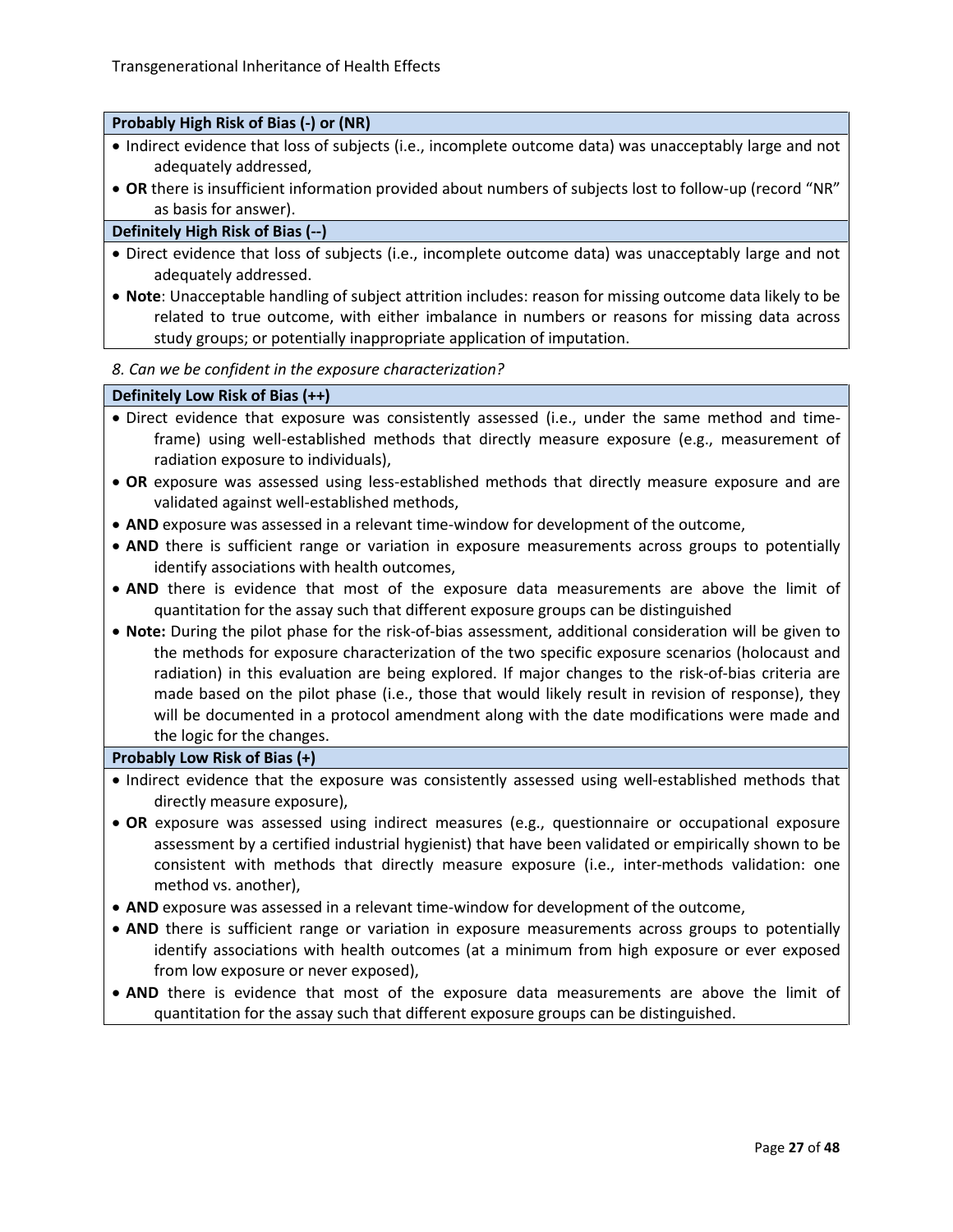- Indirect evidence that the exposure was assessed using poorly validated methods that directly measure exposure,
- **OR** there is evidence that the exposure was assessed using indirect measures that have not been validated or empirically shown to be consistent with methods that directly measure exposure (e.g., questionnaire, job-exposure matrix or self-report without validation) (record "NR" as basis for answer),
- **OR** there is insufficient information provided about the exposure assessment, including validity and reliability, but no evidence for concern about the method used (record "NR" as basis for answer).

#### **Definitely High Risk of Bias (--)**

- Direct evidence that the exposure was assessed using methods with poor validity,
- **OR** evidence of exposure misclassification (e.g., differential recall of self-reported exposure).

#### *9. Can we be confident in the outcome assessment?*

#### **Definitely Low Risk of Bias (++)**

- Direct evidence that the outcome was assessed using well-established methods (e.g., gold standard),
- **AND** subjects had been followed for the same length of time in all study groups,
- AND there is direct evidence that the outcome assessors were adequately blinded to the study group or exposure level, and it is unlikely that they could have broken the blinding prior to reporting outcomes.
- **NOTE:** Well-established methods will depend on the outcome, but examples of such methods may include: diagnostic methods using commercial kits, commercial laboratories, or standard assays such as ELISAs with sufficiently low variation and limits of detection to allow discrimination between groups (or evidence that the assay could have detected a difference based on responses to a positive control)

#### **Probably Low Risk of Bias (+)**

- Indirect evidence that the outcome was assessed using acceptable methods (i.e., deemed valid and reliable but not the gold standard),
- **AND** subjects had been followed for the same length of time in all study groups
- **OR** it is deemed that the outcome assessment methods used would not appreciably bias results,
- **AND** there is indirect evidence that the outcome assessors (including study subjects, if outcomes were self-reported) were adequately blinded to the study group, and it is unlikely that they could have broken the blinding prior to reporting outcomes,
- **OR** it is deemed that lack of adequate blinding of outcome assessors would not appreciably bias results, which is more likely to apply to objective outcome measures,
- **NOTE:** Acceptable, but not ideal assessment methods will depend on the outcome, but examples of such methods may include proxy reporting of outcomes and mining of data collected for other purposes.

### **Probably High Risk of Bias (-) or (NR)**

- Indirect evidence that the outcome assessment method is an insensitive instrument (e.g., a questionnaire used to assess outcomes with no information on validation),
- **OR** the length of follow up differed by study group,
- **OR** there is indirect evidence that it was possible for outcome assessors (including study subjects if outcomes were self-reported) to infer the study group prior to reporting outcomes,
- **OR** there is insufficient information provided about blinding of outcome assessors (record "NR" as basis for answer).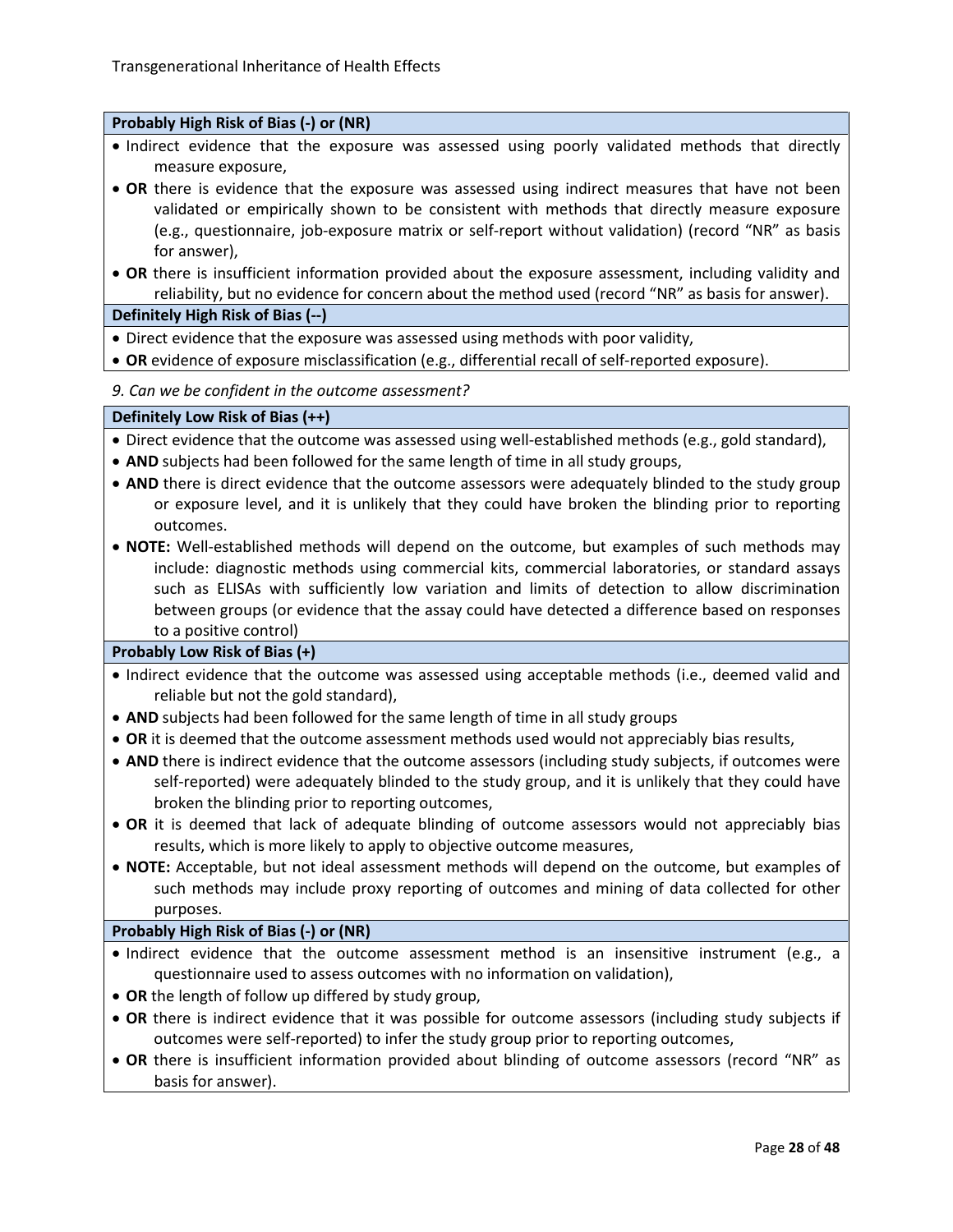**Definitely High Risk of Bias (--)**

# • Direct evidence that the outcome assessment method is an insensitive instrument, • **OR** the length of follow up differed by study group, • **OR** there is direct evidence for lack of adequate blinding of outcome assessors (including study subjects if outcomes were self-reported), including no blinding or incomplete blinding. *10. Were all measured outcomes reported?* **Definitely Low Risk of Bias (++)** • Direct evidence that all of the study's measured outcomes (primary and secondary) outlined in the protocol, methods, abstract, and/or introduction (that are relevant for the evaluation) have been reported. This would include outcomes reported with sufficient detail to be included in metaanalysis or fully tabulated during data extraction and analyses had been planned in advance. Note: this is a standard to ensure clear reporting and this project will not include a meta-analysis. **Probably Low Risk of Bias (+)** • Indirect evidence that all of the study's measured outcomes (primary and secondary) outlined in the protocol, methods, abstract, and/or introduction (that are relevant for the evaluation) have been reported, • **OR** analyses that had not been planned in advance (i.e., retrospective unplanned subgroup analyses) are clearly indicated as such and deemed that unplanned analyses were appropriate and selective reporting would not appreciably bias results (e.g., appropriate analyses of an unexpected effect). This would include outcomes reported with insufficient detail such as only reporting that results were statistically significant (or not). **Probably High Risk of Bias (-) or (NR)** • Indirect evidence that all of the study's measured outcomes (primary and secondary) outlined in the protocol, methods, abstract, and/or introduction (that are relevant for the evaluation) have not been reported, • **OR** and there is indirect evidence that unplanned analyses were included that may appreciably bias results, • **OR** there is insufficient information provided about selective outcome reporting (record "NR" as basis for answer). **Definitely High Risk of Bias (--)** • Direct evidence that all of the study's measured outcomes (primary and secondary) outlined in the protocol, methods, abstract, and/or introduction (that are relevant for the evaluation) have not been reported. In addition to not reporting outcomes, this would include reporting outcomes based on composite score without individual outcome components or outcomes reported using measurements, analysis methods or subsets of the data (e.g., subscales) that were not prespecified or reporting outcomes not pre-specified, or that unplanned analyses were included that would appreciably bias results.

### *11. Were there no other potential threats to internal validity?*

This question is used to address project-specific issues. We are not aware of risk-of-bias considerations for observational studies with a transgenerational study design, but would add the specific question here and mark it as a modification to the protocol if such an issue is identified during the project. Note for experimental studies, consideration of the litter as the experimental unit is evaluated in this question, but there is no equivalent consideration for observational studies. This question will also be used to examine individual studies for appropriate statistical methods (e.g., confirmation of homogeneity of variance for ANOVA and other statistical tests that require normally distributed data). It will also be used for risk-of-bias considerations that do not fit under the other questions.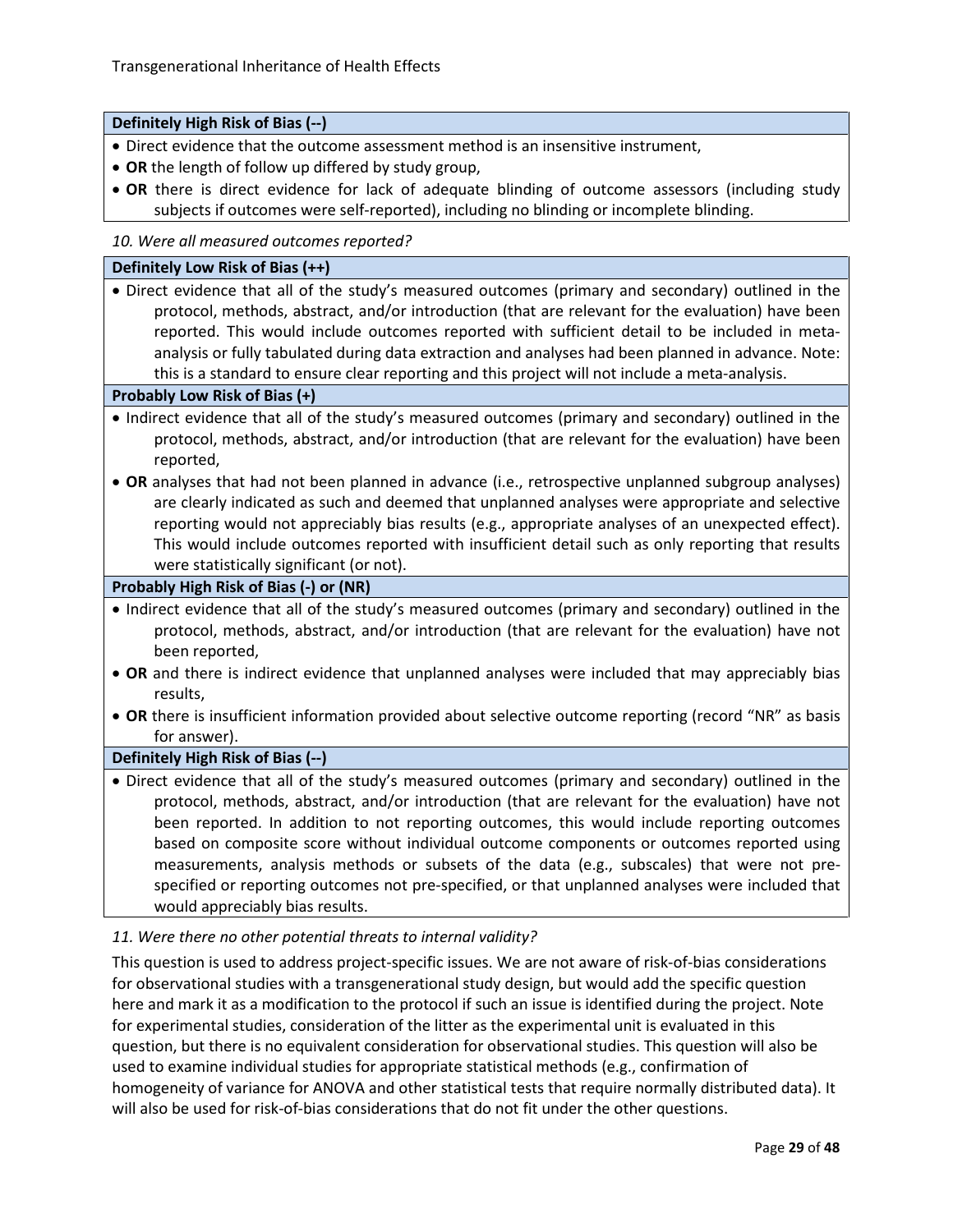Transgenerational Inheritance of Health Effects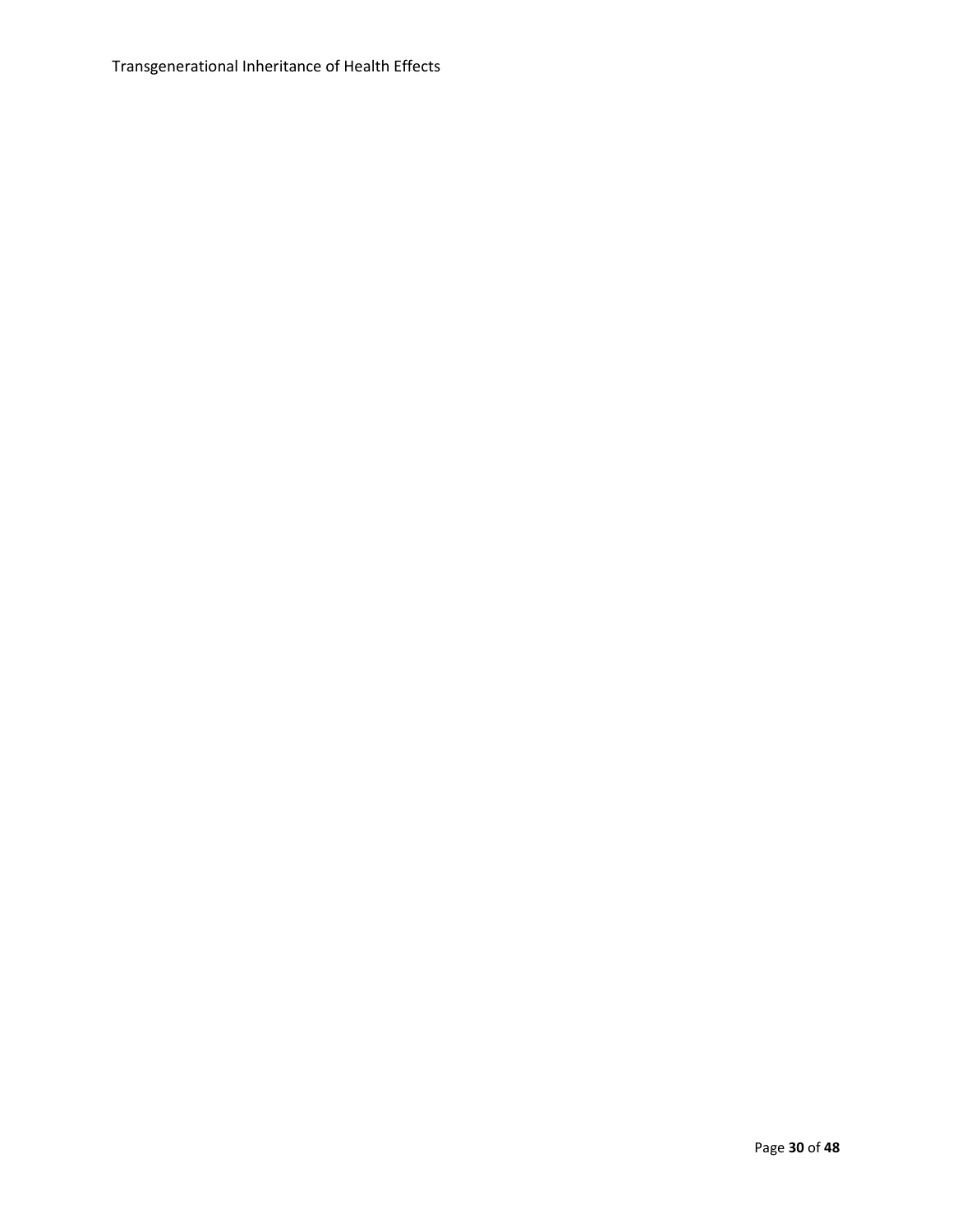## **Cross Sectional and Case Series Studies**

- *1. Was administered dose or exposure level adequately randomized? [NA]*
- *2. Was allocation to study groups adequately concealed? [NA]*
- *3. Did selection of study participants result in the appropriate comparison groups? [NA for Case series]*

| Definitely Low Risk of Bias (++)                                                                             |
|--------------------------------------------------------------------------------------------------------------|
| • Direct evidence that subjects (both exposed and non-exposed) were similar (e.g., recruited from the        |
| same eligible population, recruited with the same method of ascertainment using the same                     |
| inclusion and exclusion criteria, and were of similar age and health status), recruited within the           |
| same time frame, and had the similar participation/response rates,                                           |
| • Note: A study will be considered low risk of bias if baseline characteristics of groups differed but these |
| differences were considered as potential confounding or stratification variables (see question #4),          |
| Probably Low Risk of Bias (+)                                                                                |
| • Indirect evidence that subjects (both exposed and non-exposed) were similar (e.g., recruited from the      |
| same eligible population, recruited with the same method of ascertainment using the same                     |
| inclusion and exclusion criteria, and were of similar age and health status), recruited within the           |
| same time frame, and had the similar participation/response rates,                                           |
| • OR differences between groups would not appreciably bias results.                                          |
| Probably High Risk of Bias (-) or (NR)                                                                       |
| • Indirect evidence that subjects (both exposed and non-exposed) were not similar, recruited within          |
| very different time frames, or had the very different participation/response rates,                          |
| • OR there is insufficient information provided about the comparison group including a different rate of     |
| non-response without an explanation (record "NR" as basis for answer).                                       |
| Definitely High Risk of Bias (--)                                                                            |
| • Direct evidence that subjects (both exposed and non-exposed) were not similar, recruited within very       |

different time frames, or had the very different participation/response rates.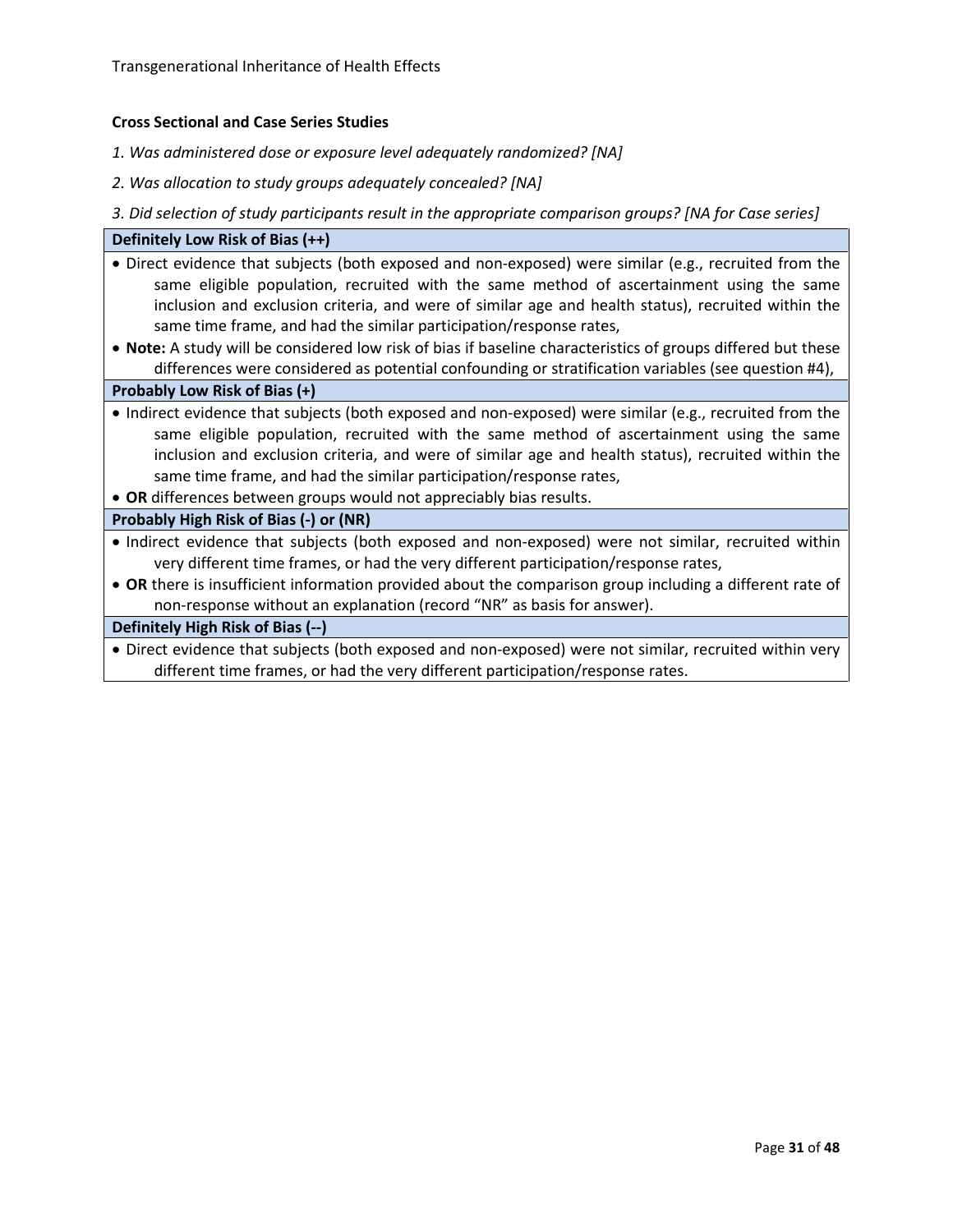# *4. Did study design or analysis account for important confounding and modifying variables?*

| Definitely Low Risk of Bias (++)                                                                                                                                                                                                                                                                                                                                                                                                                                                                                                                                                                                                                                                                                                                                                                                           |
|----------------------------------------------------------------------------------------------------------------------------------------------------------------------------------------------------------------------------------------------------------------------------------------------------------------------------------------------------------------------------------------------------------------------------------------------------------------------------------------------------------------------------------------------------------------------------------------------------------------------------------------------------------------------------------------------------------------------------------------------------------------------------------------------------------------------------|
| • Direct evidence that appropriate adjustments or explicit considerations were made for the variables<br>listed below as potential confounders and/or effect measure modifiers in the final analyses<br>through the use of statistical models to reduce research-specific bias including standardization,<br>matching, adjustment in multivariate model, stratification, propensity scoring, or other methods<br>that were appropriately justified. Acceptable consideration of appropriate adjustment factors<br>includes cases when the factor is not included in the final adjustment model because the author<br>conducted analyses that indicated it did not need to be included,                                                                                                                                     |
| • AND there is direct evidence that primary covariates and confounders were assessed using valid and<br>reliable measurements,                                                                                                                                                                                                                                                                                                                                                                                                                                                                                                                                                                                                                                                                                             |
| • AND there is direct evidence that other exposures anticipated to bias results were not present or were<br>appropriately measured and adjusted for. In occupational studies or studies of contaminated sites,<br>other chemical exposures known to be associated with those settings were appropriately<br>considered.<br>. Note: The following variables should be considered as potential confounders and/or effect measure                                                                                                                                                                                                                                                                                                                                                                                             |
| modifiers for the relationship between exposure and outcomes: age, sex, race/ethnicity, smoking,<br>body mass index, and variables that represent socioeconomic status (e.g., educational level,<br>household income). During the pilot phase for the risk of bias assessment, additional variables will<br>be considered for the two specific exposure scenarios (holocaust and radiation) in this evaluation<br>based on prior reports of the variables associations with both exposure levels and outcomes<br>measured in the studies. If major changes to the risk-of-bias criteria are made based on the pilot<br>phase (i.e., those that would likely result in revision of response), they will be documented in a<br>protocol amendment along with the date modifications were made and the logic for the changes. |
| Probably Low Risk of Bias (+)                                                                                                                                                                                                                                                                                                                                                                                                                                                                                                                                                                                                                                                                                                                                                                                              |
| • Indirect evidence that appropriate adjustments were made,<br>• OR it is deemed that not considering or only considering a partial list of covariates or confounders in<br>the final analyses would not appreciably bias results,                                                                                                                                                                                                                                                                                                                                                                                                                                                                                                                                                                                         |
| • AND there is evidence (direct or indirect) that covariates and confounders considered were assessed<br>using valid and reliable measurements,                                                                                                                                                                                                                                                                                                                                                                                                                                                                                                                                                                                                                                                                            |
| • OR it is deemed that the measures used would not appreciably bias results (i.e., the authors justified<br>the validity of the measures from previously published research),                                                                                                                                                                                                                                                                                                                                                                                                                                                                                                                                                                                                                                              |
| • AND there is evidence (direct or indirect) that other co-exposures anticipated to bias results were not<br>present or were appropriately adjusted for,                                                                                                                                                                                                                                                                                                                                                                                                                                                                                                                                                                                                                                                                   |

- **OR** it is deemed that co-exposures present would not appreciably bias results.
- **Note:** this includes insufficient information provided on co-exposures in general population studies.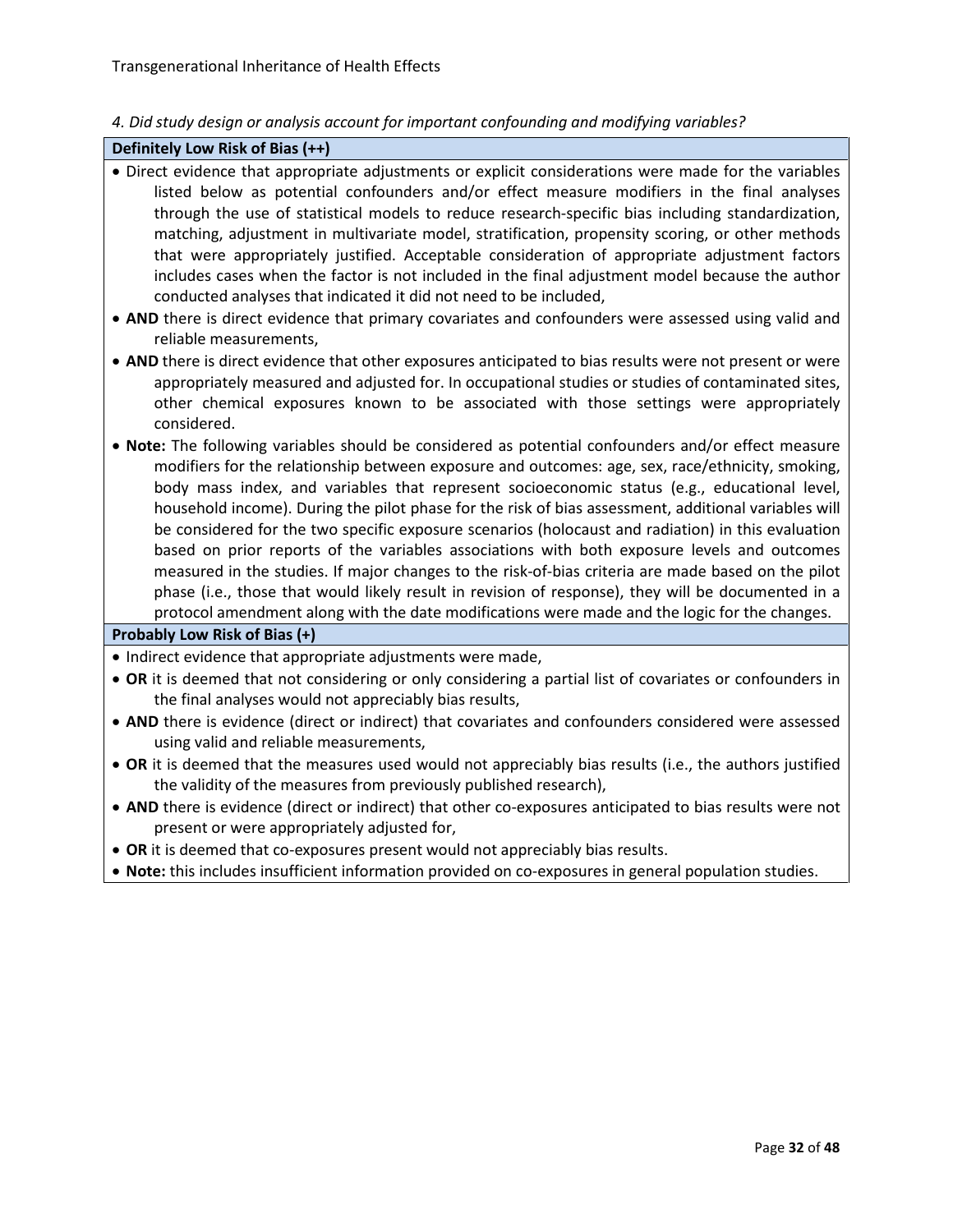| Probably High Risk of Bias (-) or (NR)                                                                                                                                                                                                                       |  |
|--------------------------------------------------------------------------------------------------------------------------------------------------------------------------------------------------------------------------------------------------------------|--|
| • Indirect evidence that the distribution of important covariates and known confounders differed                                                                                                                                                             |  |
| between the groups and was not appropriately adjusted for in the final analyses,                                                                                                                                                                             |  |
| • OR there is insufficient information provided about the distribution of known confounders (record<br>"NR" as basis for answer),                                                                                                                            |  |
| • OR there is indirect evidence that covariates and confounders considered were assessed using<br>measurements of unknown validity,                                                                                                                          |  |
| • OR there is insufficient information provided about the measurement techniques used to assess<br>covariates and confounders considered (record "NR" as basis for answer),                                                                                  |  |
| • OR there is indirect evidence that there was an unbalanced provision of additional co-exposures<br>across the primary study groups, which were not appropriately adjusted for,                                                                             |  |
| • OR there is insufficient information provided about co-exposures in occupational studies or studies of<br>contaminated sites where high exposures to other chemical exposures would have been<br>reasonably anticipated (record "NR" as basis for answer). |  |
| Definitely High Risk of Bias (--)                                                                                                                                                                                                                            |  |
| • Direct evidence that the distribution of important covariates and known confounders differed<br>between the groups, confounding was demonstrated, and was not appropriately adjusted for in<br>the final analyses,                                         |  |
| • OR there is direct evidence that covariates and confounders considered were assessed using non valid<br>measurements,                                                                                                                                      |  |
| • OR there is direct evidence that there was an unbalanced provision of additional co-exposures across<br>the primary study groups, which were not appropriately adjusted for.                                                                               |  |
| 5. Were experimental conditions identical across study groups? [NA]                                                                                                                                                                                          |  |
| 6. Were the research personnel blinded to the study group during the study? [NA]                                                                                                                                                                             |  |
| 7. Were outcome data complete without attrition or exclusion from analysis?                                                                                                                                                                                  |  |
| Definitely Low Risk of Bias (++)                                                                                                                                                                                                                             |  |
| • Direct evidence that exclusion of subjects from analyses was adequately addressed, and reasons were                                                                                                                                                        |  |

documented when subjects were removed from the study or excluded from analyses.

#### **Probably Low Risk of Bias (+)**

• Indirect evidence that exclusion of subjects from analyses was adequately addressed, and reasons were documented when subjects were removed from the study or excluded from analyses.

#### **Probably High Risk of Bias (-) or (NR)**

- Indirect evidence that exclusion of subjects from analyses was not adequately addressed,
- **OR** there is insufficient information provided about why subjects were removed from the study or excluded from analyses (record "NR" as basis for answer).

#### **Definitely High Risk of Bias (--)**

- Direct evidence that exclusion of subjects from analyses was not adequately addressed.
- **Note**: Unacceptable handling of subject exclusion from analyses includes: reason for exclusion likely to be related to true outcome, with either imbalance in numbers or reasons for exclusion across study groups.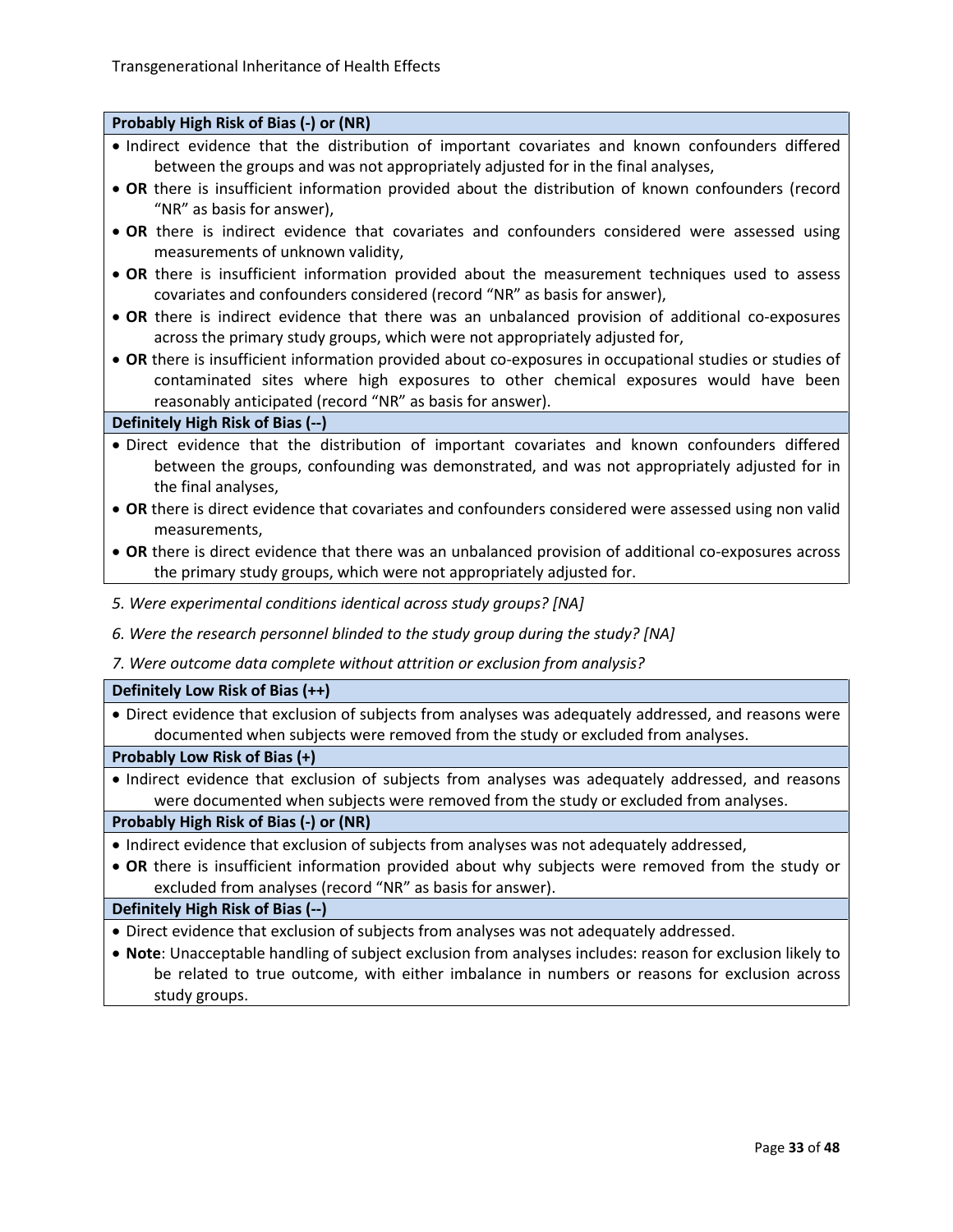# *8. Can we be confident in the exposure characterization?*

| we be compact to the exposure characterizat                                                                                                                                                                                                                                                                                    |
|--------------------------------------------------------------------------------------------------------------------------------------------------------------------------------------------------------------------------------------------------------------------------------------------------------------------------------|
| Definitely Low Risk of Bias (++)                                                                                                                                                                                                                                                                                               |
| . Direct evidence that exposure was consistently assessed (i.e., under the same method and time-<br>frame) using well-established methods that directly measure exposure (e.g., measurement of<br>radiation exposure to individuals),                                                                                          |
| • OR exposure was assessed using less-established methods that directly measure exposure and are<br>validated against well-established methods,                                                                                                                                                                                |
| • AND exposure was assessed in a relevant time-window for development of the outcome,                                                                                                                                                                                                                                          |
| • AND there is sufficient range or variation in exposure measurements across groups to potentially<br>identify associations with health outcomes,                                                                                                                                                                              |
| . AND there is evidence that most of the exposure data measurements are above the limit of<br>quantitation for the assay such that different exposure groups can be distinguished.                                                                                                                                             |
| . Note: During the pilot phase for the risk-of-bias assessment, additional consideration will be given to                                                                                                                                                                                                                      |
| the methods for exposure characterization of the two specific exposure scenarios (holocaust and                                                                                                                                                                                                                                |
| radiation) in this evaluation. If major changes to the risk-of-bias criteria are made based on the                                                                                                                                                                                                                             |
| pilot phase (i.e., those that would likely result in revision of response), they will be documented in                                                                                                                                                                                                                         |
| a protocol amendment along with the date modifications were made and the logic for the                                                                                                                                                                                                                                         |
| changes.                                                                                                                                                                                                                                                                                                                       |
| Probably Low Risk of Bias (+)                                                                                                                                                                                                                                                                                                  |
| . Indirect evidence that the exposure was consistently assessed using well-established methods that                                                                                                                                                                                                                            |
| directly measure exposure),                                                                                                                                                                                                                                                                                                    |
| . OR exposure was assessed using indirect measures (e.g., questionnaire or occupational exposure<br>assessment by a certified industrial hygienist) that have been validated or empirically shown to be<br>consistent with methods that directly measure exposure (i.e., inter-methods validation: one<br>method vs. another), |
| • AND exposure was assessed in a relevant time-window for development of the outcome,                                                                                                                                                                                                                                          |
| • AND there is sufficient range or variation in exposure measurements across groups to potentially                                                                                                                                                                                                                             |
| identify associations with health outcomes (at a minimum from high exposure or ever exposed                                                                                                                                                                                                                                    |
| from low exposure or never exposed),                                                                                                                                                                                                                                                                                           |
| • AND there is evidence that most of the exposure data measurements are above the limit of                                                                                                                                                                                                                                     |
| quantitation for the assay such that different exposure groups can be distinguished.                                                                                                                                                                                                                                           |
| Probably High Risk of Bias (-) or (NR)                                                                                                                                                                                                                                                                                         |
| . Indirect evidence that the exposure was assessed using poorly validated methods that directly                                                                                                                                                                                                                                |
| measure exposure                                                                                                                                                                                                                                                                                                               |
| • OR there is evidence that the exposure was assessed using indirect measures that have not been                                                                                                                                                                                                                               |
| validated or empirically shown to be consistent with methods that directly measure exposure                                                                                                                                                                                                                                    |
| (e.g., a job-exposure matrix or self-report without validation) (record "NR" as basis for answer),                                                                                                                                                                                                                             |
| • OR there is insufficient information provided about the exposure assessment, including validity and                                                                                                                                                                                                                          |
| reliability, but no evidence for concern about the method used (record "NR" as basis for answer).                                                                                                                                                                                                                              |
| Definitely High Risk of Bias (--)                                                                                                                                                                                                                                                                                              |
| • Direct evidence that the exposure was assessed using methods with poor validity,                                                                                                                                                                                                                                             |
| • OR evidence of exposure misclassification (e.g., differential recall of self-reported exposure).                                                                                                                                                                                                                             |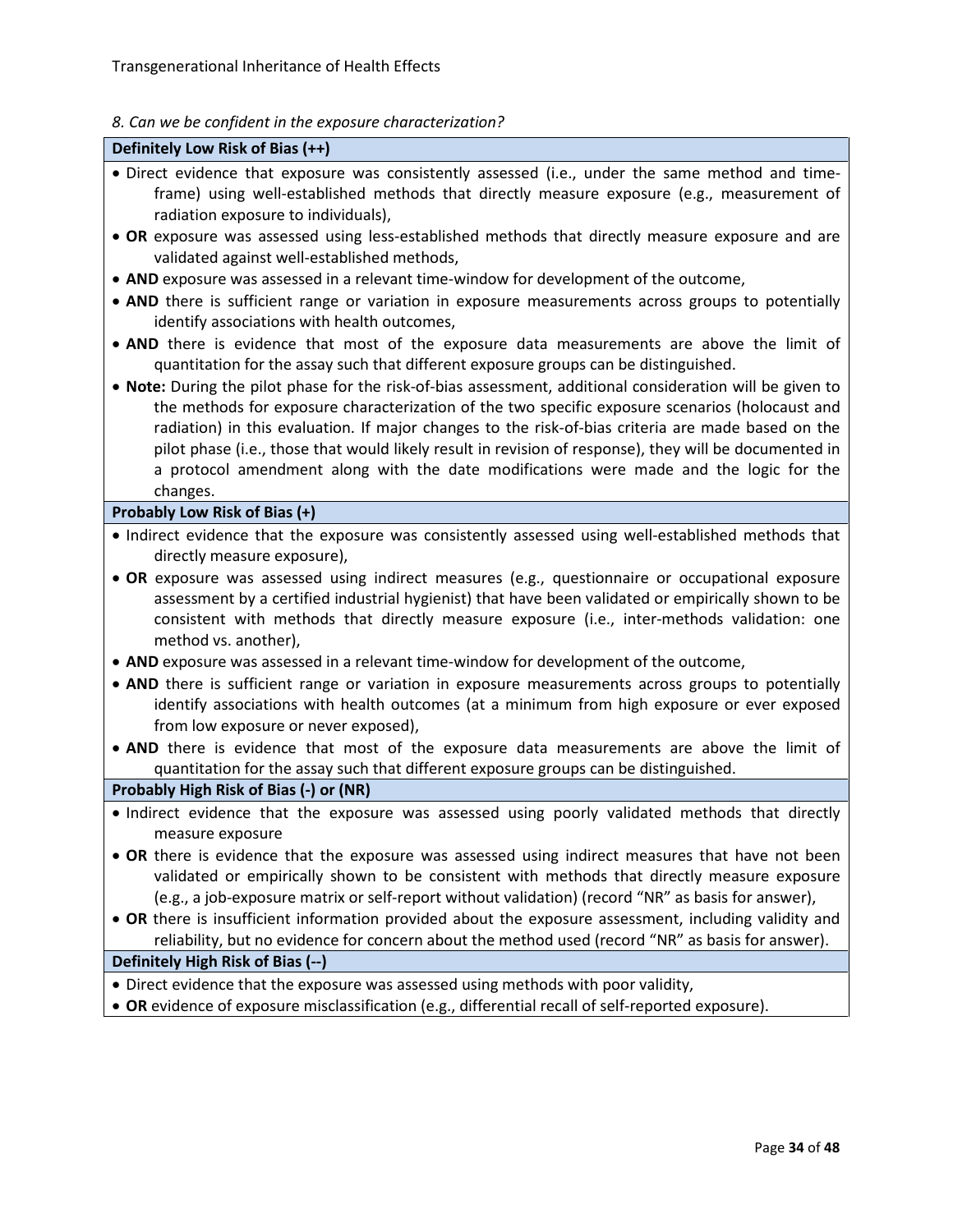*9. Can we be confident in the outcome assessment?*

| Definitely Low Risk of Bias (++)                                                                                         |  |
|--------------------------------------------------------------------------------------------------------------------------|--|
| • Direct evidence that the outcome was assessed using well-established methods (e.g., gold standard),                    |  |
| • AND subjects had been followed for the same length of time in all study groups,                                        |  |
| • AND there is direct evidence that the outcome assessors were adequately blinded to the study group                     |  |
| or exposure level, and it is unlikely that they could have broken the blinding prior to reporting                        |  |
|                                                                                                                          |  |
| outcomes.<br>• NOTE: Well-established methods will depend on the outcome, but examples of such methods may               |  |
|                                                                                                                          |  |
| include: diagnostic methods using commercial kits, commercial laboratories, or standard assays                           |  |
| such as ELISAs with sufficiently low variation and limits of detection to allow discrimination                           |  |
| between groups (or evidence that the assay could have detected a difference based on responses<br>to a positive control) |  |
| Probably Low Risk of Bias (+)                                                                                            |  |
| · Indirect evidence that the outcome was assessed using acceptable methods (i.e., deemed valid and                       |  |
| reliable but not the gold standard),                                                                                     |  |
| • AND subjects had been followed for the same length of time in all study groups                                         |  |
| • OR it is deemed that the outcome assessment methods used would not appreciably bias results,                           |  |
| • AND there is indirect evidence that the outcome assessors (including study subjects, if outcomes were                  |  |
| self-reported) were adequately blinded to the study group, and it is unlikely that they could have                       |  |
| broken the blinding prior to reporting outcomes,                                                                         |  |
| • OR it is deemed that lack of adequate blinding of outcome assessors would not appreciably bias                         |  |
| results, which is more likely to apply to objective outcome measures,                                                    |  |
| . NOTE: Acceptable, but not ideal assessment methods will depend on the outcome, but examples of                         |  |
| such methods may include proxy reporting of outcomes and mining of data collected for other                              |  |
| purposes.                                                                                                                |  |
| Probably High Risk of Bias (-) or (NR)                                                                                   |  |
| • Indirect evidence that the outcome assessment method is an insensitive instrument,                                     |  |
| . OR there is indirect evidence that it was possible for outcome assessors to infer the exposure level                   |  |
| prior to reporting outcomes (including that subjects self-reporting outcomes were likely aware of                        |  |
| reported links between the exposure and outcome),                                                                        |  |
| • OR there is insufficient information provided about blinding of outcome assessors (record "NR" as                      |  |
| basis for answer).                                                                                                       |  |
| Definitely High Risk of Bias (--)                                                                                        |  |
| • Direct evidence that the outcome assessment method is an insensitive instrument,                                       |  |
| • OR there is direct evidence that outcome assessors were aware of the exposure level prior to                           |  |
| reporting outcomes (including if subjects self-reporting outcomes were aware of reported links                           |  |
| between the exposure and outcome).                                                                                       |  |
|                                                                                                                          |  |

*10. Were all measured outcomes reported?*

# **Definitely Low Risk of Bias (++)**

• Direct evidence that all of the study's measured outcomes (primary and secondary) outlined in the protocol, methods, abstract, and/or introduction (that are relevant for the evaluation) have been reported. This would include outcomes reported with sufficient detail to be included in metaanalysis or fully tabulated during data extraction and analyses had been planned in advance. Note: this is a standard to ensure clear reporting and this project will not include a meta-analysis.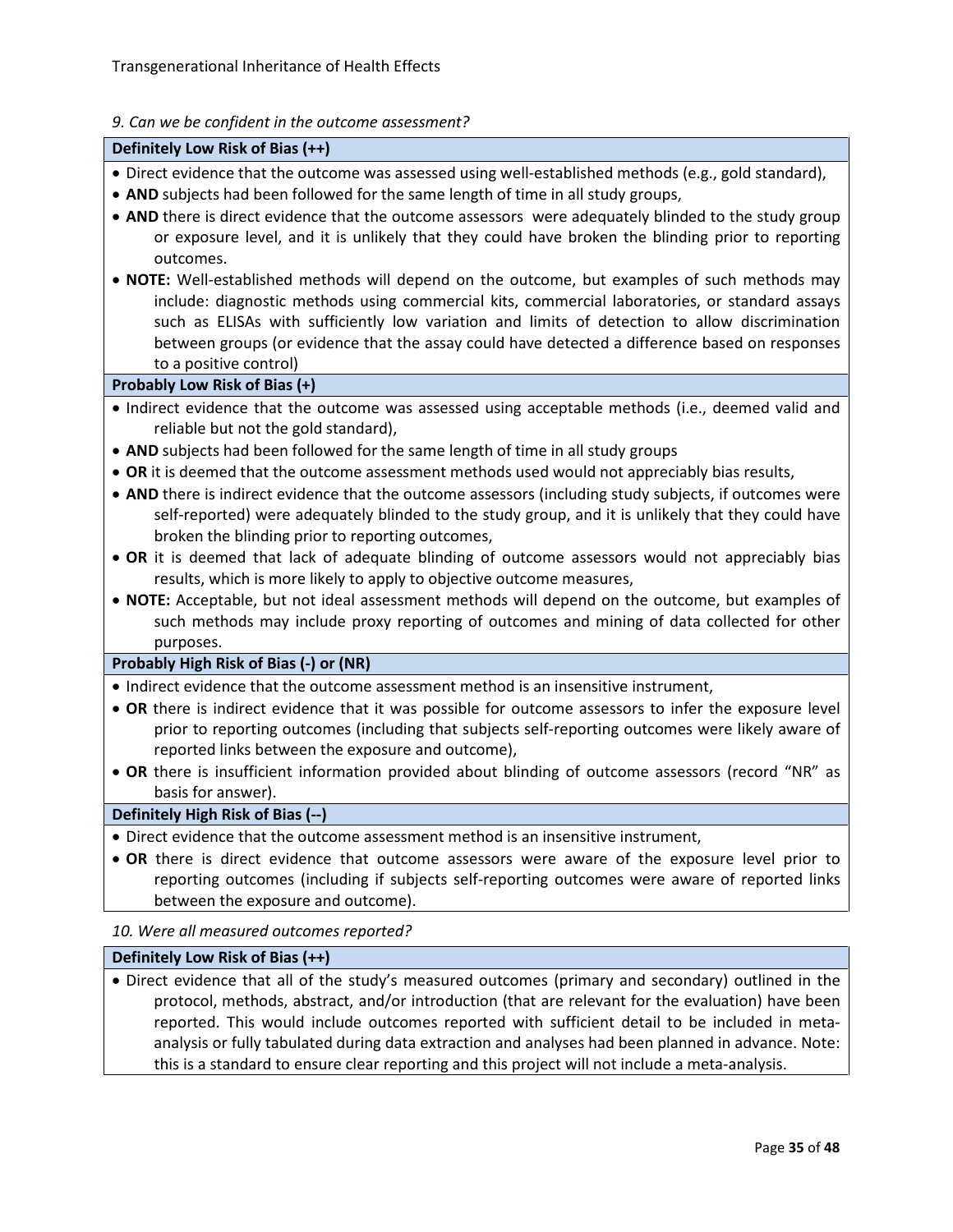# **Probably Low Risk of Bias (+)** • Indirect evidence that all of the study's measured outcomes (primary and secondary) outlined in the protocol, methods, abstract, and/or introduction (that are relevant for the evaluation) have been reported,

• **OR** analyses that had not been planned in advance (i.e., retrospective unplanned subgroup analyses) are clearly indicated as such and deemed that unplanned analyses were appropriate and selective reporting would not appreciably bias results (e.g., appropriate analyses of an unexpected effect). This would include outcomes reported with insufficient detail such as only reporting that results were statistically significant (or not).

## **Probably High Risk of Bias (-) or (NR)**

- Indirect evidence that all of the study's measured outcomes (primary and secondary) outlined in the protocol, methods, abstract, and/or introduction (that are relevant for the evaluation) have not been reported,
- **OR** and there is indirect evidence that unplanned analyses were included that may appreciably bias results,
- **OR** there is insufficient information provided about selective outcome reporting (record "NR" as basis for answer).

# **Definitely High Risk of Bias (--)**

• Direct evidence that all of the study's measured outcomes (primary and secondary) outlined in the protocol, methods, abstract, and/or introduction (that are relevant for the evaluation) have not been reported. In addition to not reporting outcomes, this would include reporting outcomes based on composite score without individual outcome components or outcomes reported using measurements, analysis methods or subsets of the data (e.g., subscales) that were not prespecified or reporting outcomes not pre-specified, or that unplanned analyses were included that would appreciably bias results.

# *11. Were there no other potential threats to internal validity?*

This question is used to address project-specific issues. We are not aware of risk-of-bias considerations for observational studies with a transgenerational study design, but would add the specific question here and mark it as a modification to the protocol if such an issue is identified during the project. Note for experimental studies, consideration of the litter as the experimental unit is evaluated in this question, but there is no equivalent consideration for observational studies. This question will also be used to examine individual studies for appropriate statistical methods (e.g., confirmation of homogeneity of variance for ANOVA and other statistical tests that require normally distributed data). It will also be used for risk-of-bias considerations that do not fit under the other questions.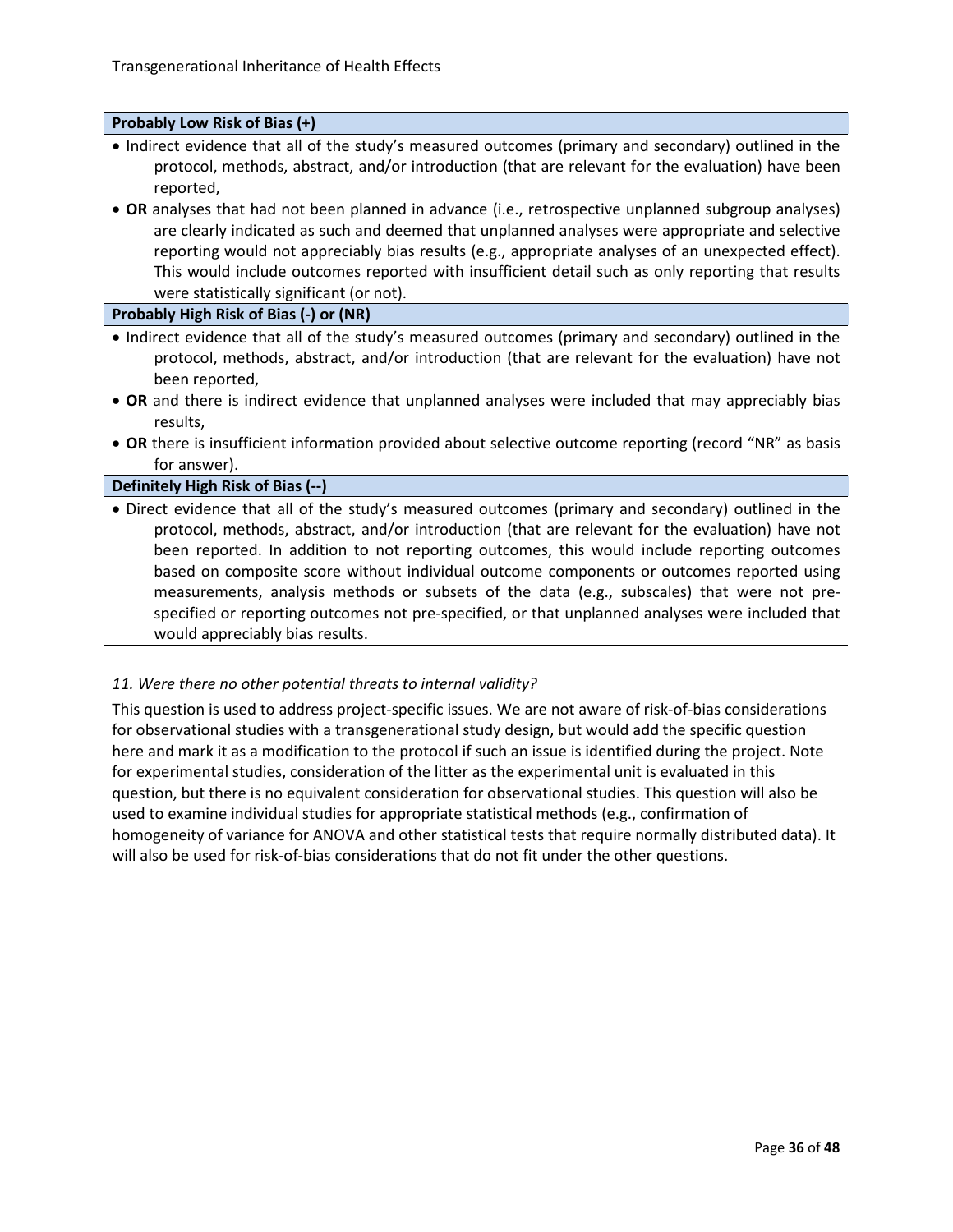### **Case Control Studies**

- *1. Was administered dose or exposure level adequately randomized? [NA]*
- *2. Was allocation to study groups adequately concealed? [NA]*
- *3. Did selection of study participants result in the appropriate comparison groups?*

**Definitely Low Risk of Bias (++)**

- Direct evidence that cases and controls were similar (e.g., recruited from the same eligible population including being of similar age, gender, ethnicity, and eligibility criteria other than outcome of interest as appropriate), recruited within the same time frame, and controls are described as having no history of the outcome,
- **Note:** A study will be considered low risk of bias if baseline characteristics of groups differed but these differences were considered as potential confounding or stratification variables (see question #4)

#### **Probably Low Risk of Bias (+)**

• Indirect evidence that cases and controls were similar (e.g., recruited from the same eligible population, recruited with the same method of ascertainment using the same inclusion and exclusion criteria, and were of similar age), recruited within the same time frame, and controls are described as having no history of the outcome,

• **OR** it is deemed differences between cases and controls would not appreciably bias results.

#### **Probably High Risk of Bias (-) or (NR)**

- Indirect evidence that controls were drawn from a very dissimilar population than cases or recruited within very different time frames,
- **OR** there is insufficient information provided about the appropriateness of controls including rate of response reported for cases only (record "NR" as basis for answer).

**Definitely High Risk of Bias (--)**

- Direct evidence that controls were drawn from a very dissimilar population than cases or recruited within very different time frames.
- *4. Did study design or analysis account for important confounding and modifying variables?*

#### **Definitely Low Risk of Bias (++)**

- Direct evidence that appropriate adjustments were made for the variables listed below as potential confounders and/or effect measure modifiers in the final analyses through the use of statistical models to reduce research-specific bias including standardization, matching of cases and controls, adjustment in multivariate model, stratification, propensity scoring, or other methods were appropriately justified,
- **AND** there is direct evidence that primary covariates and confounders were assessed using valid and reliable measurements,
- **AND** there is direct evidence that other exposures anticipated to bias results were not present or were appropriately measured and adjusted for.
- **Note:** The following variables should be considered as potential confounders and/or effect measure modifiers for the relationship between exposure and outcomes: age, sex, race/ethnicity, smoking, body mass index, and variables that represent socioeconomic status (e.g., educational level, household income). During the pilot phase for the risk-of-bias assessment, additional variables will be considered for the two specific exposure scenarios (holocaust and radiation) in this evaluation based on prior reports of the variables associations with both exposure levels and outcomes measured in the studies. If major changes to the risk-of-bias criteria are made based on the pilot phase (i.e., those that would likely result in revision of response), they will be documented in a protocol amendment along with the date modifications were made and the logic for the changes.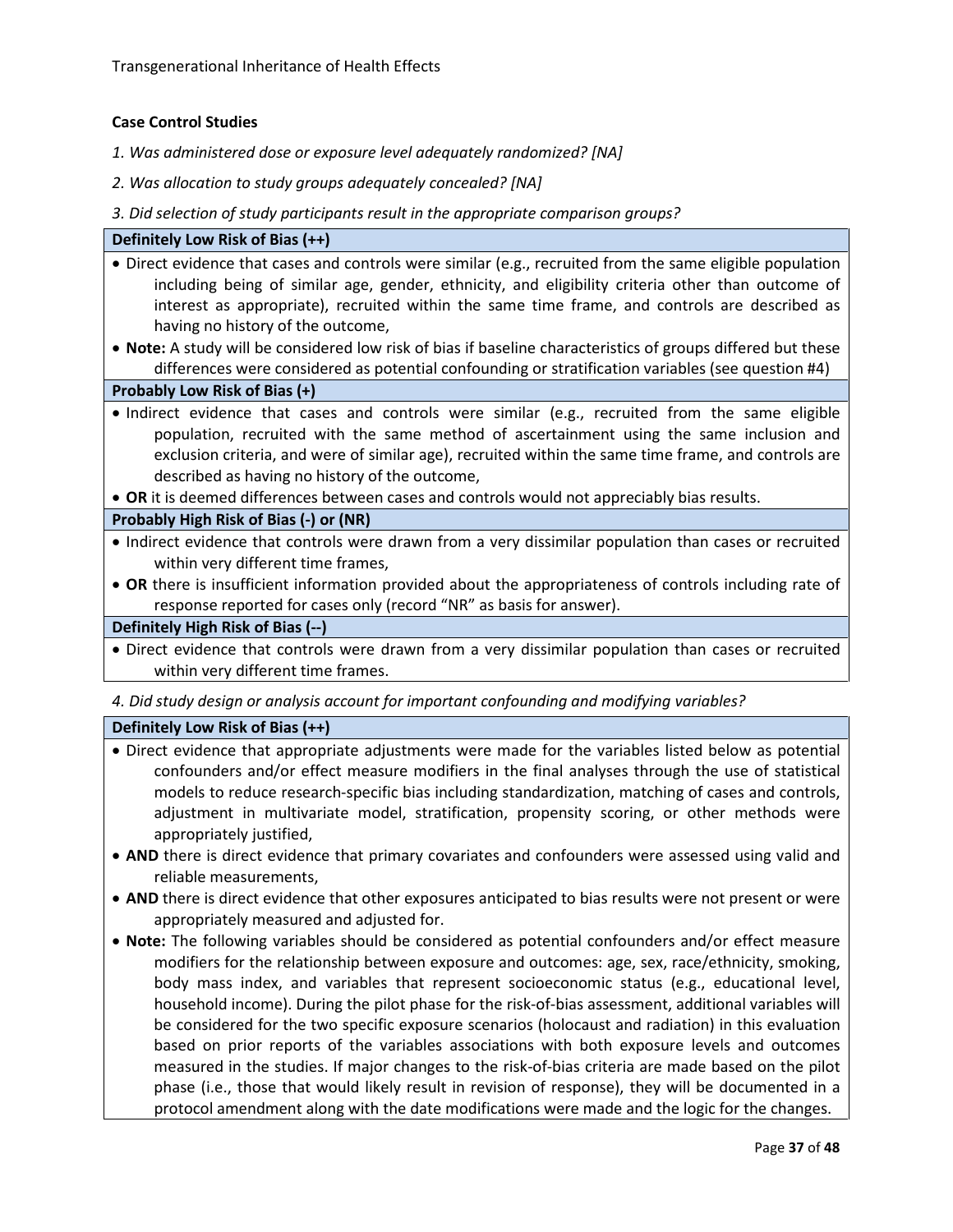#### **Probably Low Risk of Bias (+)**

- Indirect evidence that appropriate adjustments were made,
- **OR** it is deemed that not considering or only considering a partial list of covariates or confounders in the final analyses would not appreciably bias results,
- **AND** there is evidence (direct or indirect) that covariates and confounders considered were assessed using valid and reliable measurements,
- **OR** it is deemed that the measures used would not appreciably bias results (i.e., the authors justified the validity of the measures from previously published research),
- **AND** there is evidence (direct or indirect) that other co-exposures anticipated to bias results were not present or were appropriately adjusted for,
- **OR** it is deemed that co-exposures present would not appreciably bias results.

• **Note:** this includes insufficient information provided on co-exposures in general population studies.

#### **Probably High Risk of Bias (-) or (NR)**

- Indirect evidence that the distribution of important covariates and known confounders differed between cases and controls and was not investigated further,
- **OR** there is insufficient information provided about the distribution of known confounders in cases and controls (record "NR" as basis for answer),
- **OR** there is indirect evidence that covariates and confounders considered were assessed using measurements of unknown validity,
- **OR** there is insufficient information provided about the measurement techniques used to assess covariates and confounders considered (record "NR" as basis for answer),
- **OR** there is indirect evidence that there was an unbalanced provision of additional co-exposures across cases and controls, which were not appropriately adjusted for,
- **OR** there is insufficient information provided about co-exposures in occupational studies or studies of contaminated sites where high exposures to other chemical exposures would have been reasonably anticipated (record "NR" as basis for answer).

#### **Definitely High Risk of Bias (--)**

- Direct evidence that the distribution of important covariates and known confounders differed between cases and controls, confounding was demonstrated, but was not appropriately adjusted for in the final analyses,
- **OR** there is direct evidence that covariates and confounders considered were assessed using non valid measurements,
- **OR** there is direct evidence that there was an unbalanced provision of additional co-exposures across cases and controls, which were not appropriately adjusted for.
- *5. Were experimental conditions identical across study groups? [NA]*
- *6. Were the research personnel blinded to the study group during the study? [NA]*
- *7. Were outcome data complete without attrition or exclusion from analysis?*

#### **Definitely Low Risk of Bias (++)**

• Direct evidence that exclusion of subjects from analyses was adequately addressed, and reasons were documented when subjects were removed from the study or excluded from analyses.

#### **Probably Low Risk of Bias (+)**

• Indirect evidence that exclusion of subjects from analyses was adequately addressed, and reasons were documented when subjects were removed from the study or excluded from analyses.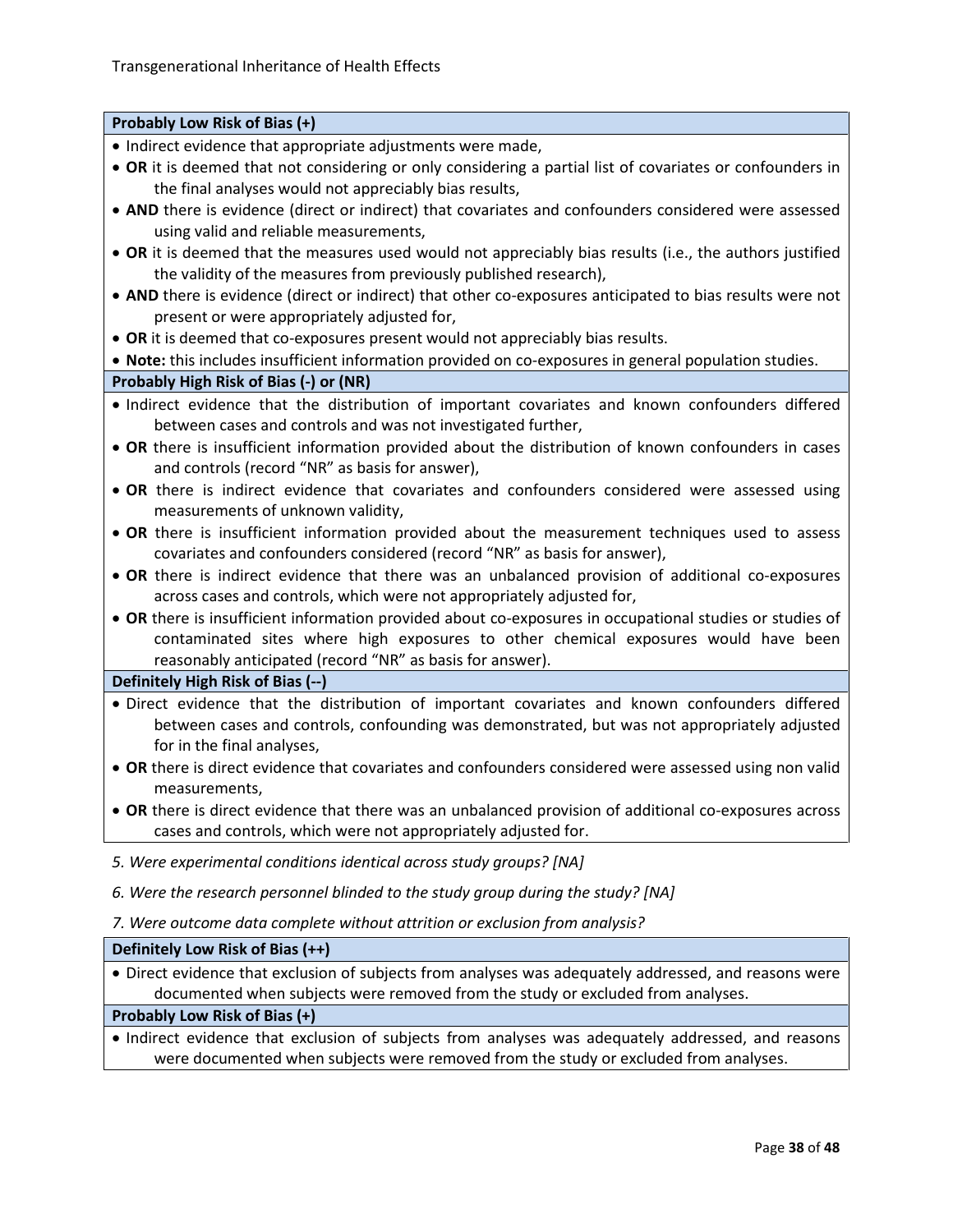- Indirect evidence that exclusion of subjects from analyses was not adequately addressed,
- **OR** there is insufficient information provided about why subjects were removed from the study or excluded from analyses (record "NR" as basis for answer).

#### **Definitely High Risk of Bias (--)**

- Direct evidence that exclusion of subjects from analyses was not adequately addressed.
- **Note**: Unacceptable handling of subject exclusion from analyses includes: reason for exclusion likely to be related to true outcome, with either imbalance in numbers or reasons for exclusion across study groups.
- *8. Can we be confident in the exposure characterization?*

#### **Definitely Low Risk of Bias (++)**

- Direct evidence that exposure was consistently assessed (i.e., under the same method and timeframe) using well-established methods that directly measure exposure (e.g., measurement of radiation exposure to individuals),
- **OR** exposure was assessed using less-established methods that directly measure exposure and are validated against well-established methods,
- **AND** exposure was assessed in a relevant time-window for development of the outcome,
- **AND** there is sufficient range or variation in exposure measurements across groups to potentially identify associations with health outcomes,
- **AND** there is evidence that most of the exposure data measurements are above the limit of quantitation for the assay such that different exposure groups can be distinguished.
- **Note:** During the pilot phase for the risk-of-bias assessment, additional consideration will be given to the methods for exposure characterization of the two specific exposure scenarios (holocaust and radiation) in this evaluation. If major changes to the risk-of-bias criteria are made based on the pilot phase (i.e., those that would likely result in revision of response), they will be documented in a protocol amendment along with the date modifications were made and the logic for the changes.

### **Probably Low Risk of Bias (+)**

- Indirect evidence that the exposure was consistently assessed using well-established methods that directly measure exposure),
- **OR** exposure was assessed using indirect measures (e.g., questionnaire or occupational exposure assessment by a certified industrial hygienist) that have been validated or empirically shown to be consistent with methods that directly measure exposure (i.e., inter-methods validation: one method vs. another),
- **AND** exposure was assessed in a relevant time-window for development of the outcome,
- **AND** there is sufficient range or variation in exposure measurements across groups to potentially identify associations with health outcomes (at a minimum from high exposure or ever exposed from low exposure or never exposed),
- **AND** there is evidence that most of the exposure data measurements are above the limit of quantitation for the assay such that different exposure groups can be distinguished.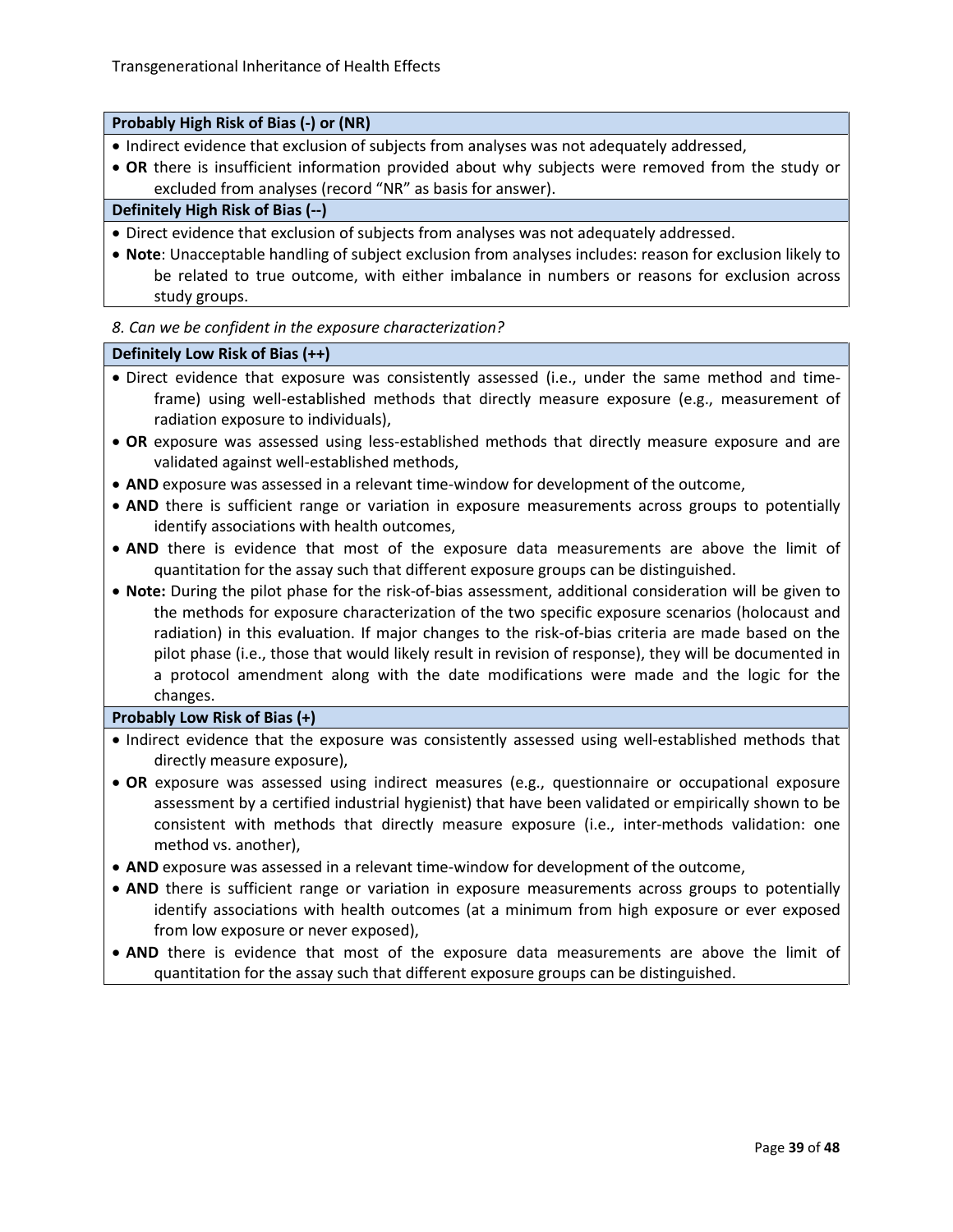- Indirect evidence that the exposure was assessed using poorly validated methods that directly measure exposure,
- **OR** there is direct evidence that the exposure was assessed using indirect measures that have not been validated or empirically shown to be consistent with methods that directly measure exposure (e.g., a job-exposure matrix or self-report without validation) (record "NR" as basis for answer),
- **OR** there is insufficient information provided about the exposure assessment, including validity and reliability, but no evidence for concern about the method used (record "NR" as basis for answer).

**Definitely High Risk of Bias (--)**

- Direct evidence that the exposure was assessed using methods with poor validity,
- **OR** evidence of exposure misclassification (e.g., differential recall of self-reported exposure).

#### *9. Can we be confident in the outcome assessment?*

# **Definitely Low Risk of Bias (++)**

- Direct evidence that the outcome was assessed using well-established methods (e.g., gold standard),
- **AND** subjects had been followed for the same length of time in all study groups,
- AND there is direct evidence that the outcome assessors were adequately blinded to the study group or exposure level, and it is unlikely that they could have broken the blinding prior to reporting outcomes.
- **NOTE:** Well-established methods will depend on the outcome, but examples of such methods may include: diagnostic methods using commercial kits, commercial laboratories, or standard assays such as ELISAs with sufficiently low variation and limits of detection to allow discrimination between groups (or evidence that the assay could have detected a difference based on responses to a positive control)

#### **Probably Low Risk of Bias (+)**

- Indirect evidence that the outcome was assessed using acceptable methods (i.e., deemed valid and reliable but not the gold standard),
- **AND** subjects had been followed for the same length of time in all study groups
- **OR** it is deemed that the outcome assessment methods used would not appreciably bias results,
- AND there is indirect evidence that the outcome assessors (including study subjects, if outcomes were self-reported) were adequately blinded to the study group, and it is unlikely that they could have broken the blinding prior to reporting outcomes,
- **OR** it is deemed that lack of adequate blinding of outcome assessors would not appreciably bias results, which is more likely to apply to objective outcome measures,
- **NOTE:** Acceptable, but not ideal assessment methods will depend on the outcome, but examples of such methods may include proxy reporting of outcomes and mining of data collected for other purposes.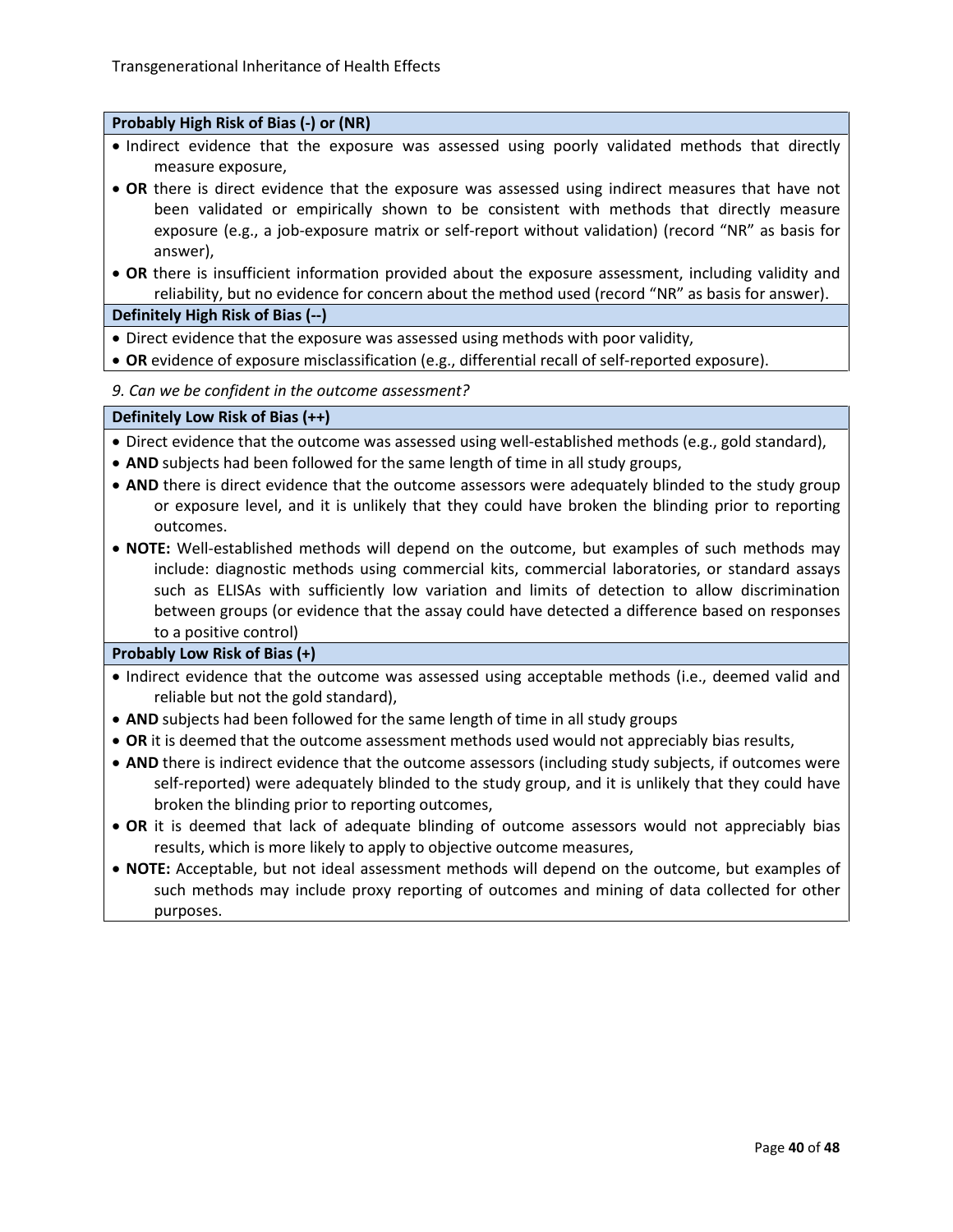- Indirect evidence that the outcome was assessed in cases (i.e., case definition) using an insensitive instrument,
- **OR** there is insufficient information provided about how cases were identified (record "NR" as basis for answer).
- **OR** there is indirect evidence that it was possible for outcome assessors to infer the exposure level prior to reporting outcomes (including that subjects self-reporting outcomes were likely aware of reported links between the exposure and outcome),
- **OR** there is insufficient information provided about blinding of outcome assessors (record "NR" as basis for answer).

#### **Definitely High Risk of Bias (--)**

- Direct evidence that the outcome was assessed in cases (i.e., case definition) using an insensitive instrument,
- **OR** there is direct evidence that outcome assessors were aware of the exposure level prior to reporting outcomes (including that subjects self-reporting outcomes were aware of reported links between the exposure and outcome).
- *10. Were all measured outcomes reported?*

#### **Definitely Low Risk of Bias (++)**

• Direct evidence that all of the study's measured outcomes (primary and secondary) outlined in the protocol, methods, abstract, and/or introduction (that are relevant for the evaluation) have been reported. This would include outcomes reported with sufficient detail to be included in metaanalysis or fully tabulated during data extraction and analyses had been planned in advance.

#### **Probably Low Risk of Bias (+)**

- Indirect evidence that all of the study's measured outcomes (primary and secondary) outlined in the protocol, methods, abstract, and/or introduction (that are relevant for the evaluation) have been reported,
- **OR** analyses that had not been planned in advance (i.e., retrospective unplanned subgroup analyses) are clearly indicated as such and deemed that unplanned analyses were appropriate and selective reporting would not appreciably bias results (e.g., appropriate analyses of an unexpected effect). This would include outcomes reported with insufficient detail such as only reporting that results were statistically significant (or not). Note: this is a standard to ensure clear reporting and this project will not include a meta-analysis.

#### **Probably High Risk of Bias (-) or (NR)**

- Indirect evidence that all of the study's measured outcomes (primary and secondary) outlined in the protocol, methods, abstract, and/or introduction (that are relevant for the evaluation) have not been reported,
- **OR** and there is indirect evidence that unplanned analyses were included that may appreciably bias results,
- **OR** there is insufficient information provided about selective outcome reporting (record "NR" as basis for answer).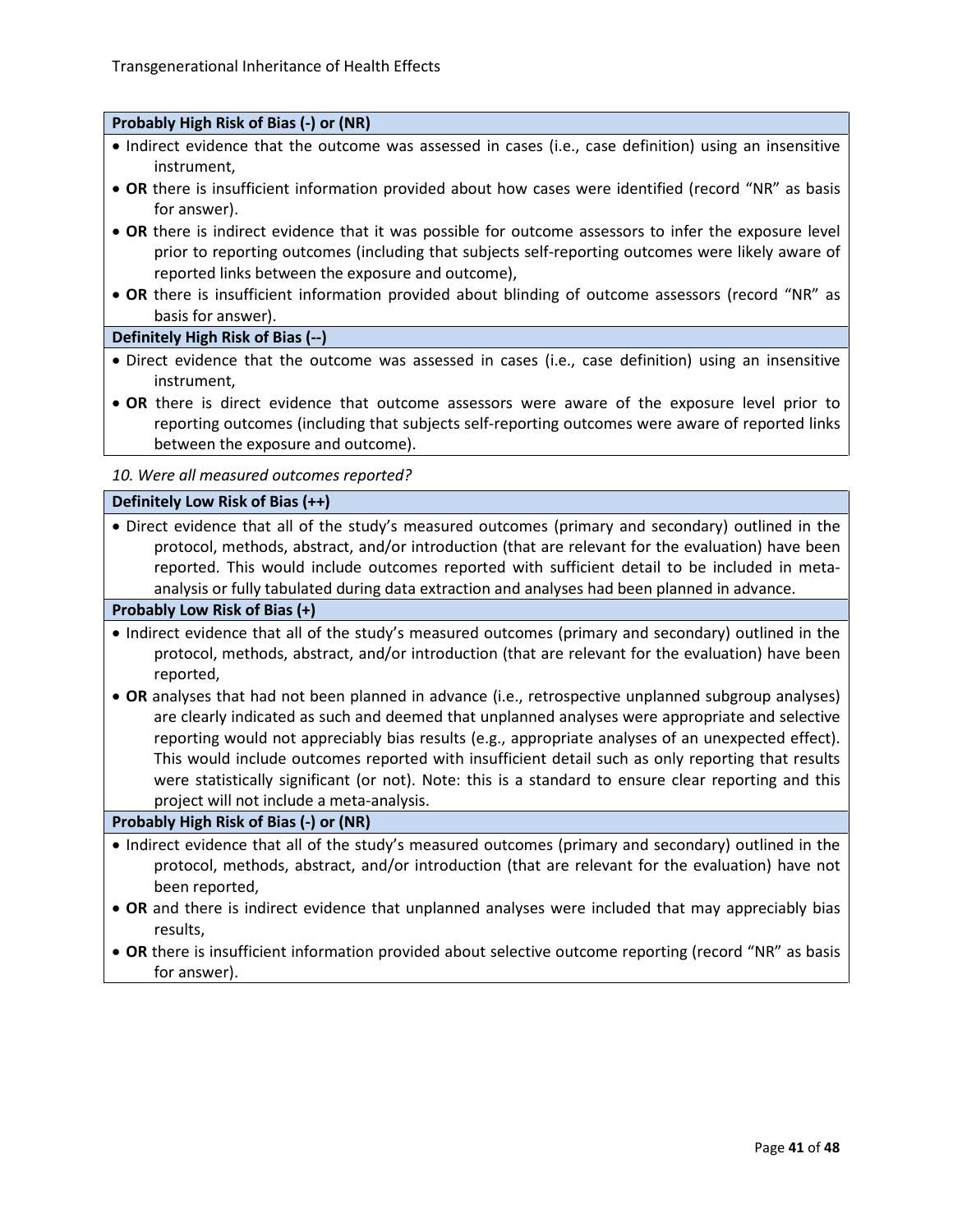### **Definitely High Risk of Bias (--)**

• Direct evidence that all of the study's measured outcomes (primary and secondary) outlined in the protocol, methods, abstract, and/or introduction (that are relevant for the evaluation) have not been reported. In addition to not reporting outcomes, this would include reporting outcomes based on composite score without individual outcome components or outcomes reported using measurements, analysis methods or subsets of the data (e.g., subscales) that were not prespecified or reporting outcomes not pre-specified, or that unplanned analyses were included that would appreciably bias results.

# *11. Were there no other potential threats to internal validity?*

This question is used to address project-specific issues. We are not aware of risk-of-bias considerations for observational studies with a transgenerational study design, but would add the specific question here and mark it as a modification to the protocol if such an issue is identified during the project. Note for experimental studies, consideration of the litter as the experimental unit is evaluated in this question, but there is no equivalent consideration for observational studies. This question will also be used to examine individual studies for appropriate statistical methods (e.g., confirmation of homogeneity of variance for ANOVA and other statistical tests that require normally distributed data). It will also be used for risk-of-bias considerations that do not fit under the other questions.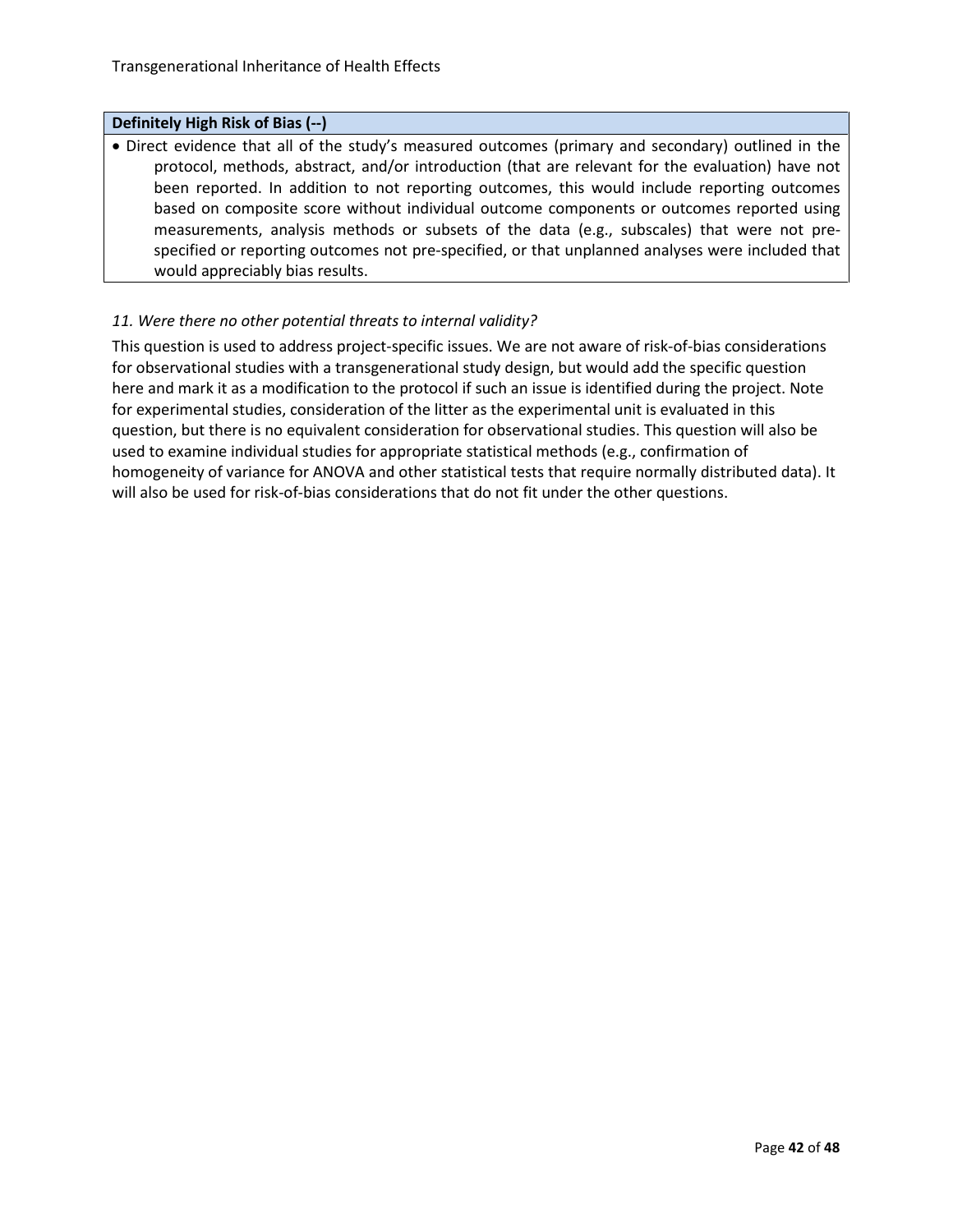## *Experimental Animal Studies*

#### **1. Was administered dose or exposure level adequately randomized?**

### **Definitely Low Risk of Bias (++)**

- Direct evidence that animals were allocated to any study group including controls using a method with a random component,
- **AND** there is direct evidence that the study used a concurrent control group as an indication that randomization covered all study groups,
- **Note:** Acceptable methods of randomization include: referring to a random number table, using a computer random number generator, coin tossing, or shuffling cards [\(Higgins and Green 2011\)](#page-15-9).
- **Note:** Restricted randomization (e.g., blocked randomization) to ensure particular allocation ratios will be considered low bias. Similarly, stratified randomization approaches that attempt to minimize imbalance between groups on important prognostic factors (e.g., body weight) will be considered acceptable.

#### **Probably Low Risk of Bias (+)**

- Indirect evidence that animals were allocated to any study group including controls using a method with a random component (i.e., authors state random allocation, without description of method),
- **AND** evidence that the study used a concurrent control group as an indication that randomization covered all study groups,
- **OR** it is deemed that allocation without a clearly random component would not appreciably bias results.

#### **Probably High Risk of Bias (-) or (NR)**

- Indirect evidence that animals were allocated to study groups using a method with a non-random component,
- **OR** indirect evidence that there was a lack of a concurrent control group,
- **OR** there is insufficient information provided about how animals were allocated to study groups (record "NR" as basis for answer).

#### **Definitely High Risk of Bias (--)**

- Direct evidence that animals were allocated to study groups using a non-random method including judgment of the investigator, the results of a laboratory test or a series of tests,
- **OR** direct evidence that there was a lack of a concurrent control group.

#### **2. Was allocation to study groups adequately concealed?**

#### **Definitely Low Risk of Bias (++)**

- Direct evidence that at the time of assigning study groups the research personnel did not know what group animals were allocated to, and it is unlikely that they could have broken the blinding of allocation until after assignment was complete and irrevocable.
- **Note:** Acceptable methods used to ensure allocation concealment include sequentially numbered treatment containers of identical appearance or equivalent methods.

#### **Probably Low Risk of Bias (+)**

- Indirect evidence that at the time of assigning study groups the research personnel did not know what group animals were allocated to and it is unlikely that they could have broken the blinding of allocation until after assignment was complete and irrevocable,
- **OR** it is deemed that lack of adequate allocation concealment would not appreciably bias results.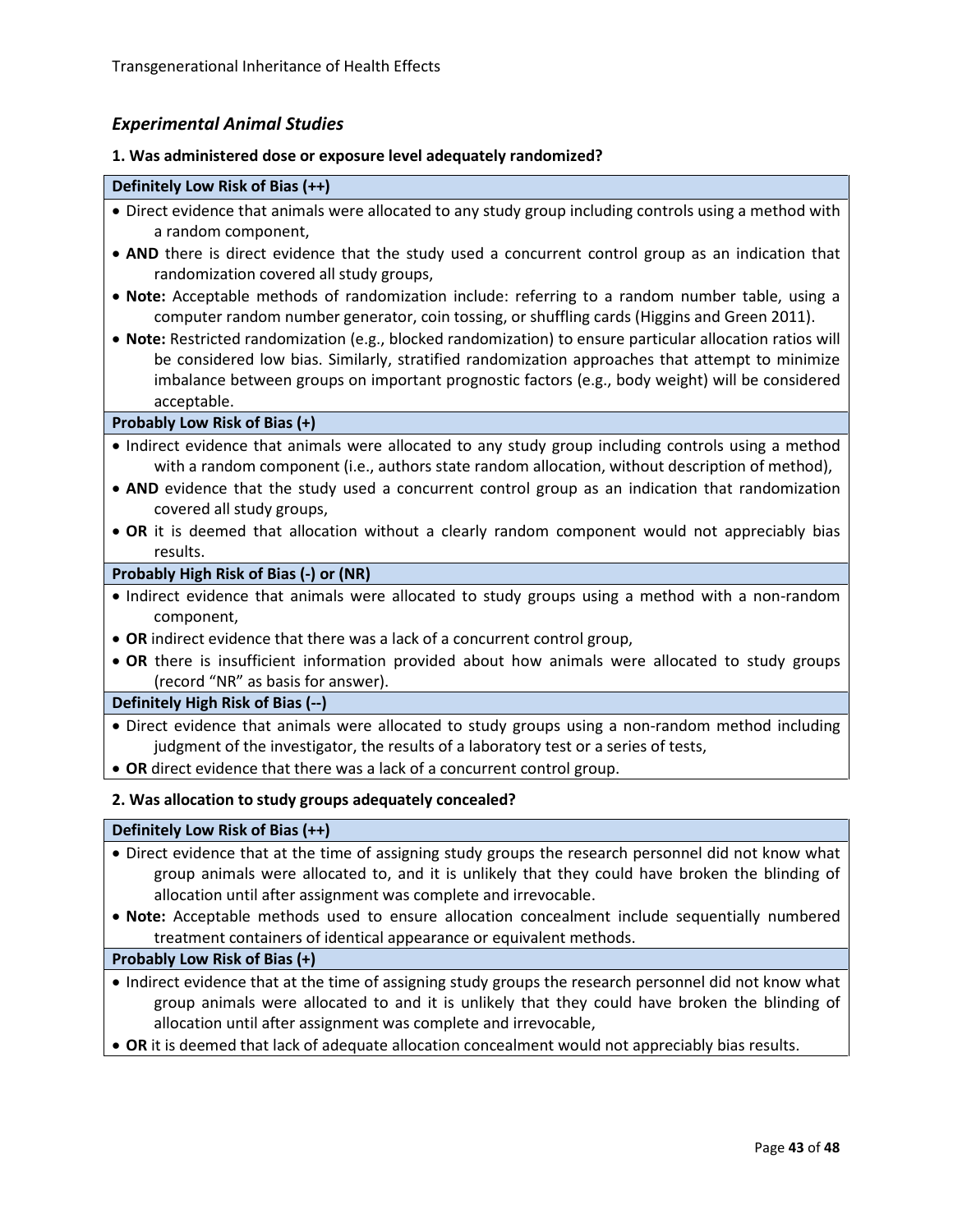| Probably High Risk of Bias (-) or (NR)                                                                     |
|------------------------------------------------------------------------------------------------------------|
| • Indirect evidence that at the time of assigning study groups it was possible for the research personnel  |
| to know what group animals were allocated to, or it is likely that they could have broken the              |
| blinding of allocation before assignment was complete and irrevocable,                                     |
| • OR there is insufficient information provided about allocation to study groups (record "NR" as basis for |
| answer).                                                                                                   |
| Definitely High Risk of Bias (--)                                                                          |
| • Direct evidence that at the time of assigning study groups it was possible for the research personnel to |
| know what group animals were allocated to, or it is likely that they could have broken the blinding        |
| of allocation before assignment was complete and irrevocable.                                              |
| 3. Did selection of study participants result in the appropriate comparison groups? [NA]                   |
| 4. Did study design or analysis account for important confounding and modifying variables? [NA]            |
| 5. Were experimental conditions identical across study groups?                                             |
| Definitely Low Risk of Bias (++)                                                                           |
| • Direct evidence that same vehicle was used in control and experimental animals,                          |
| • AND direct evidence that non-treatment-related experimental conditions were identical across study       |
| groups (i.e., the study report explicitly provides this level of detail).                                  |
| Probably Low Risk of Bias (+)                                                                              |
| • Indirect evidence that the same vehicle was used in control and experimental animals,                    |
| • OR it is deemed that the vehicle used would not appreciably bias results,                                |
| • AND identical non-treatment-related experimental conditions are assumed if authors did not report        |
| differences in housing or husbandry.                                                                       |
| Probably High Risk of Bias (-) or (NR)                                                                     |
| . Indirect evidence that the vehicle differed between control and experimental animals,                    |
| • OR authors did not report the vehicle used (record "NR" as basis for answer),                            |
| . OR there is indirect evidence that non-treatment-related experimental conditions were not                |
| comparable between study groups.                                                                           |
| Definitely High Risk of Bias (--)                                                                          |
| • Direct evidence from the study report that control animals were untreated, or treated with a different   |
| vehicle than experimental animals,                                                                         |
| • OR there is direct evidence that non-treatment-related experimental conditions were not comparable       |
| between study groups.                                                                                      |
| 6. Were the research personnel blinded to the study group during the study?                                |
| Definitely Low Risk of Bias (++)                                                                           |

• Direct evidence that the research personnel were adequately blinded to study group, and it is unlikely that they could have broken the blinding during the study. Methods used to ensure blinding include central allocation; sequentially numbered treatment containers of identical appearance; sequentially numbered animal cages; or equivalent methods.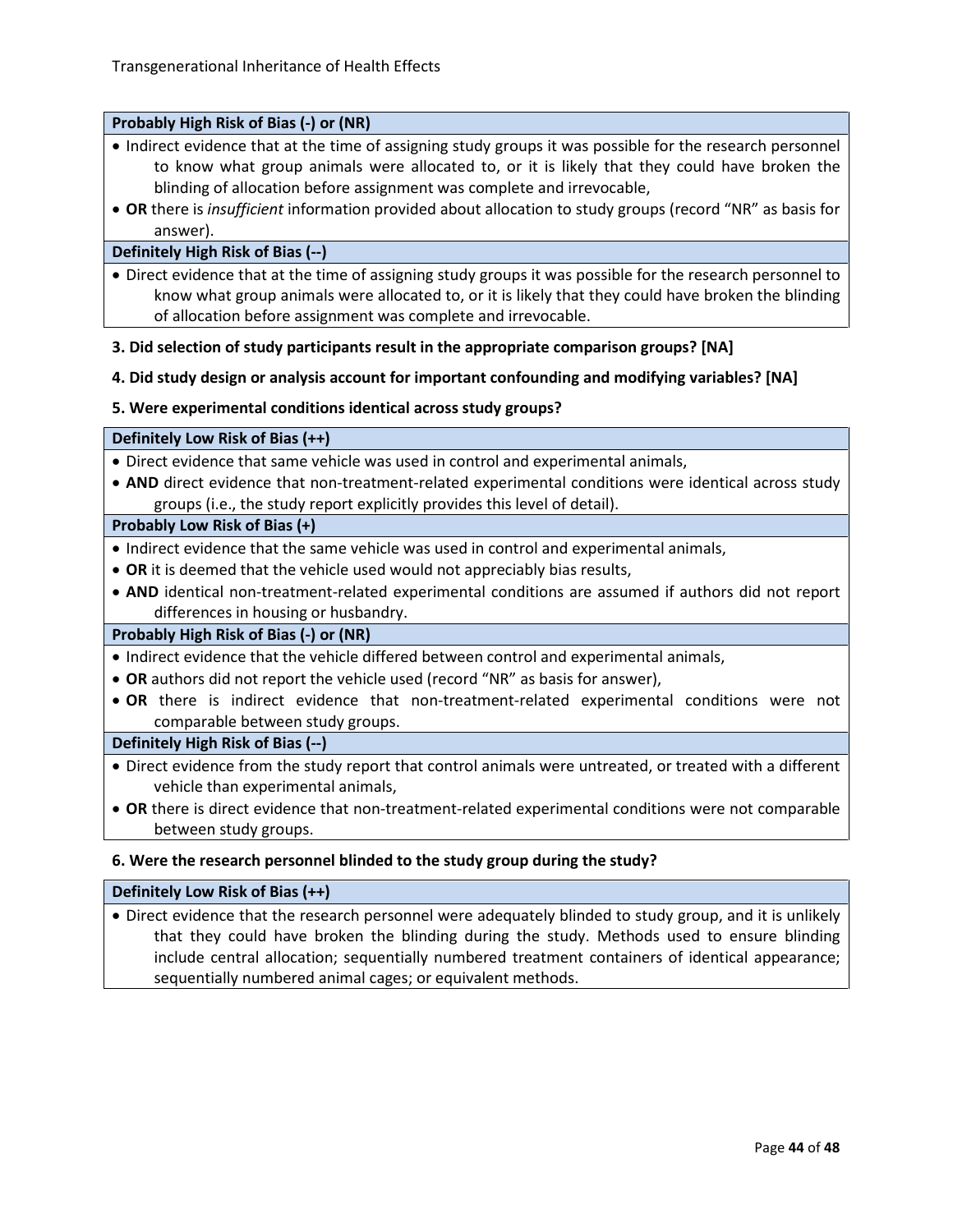#### **Probably Low Risk of Bias (+)**

• Indirect evidence that the research personnel were adequately blinded to study group, and it is unlikely that they could have broken the blinding during the study,

• **OR** it is deemed that lack of adequate blinding during the study would not appreciably bias results. This would include cases where blinding was not possible but research personnel took steps to minimize potential bias, such as restricting the knowledge of study group to veterinary or supervisory personnel monitoring for overt toxicity, or randomized husbandry or handling practices (e.g., placement in the animal room, necropsy order, etc.).

#### **Probably High Risk of Bias (-) or (NR)**

- Indirect evidence that the research personnel were not adequately blinded to study group,
- **OR** there is insufficient information provided about blinding to study group during the study (record "NR" as basis for answer).

#### **Definitely High Risk of Bias (--)**

• Direct evidence that the research personnel were not adequately blinded to study group.

#### **7. Were outcome data complete without attrition or exclusion from analysis?**

#### **Definitely Low Risk of Bias (++)**

- Direct evidence that loss of animals was adequately addressed and reasons were documented when animals were removed from a study.
- **Note**: Acceptable handling of attrition includes: very little missing outcome data; reasons for missing animals unlikely to be related to outcome (or for survival data, censoring unlikely to be introducing bias); missing outcome data balanced in numbers across study groups, with similar reasons for missing data across groups; missing outcomes is not enough to impact the effect estimate.
- **OR** missing data have been imputed using appropriate methods (insuring that characteristics of animals are not significantly different from animals retained in the analysis).

#### **Probably Low Risk of Bias (+)**

- Indirect evidence that loss of animals was adequately addressed and reasons were documented when animals were removed from a study,
- **OR** it is deemed that the proportion lost would not appreciably bias results. This would include reports of no statistical differences in characteristics of animals removed from the study from those remaining in the study.

### **Probably High Risk of Bias (-) or (NR)**

- Indirect evidence that loss of animals was unacceptably large and not adequately addressed,
- **OR** there is insufficient information provided about loss of animals (record "NR" as basis for answer). **Definitely High Risk of Bias (--)**

# • Direct evidence that loss of animals was unacceptably large and not adequately addressed.

• **Note**: Unacceptable handling of attrition or exclusion includes: reason for loss is likely to be related to true outcome, with either imbalance in numbers or reasons for loss across study groups.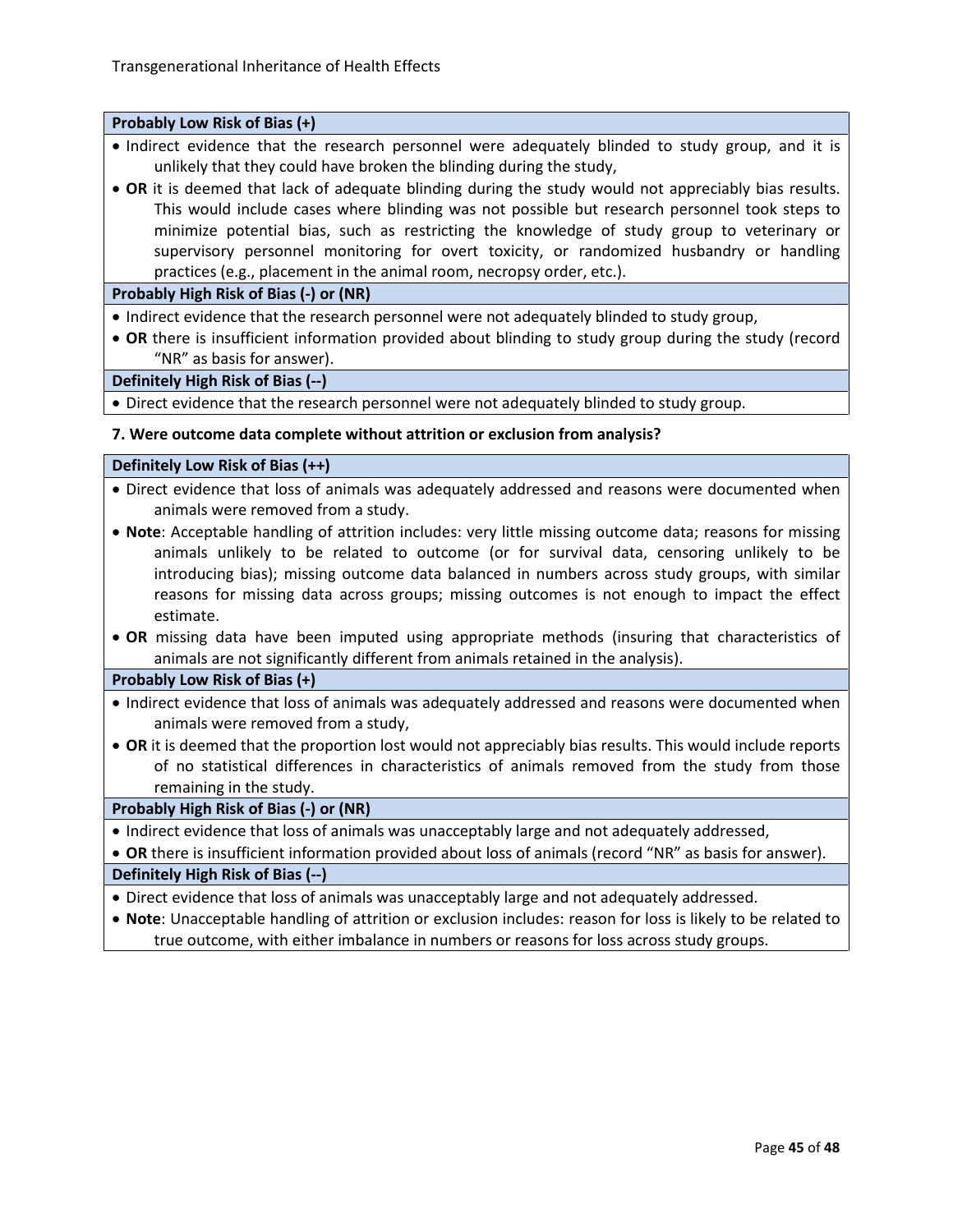#### **8. Can we be confident in the exposure characterization?**

# **Definitely Low Risk of Bias (++)** • Direct evidence that the exposure to vinclozolin (including purity and stability) was independently characterized and purity confirmed generally as ≥98%, (and compliance with the treatment, if applicable), • **AND** that exposure was consistently administered (i.e., with the same method and time-frame) across treatment groups, • **AND** for dietary or drinking water studies that information is provided on consumption or internal dose metrics to confirm expected exposure levels sufficiently to allow discrimination between exposure groups, • **AND** if internal dose metrics are available, there is evidence that most of the exposure data measurements are above the limit of quantitation for the assay such that different exposure groups can be distinguished, • **AND** if internal dose metrics are available, the study used spiked samples to confirm assay performance. • **Note:** if internal dose measurements are made, measurement of serum or whole-blood vinclozolin is the standard accepted biomarker of exposure (preferred over urine or feces) using quantitative techniques such as liquid chromatography-triple quadrupole mass spectrometry (LC-MS/MS) and high pressure liquid chromatography with tandem mass spectrometry (HPLC/MS). Additional considerations for exposure characterization of the two specific exposure scenarios (vinclozolin and radiation) in this evaluation are being explored. **Probably Low Risk of Bias (+)** • Direct evidence that the exposure to vinclozolin (including purity and stability) was independently characterized and purity confirmed generally as ≥98% (i.e., the supplier of the chemical provides documentation of the purity of the chemical), (and compliance with the treatment, if applicable) • **OR** direct evidence that purity was independently confirmed as ≥95% and it is deemed that impurities of up to 5% would not appreciably bias results, • **AND** that exposure was consistently administered (i.e., with the same method and time-frame) across treatment groups, • **AND** for dietary or drinking water studies no information is provided on consumption or internal dose metrics, • **AND** if internal dose metrics are available, there is indirect evidence that most of the exposure data measurements are above the limit of quantitation for the assay such that different exposure groups can be distinguished. **Probably High Risk of Bias (-) or (NR)** • Indirect evidence that the exposure (including purity of the test substance and compliance with the treatment, if applicable) was assessed using poorly validated methods, • **OR** there is insufficient information provided about the validity of the exposure assessment method, but no evidence for concern (record "NR" as basis for answer), • **AND** if internal dose metrics are available, there is indirect evidence that most of the exposure data measurements are below the limit of quantitation for the assay such that different exposure groups cannot be distinguished. **Definitely High Risk of Bias (--)** • Direct evidence that the exposure (including purity of the test substance and compliance with the treatment, if applicable) was assessed using poorly validated methods.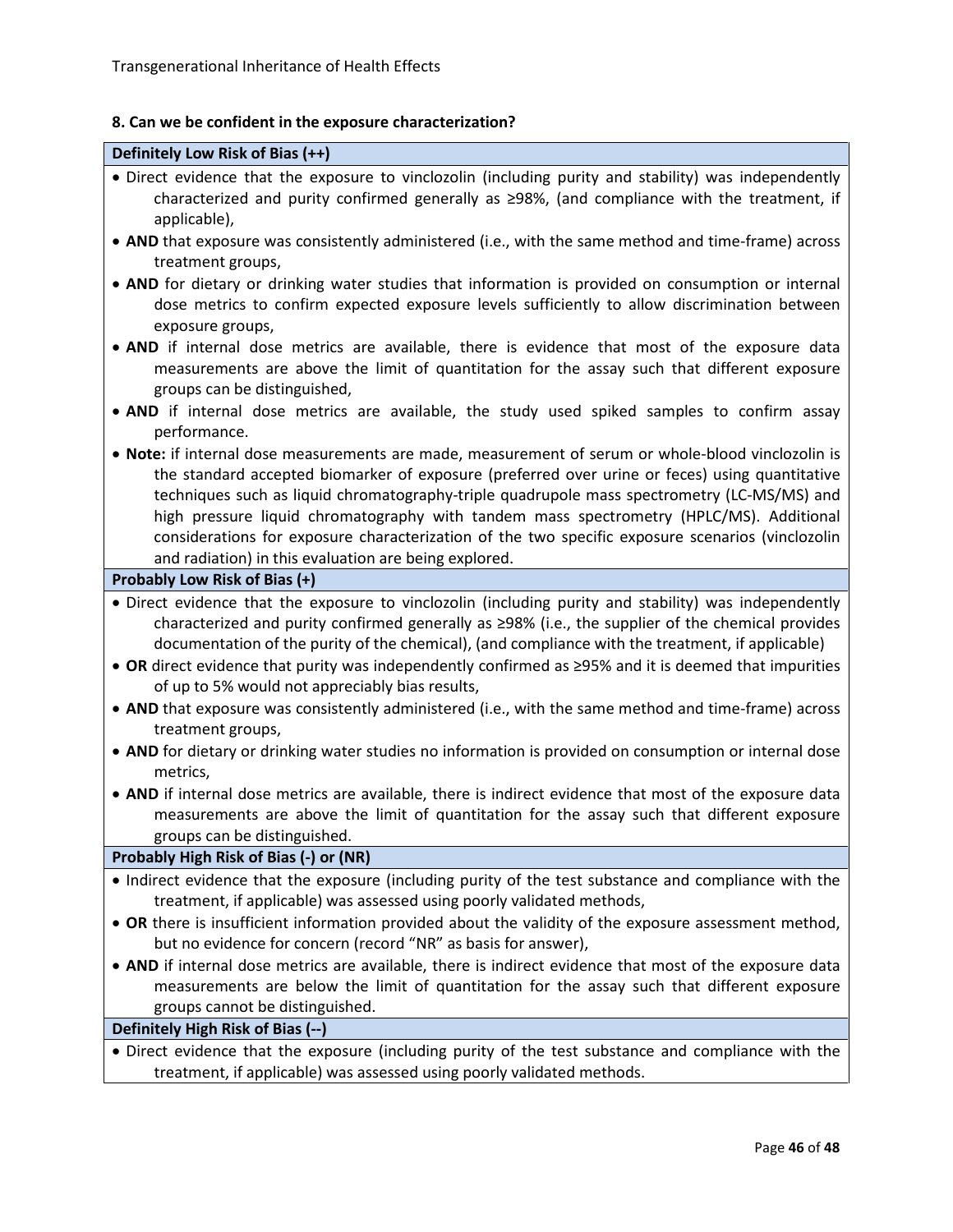#### **9. Can we be confident in the outcome assessment?**

#### **Definitely Low Risk of Bias (++)**

- Direct evidence that the outcome was assessed using well-established methods (e.g., gold standard)
- **AND** assessed at the same length of time after initial exposure in all study groups,
- AND there is direct evidence that the outcome assessors were adequately blinded to the study group, and it is unlikely that they could have broken the blinding prior to reporting outcomes.
- **NOTE:** Well-established methods will depend on the outcome, but examples of such methods may include: objectively measured antibody or cytokine concentrations with diagnostic methods using commercial kits, commercial laboratories with experience in the assay, or standard assays such as ELISAs for IgG and with sufficiently low variation and limits of detection to allow discrimination of responses between treatment groups (or direct evidence that the assay could have detected a difference based on responses to a positive control). Additional considerations for outcome assessment may be added before the protocol is finalized (e.g., to focus on reproductive health outcomes which are one of the common endpoints).
- Indirect evidence that the outcome was assessed using acceptable methods (i.e., deemed valid and reliable but not the gold standard),
- **AND** assessed at the same length of time after initial exposure in all study groups,
- **OR** it is deemed that the outcome assessment methods used would not appreciably bias results,
- **AND** there is indirect evidence that the outcome assessors were adequately blinded to the study group, and it is unlikely that they could have broken the blinding prior to reporting outcomes,
- **OR** it is deemed that lack of adequate blinding of outcome assessors would not appreciably bias results, which is more likely to apply to objective outcome measures.
- **NOTE** For some outcomes, particularly histopathology assessment, outcome assessors are not blind to study group as they require comparison to the control to appropriately judge the outcome, but additional measures such as multiple levels of independent review by trained pathologists can minimize potential bias.
- **NOTE** Acceptable assessment methods will depend on the outcome, but examples of such methods may include: objectively measured antibody or cytokine concentrations with diagnostic methods using commercial kits with some variation, but ability to discriminate between the high dose treatment and control group (or indirect evidence that the assay could have detected a difference based on responses to a positive control).
- Indirect evidence that the outcome assessment method is an insensitive instrument,
- **OR** the length of time after initial exposure differed by study group,
- **OR** there is indirect evidence that it was possible for outcome assessors to infer the study group prior to reporting outcomes without sufficient quality control measures,
- **OR** there is insufficient information provided about blinding of outcome assessors (record "NR" as basis for answer).
- Direct evidence that the outcome assessment method is an insensitive instrument,
- **OR** the length of time after initial exposure differed by study group,
- **OR** there is direct evidence for lack of adequate blinding of outcome assessors, including no blinding or incomplete blinding without quality control measures.